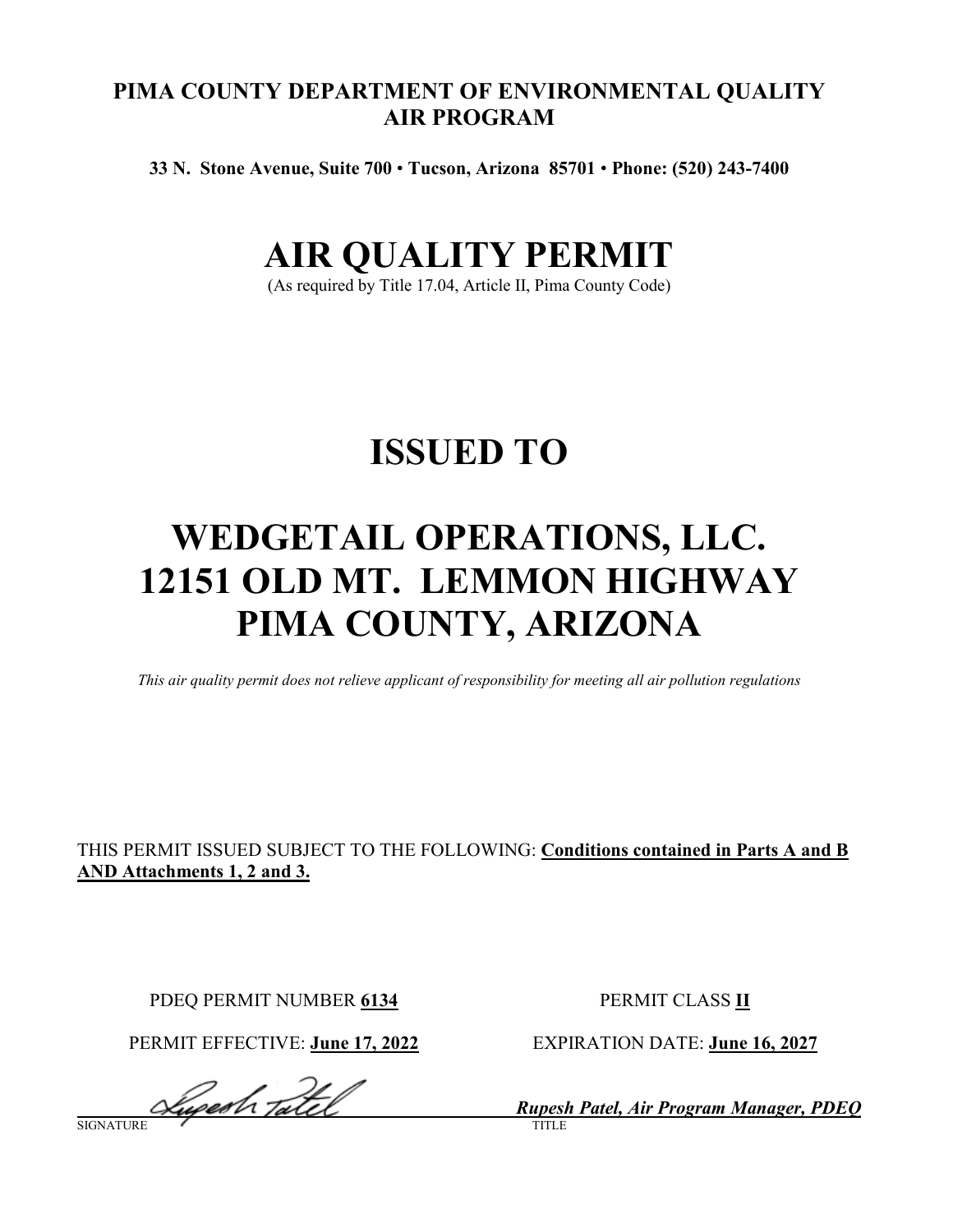# **SUMMARY**

This permit is the second renewal of the permit originally issued to Oracle Ridge Mining, LLC , on July 3, 2012. The permit was transferred to Wedgetail Operations, LLC (the Permittee) on December 23, 2019 during the last permit term and is the legal entity that owns the mineral rights, holds the ground lease and will be operating the Oracle Ridge Mine (ORM). ORM is an existing underground copper mine that is located approximately 6 to 7 miles from the Summerhaven community north of the Santa Catalina Mountains, Pima County, inside Township 11 South, Range 16 East.

The mine is composed of two operations; the mine facilities and the tailings facility. These two operations are separated by a distance of approximately two miles. Wedgetail Operations, LLC estimates to mine eight to ten million tons of ore reserves with an anticipated processing rate of 2,000 short tons per day (STPD) from the crusher. Wedgetail Operations, LLC anticipates processing of 3,000 STPD (150 short tons per hour - STPH) through the concentrator plant. It is estimated that 50 per cent of the ore may have to pass through the Ball Mill a second time, at the concentrator plant, to achieve the necessary size reduction. Wedgetail Operations, LLC will consider magnetite processing in the future should it become economically feasible.

Emissions from the facility will consist primarily of fugitive and non-fugitive particulate matter (PM) from ore transfer and drop points, unpaved roads, tailing operations and concentrator reagents. There are negligible emissions from the stationary combustion sources as they will only operate during emergencies. The facility plans to control fugitive emissions at the facility using a dust control program that will control emissions by a combination of methods including, but not limited to, retention of native vegetation, application of dust and erosion chemical suppressants, road watering etc. Wedgetail Operations, LLC is required to submit a Tailings and Dust Management Plan for approval by the Control Officer.

The facility plans to operate 24 hours per day, 365 days per year except during routine maintenance, shutdown or repair of equipment.

The following facility-wide emissions are for informational purposes only and are used to establish a "baseline" of emissions for the initial issuance of the permit. They are not intended to be enforceable emission limits unless otherwise noted in Part B of this permit.

| <b>Emission Source</b>                                                                 |       | Pollutant (tons/yr) |                 |      |            |        |                             |
|----------------------------------------------------------------------------------------|-------|---------------------|-----------------|------|------------|--------|-----------------------------|
|                                                                                        |       | NO <sub>x</sub>     | SO <sub>2</sub> | CO   | <b>VOC</b> | $H_2S$ | HAP <sub>S</sub><br>(Total) |
| <b>Facility Non-Fugitive Emissions</b>                                                 | 7.4   | 2.74                | 0.06            | 0.62 | 0.08       |        | 0.0034                      |
| <b>Facility Process Fugitive Emissions</b>                                             | 12.91 |                     |                 |      |            |        |                             |
| <sup>1</sup> Facility Fugitive Emissions<br>(includes PM <sub>10</sub> Unpaved Roads)  | 12.55 |                     |                 |      | 33.94      | 9.6    | 0.0211                      |
| <b>Total Facility Emissions</b><br>(Excludes True PM <sub>10</sub> Fugitive Emissions) | 7.4   | 2.74                | 0.06            | 0.62 | 34.02      | 9.6    | 0.0245                      |

The emission rates were obtained from information contained in the application submitted October 14, 2011.

This is a Class II, true minor for all pollutants including combined Hazardous Air Pollutants (HAPs). The facility is a Class II source due to the applicability of the New Source Performance Standards (NSPS) for Metallic Mineral Processing Plants and Stationary Internal Combustion Engines.

<span id="page-1-0"></span> $\overline{a}$ <sup>1</sup> Excludes Facility Process Fugitive Emissions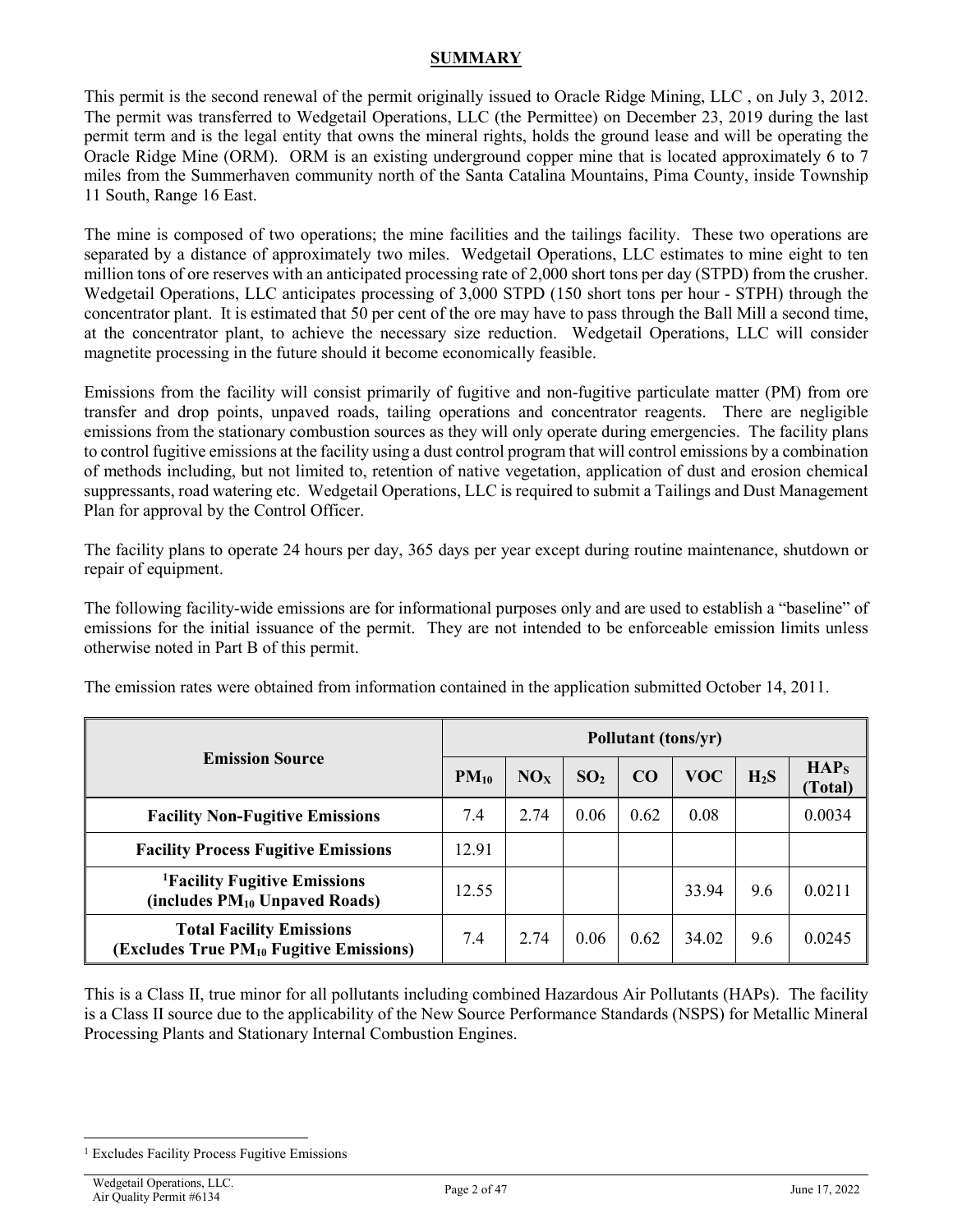# **TABLE OF CONTENTS**

|--|

# **Part A: General Provisions**

| I.                   | Permit Expiration and Renewal material and contact and the Renewal Material and Alexander and Alexander and A                                                                                                                  |    |  |  |  |
|----------------------|--------------------------------------------------------------------------------------------------------------------------------------------------------------------------------------------------------------------------------|----|--|--|--|
| $\Pi$ .              | Compliance with Permit Conditions [11] All and the Compliance with Permit Conditions [41] All and the Conditions [41] All and the Conditions [41] All and the Conditions [41] All and the Conditions [41] All and the Conditio |    |  |  |  |
| III.                 |                                                                                                                                                                                                                                |    |  |  |  |
| $IV_{-}$             | Posting of Permit <u>Communication and the communication of the state of the state of the state of</u>                                                                                                                         |    |  |  |  |
| V.                   |                                                                                                                                                                                                                                |    |  |  |  |
| VI.                  |                                                                                                                                                                                                                                |    |  |  |  |
| VII.                 |                                                                                                                                                                                                                                |    |  |  |  |
| VIII.                |                                                                                                                                                                                                                                |    |  |  |  |
| IX.                  | Permit Revision Pursuant to Federal Hazardous Air Pollutant Standard [111] [12] [12] [12] [13] [14] [15] [15]                                                                                                                  |    |  |  |  |
| $X_{\cdot}$          | Excess Emissions and Emergency Reporting manufactured and the control of the form of the Excess Emissions and Emergency Reporting manufactured and the state of the Second Lines.                                              |    |  |  |  |
| XI.                  |                                                                                                                                                                                                                                |    |  |  |  |
| XII.                 |                                                                                                                                                                                                                                |    |  |  |  |
| XIII.                |                                                                                                                                                                                                                                |    |  |  |  |
| XIV.                 |                                                                                                                                                                                                                                |    |  |  |  |
| XV.                  | Facility Changes Allowed Without Permit Revisions [11] [12] The Changes Allowed Without Permit Revisions [12] $\frac{1}{2}$                                                                                                    |    |  |  |  |
| XVI.                 |                                                                                                                                                                                                                                |    |  |  |  |
| XVII.                |                                                                                                                                                                                                                                |    |  |  |  |
| XVIII.               |                                                                                                                                                                                                                                |    |  |  |  |
| XIX.                 |                                                                                                                                                                                                                                |    |  |  |  |
| XX.                  | Accident Prevention Requirements Under the Clean Air Act (CAA Section 112(r))14                                                                                                                                                |    |  |  |  |
| XXI.                 |                                                                                                                                                                                                                                |    |  |  |  |
| XXII.                |                                                                                                                                                                                                                                |    |  |  |  |
|                      |                                                                                                                                                                                                                                |    |  |  |  |
|                      |                                                                                                                                                                                                                                |    |  |  |  |
| I.                   |                                                                                                                                                                                                                                |    |  |  |  |
| $\Pi$ .              |                                                                                                                                                                                                                                |    |  |  |  |
|                      |                                                                                                                                                                                                                                |    |  |  |  |
| Section 1            | Coarse Ore Storage & SAG Mill Crushing System manufactured and the USA 18                                                                                                                                                      |    |  |  |  |
| Section 2            | Copper Concentrate Thickening & Filtration 23                                                                                                                                                                                  |    |  |  |  |
| Section 3            |                                                                                                                                                                                                                                |    |  |  |  |
| Section 4            |                                                                                                                                                                                                                                |    |  |  |  |
| Section 5            |                                                                                                                                                                                                                                |    |  |  |  |
| Section 6            |                                                                                                                                                                                                                                |    |  |  |  |
| Section 7            |                                                                                                                                                                                                                                |    |  |  |  |
|                      |                                                                                                                                                                                                                                |    |  |  |  |
| <b>Attachment 1:</b> |                                                                                                                                                                                                                                |    |  |  |  |
| <b>Attachment 2:</b> | Equipment List 2000 Marshall and Marshall and Marshall and Marshall and Marshall and Marshall and Marshall and Marshall and Marshall and Marshall and Marshall and Marshall and Marshall and Marshall and Marshall and Marshal | 44 |  |  |  |
|                      |                                                                                                                                                                                                                                |    |  |  |  |
| <b>Attachment 3:</b> |                                                                                                                                                                                                                                |    |  |  |  |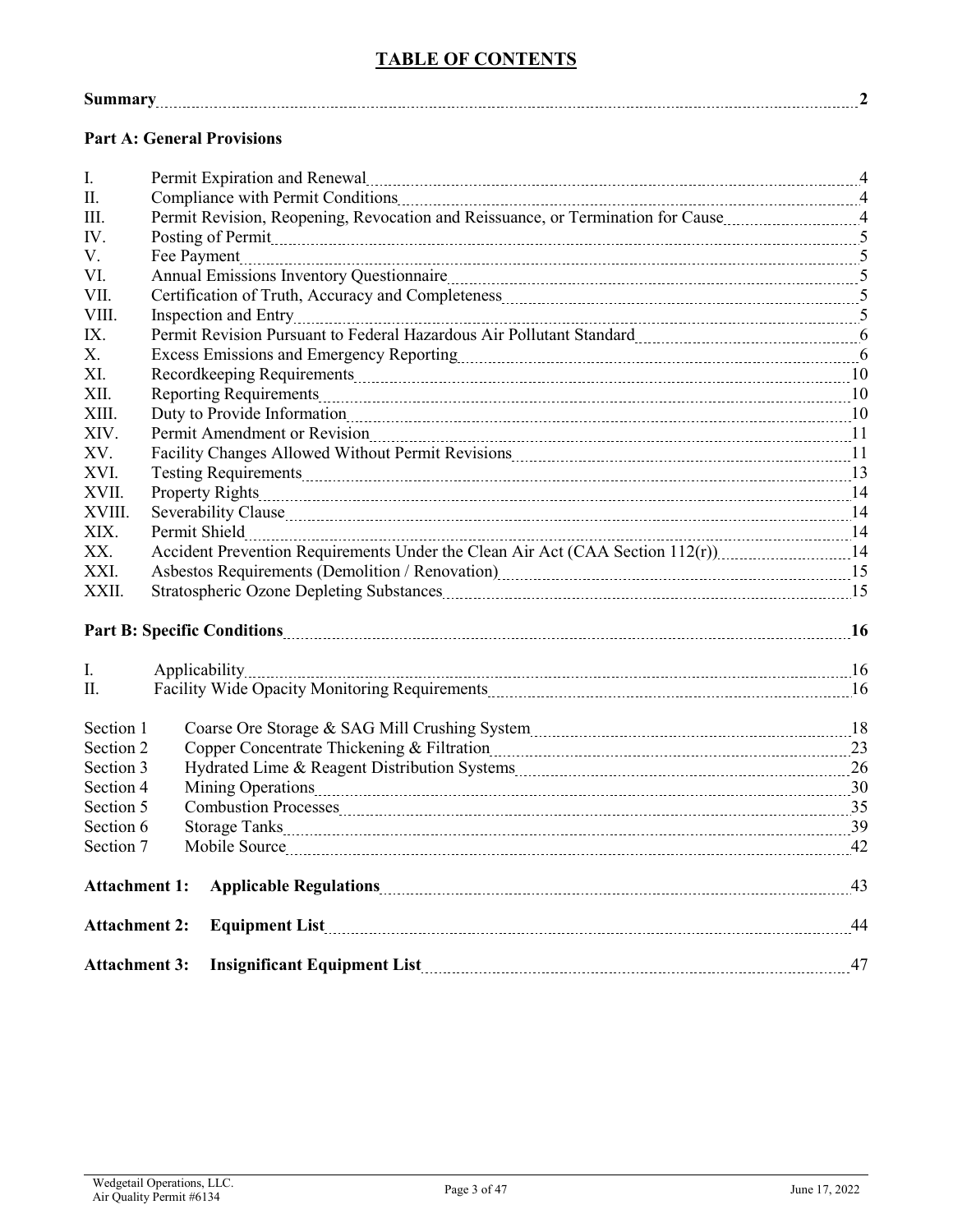### **PART A: GENERAL PROVISIONS**

(References to A.R.S. are references to the Arizona Revised Statutes, references to A.A.C. are references to the Arizona Administrative Code, and references to PCC are references to Title 17 of the Pima County Code)

### **I. PERMIT EXPIRATION AND RENEWAL** [PCC 17.13.010.C.2 & PCC 17.13.020.A.1]

- A. This permit is valid for a period of five years from the date of issuance of the permit.
- B. The Permittee shall submit an application for renewal of this permit at least 6 months, but not greater than 18 months prior to the date of permit expiration.

### **II. COMPLIANCE WITH PERMIT CONDITIONS** [PCC 17.13.020.A.7.a & b]

- A. The Permittee shall comply with all conditions of this permit including all applicable requirements of Arizona air quality statutes A.R.S. Title 49, Chapter 3, and Title 17 of Pima County Code (PCC) air quality rules. Any permit noncompliance is grounds for enforcement action; for permit termination, revocation and reissuance, or revision; or for denial of a permit renewal application. In addition, noncompliance with any federally enforceable requirement constitutes a violation of the Clean Air Act.
- B. It shall not be a defense for a Permittee in an enforcement action that it would have been necessary to halt or reduce the permitted activity in order to maintain compliance with the conditions of this permit.

# **III. PERMIT REVISION, REOPENING, REVOCATION AND REISSUANCE, OR TERMINATION FOR CAUSE** [PCC 17.13.020.A.7.c & PCC 17.13.150]

- A. The permit may be revised, reopened, revoked and reissued, or terminated for cause. The filing of a request by the Permittee for a permit revision, revocation and reissuance, or termination; or of a notification of planned changes or anticipated noncompliance does not stay any permit condition.
- B. The permit shall be reopened and revised under any of the following circumstances:
	- 1. Additional applicable requirements under the Act become applicable to a major source. Such reopening shall only occur if there are three or more years remaining in the permit term. The reopening shall be completed not later than 18 months after promulgation of the applicable requirement. No such reopening is required if the effective date of the requirement is later than the date on which the permit is due to expire, unless the original permit or any of its terms and conditions has been extended pursuant to PCC 17.13.160. Any permit reopening required pursuant to this paragraph shall comply with provisions in PCC 17.13.160 for permit renewal and shall reset the fiveyear permit term.
	- 2. Additional requirements, including excess emissions requirements, become applicable to an affected source under the acid rain program. Upon approval by the Administrator, excess emissions offset plans shall be deemed to be incorporated into the Class I permit.
	- 3. The Control Officer determines that the permit contains a material mistake or that inaccurate statements were made in establishing the emissions standards or other terms or conditions of the permit.
	- 4. The Control Officer or the Administrator determines that the permit needs to be revised or revoked to assure compliance with the applicable requirements.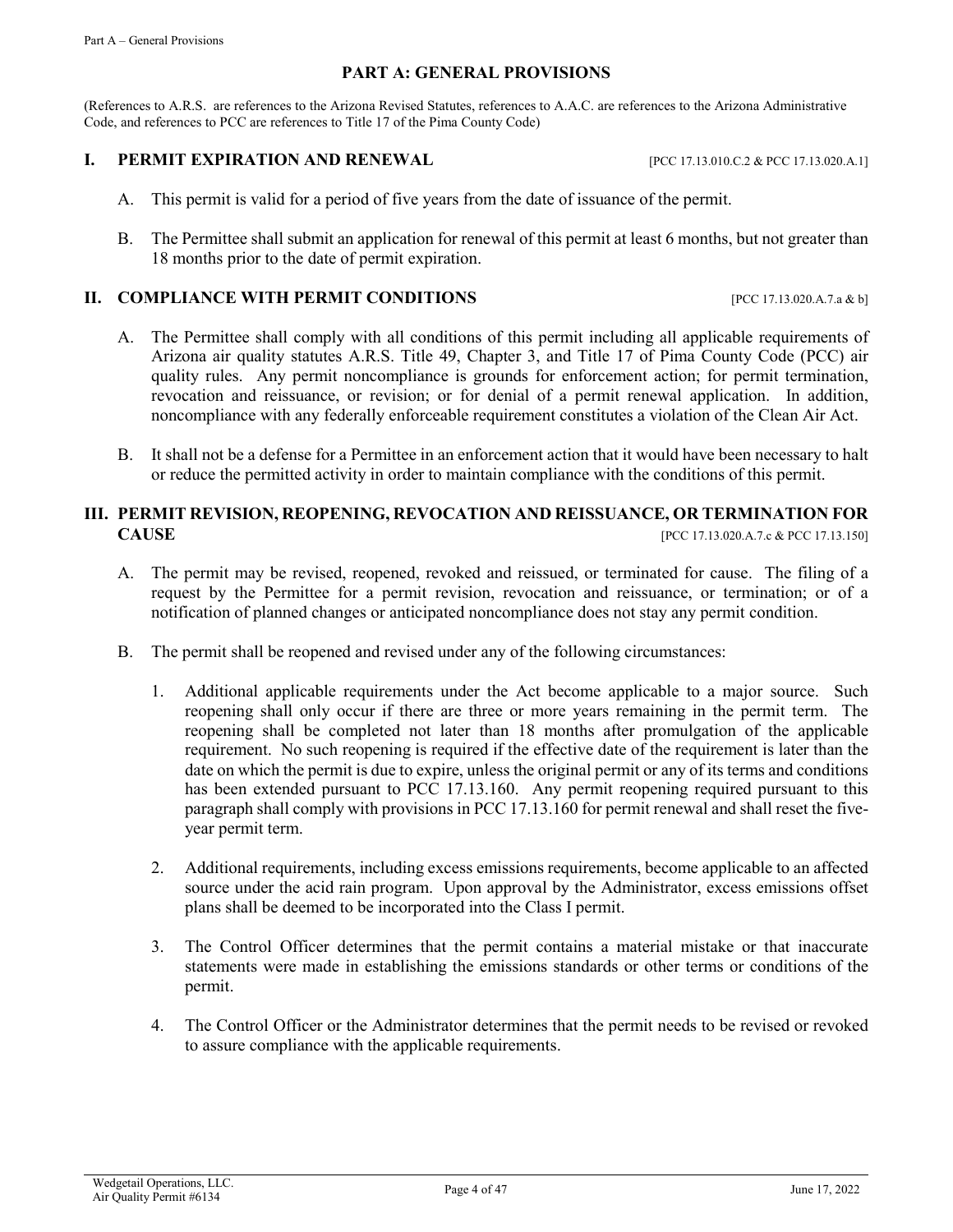C. Proceedings to reopen and issue a permit, including appeal of any final action relating to a permit reopening, shall follow the same procedures as apply to initial permit issuance and shall affect only those parts of the permit for which cause to reopen exists. Such reopenings shall be made as expeditiously as practicable. Permit reopenings for reasons other than those stated in paragraph III.B.1 of Part A shall not result in the resetting of the five-year permit term.

# **IV. POSTING OF PERMIT IV. POSTING OF PERMIT**

- A. The Permittee shall maintain a complete copy of the complete permit shall be kept onsite. If it is not feasible to maintain a copy of the permit onsite the Permittee may request in writing, to maintain a copy of the permit at an alternate location. Upon written approval by the Control Officer, the Permittee must maintain a complete copy of the permit at the approved alternative location.
- B. In addition, when practicable, all equipment listed in the permit application shall be clearly marked with a serial number or other equipment number also listed in the permit application.

# **V. FEE PAYMENT** [PCC 17.13.240]

The Permittee shall pay fees to the Control Officer pursuant to PCC 17.13.240.

# **VI. ANNUAL EMISSIONS INVENTORY QUESTIONNAIRE** PROPERTIES FOR THE RESERVE TO A 13.180]

- A. When requested by the Control Officer, the Permittee shall complete and submit an annual emissions inventory questionnaire. The questionnaire is due by March 31 or ninety days after the Control Officer makes the request and provides the inventory form each year, whichever occurs later, and shall include emission information for the previous calendar year.
- B. The questionnaire shall be on a form provided by or approved by the Control Officer and shall include the information required by PCC 17.13.180.

# **VII. CERTIFICATION OF TRUTH, ACCURACY AND COMPLETENESS** [PCC 17.13.010.H]

Any document required to be submitted by this permit, including reports, shall contain a certification by a responsible official of truth, accuracy, and completeness. This certification and any other certification required by this permit shall state that, based on information and belief formed after reasonable inquiry, the statements and information in the document are true, accurate, and complete.

# **VIII. INSPECTION AND ENTRY** PEC 17.20.050]

The Permittee shall allow the Control Officer or the authorized representative of the Control Officer upon presentation of proper credentials to:

- A. Enter upon the Permittee's premises where a source is located or emissions-related activity is conducted, or where records are required to be kept under the conditions of the permit;
- B. Have access to and copy, at reasonable times, any records that are required to be kept under the conditions of the permit;
- C. Inspect, at reasonable times, any facilities, equipment (including monitoring and air pollution control equipment), practices, or operations regulated or required under the permit;
- D. Sample or monitor, at reasonable times, substances or parameters for the purpose of assuring compliance with the permit or other applicable requirements; and
- E. Record any inspection by use of written, electronic, magnetic and photographic media.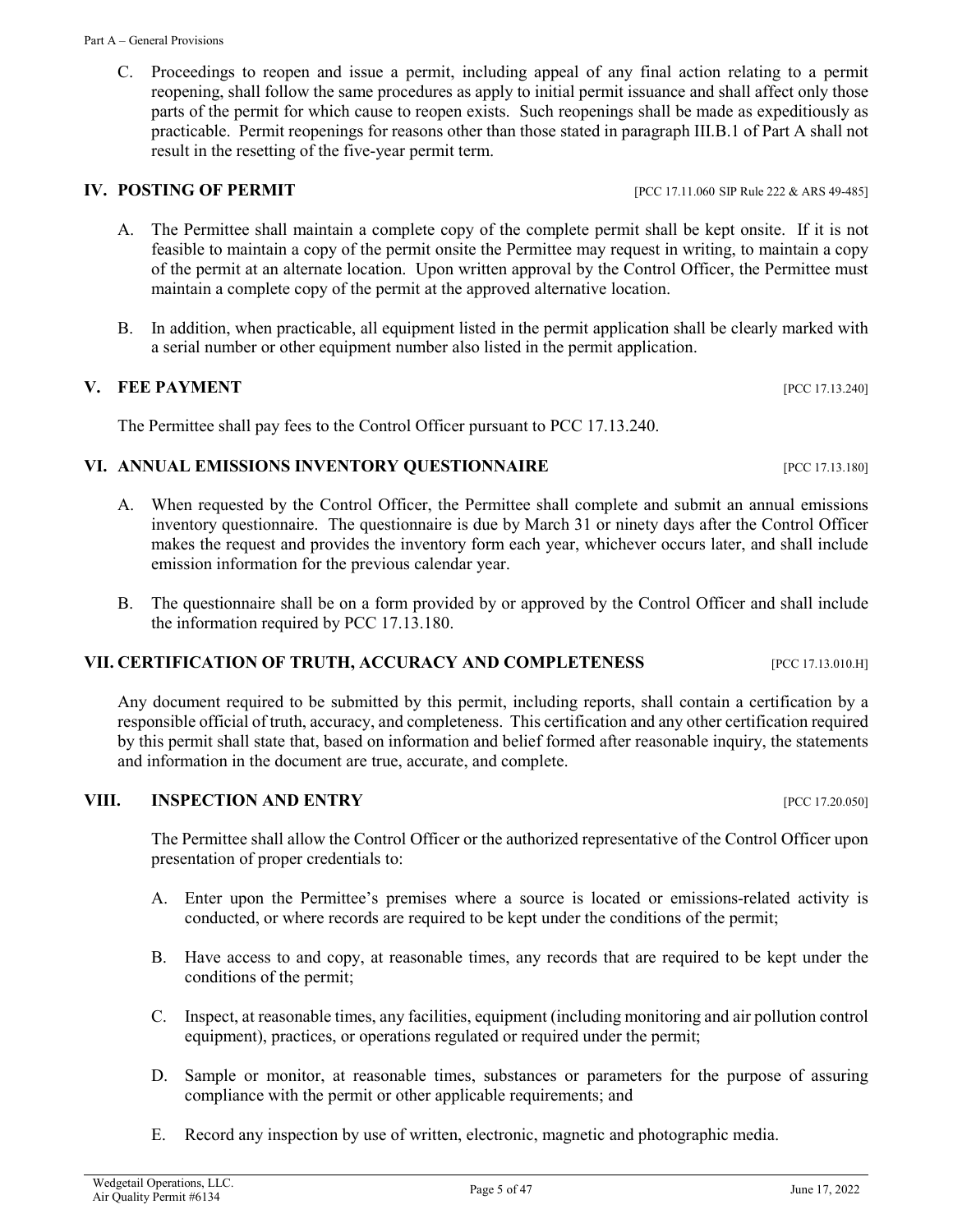## **IX. PERMIT REVISION PURSUANT TO FEDERAL HAZARDOUS AIR POLLUTANT STANDARD**

If this source becomes subject to a standard promulgated by the Administrator pursuant to section 112(d) of the Act, then the Permittee shall, within twelve months of the date on which the standard is promulgated, submit an application for a permit revision demonstrating how the source will comply with the standard.

# **X. EXCESS EMISSIONS AND EMERGENCY REPORTING**

A. Excess Emissions

Excess emissions means emissions of an air pollutant in excess of an emission standard or emission limitation as measured by the compliance test method applicable to such emission standard.<br>[PCC 17.04.340.A.83]

An emissions standard or emission limitation is a requirement which limits the quantity, rate, or concentration of emissions of air pollutants on a continuous basis, including any requirements which limit the level of opacity, prescribe equipment, set fuel specifications, or prescribe operation or maintenance procedures for a source to assure continuous emission reduction. [PCC 17.04.340.A.79]

- B. Excess Emissions Reporting [PCC 17.13.190]
	- 1. Excess emissions shall be reported as follows:
		- a. The Permittee shall report to the Control Officer any emissions in excess of the limits established by this permit. The report shall be in 2 parts as specified below:
			- i. Notification by telephone or facsimile within 24 hours of the time the Permittee first learned of the occurrence of excess emission that includes all available information from PCC 17.13.090.B. The number to call to report excess emissions is **520-724-7400.** The email to report excess emissions is **[Air.Notices@pima.gov](mailto:Air.Notices@pima.gov)**
			- ii. Detailed written notification by submission of an excess emissions report within 72 hours of the notification under X.B.1.a.i of Part A above. Notifications should be mailed or emailed to:

**PDEQ Air Program 33 N. Stone Avenue, Suite 700, Tucson, Arizona 85701. [Air.Notices@pima.gov](mailto:Air.Notices@pima.gov)**

- b. The excess emission report shall contain the following information:
	- i. The identity of each stack or other emission point where the excess emission occurred;
	- ii. The magnitude of the excess emissions expressed in the units of the applicable emission limitation and the operating data and calculations used in determining the magnitude of the excess emissions;
	- iii. The time and duration or expected duration of the excess emissions;
	- iv. The identity of the equipment from which the excess emissions emanated;
	- v. The nature and cause of the emissions;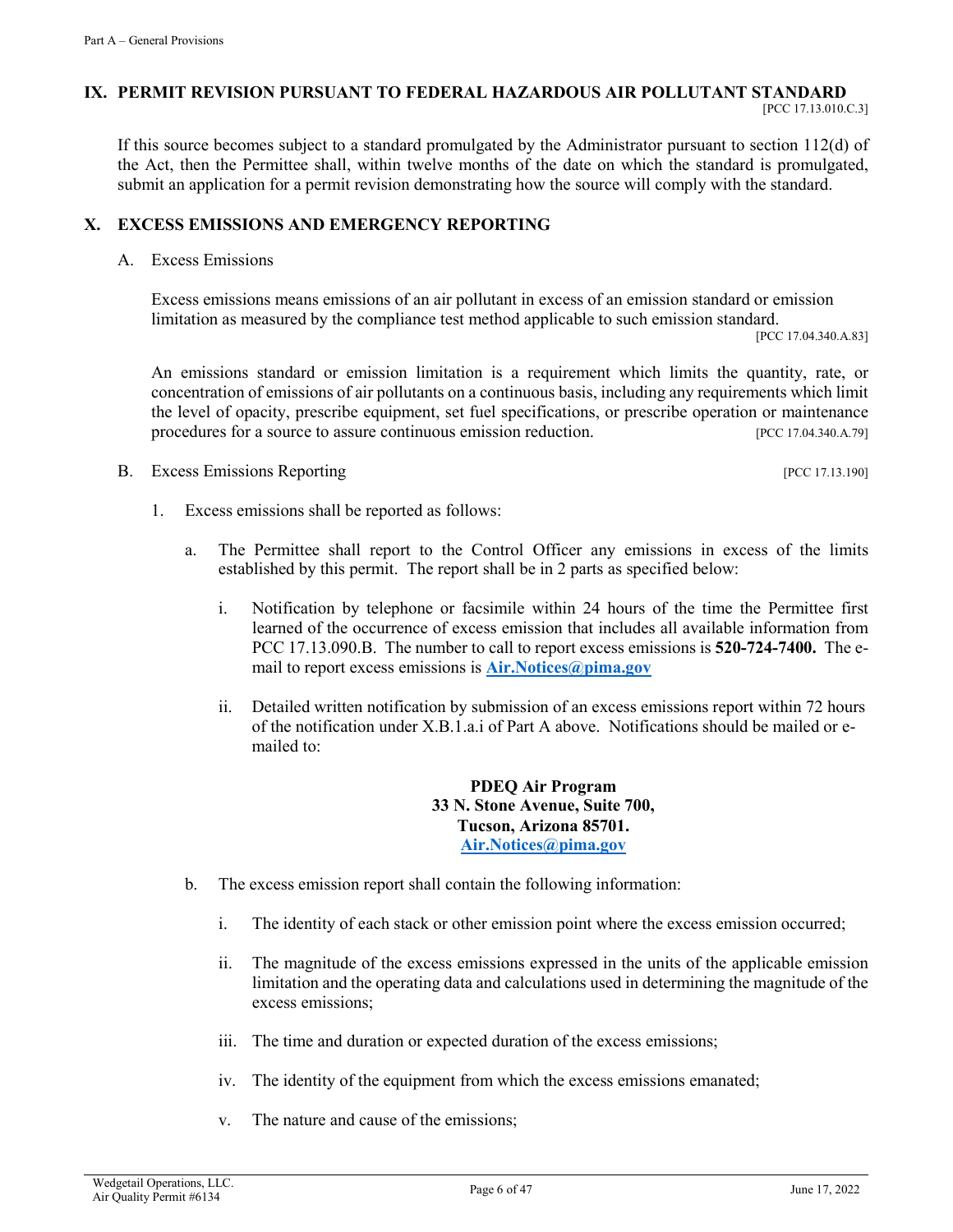- vi. The steps taken, if the excess emissions were the result of a malfunction, to remedy the malfunction and the steps taken or planned to prevent the recurrence of the malfunctions; and
- vii. The steps that were or are being taken to limit the excess emissions; If the source's permit contains procedures governing source operation during periods of startup or malfunction and the excess emissions resulted from startup or malfunction, a list of the steps taken to comply with the permit procedures.
- 2. In the case of continuous or recurring excess emissions, the notification requirements of this Section shall be satisfied if the source provides the required notification after excess emissions are first detected and includes in the notification an estimate of the time the excess emissions will continue. Excess emissions occurring after the estimated time period or changes in the nature of the emissions as originally reported shall require additional notification pursuant to subsections X.B.1.a & b of Part A.

# C. Emergency Reporting [PCC 17.13.020.C]

- 1. An "Emergency" means any situation arising from sudden and reasonably unforeseeable events beyond the control of the source, including acts of God, that requires immediate corrective action to restore normal operation and that causes the source to exceed a technology-based emission limitation under the permit, due to unavoidable increases in emission attributable to the emergency. An emergency shall not include noncompliance to the extent caused by improperly designed equipment, lack of preventive maintenance, careless or improper operation, or operator error.
- 2. An emergency constitutes an affirmative defense to an action brought for noncompliance with the technology-based emission limitations if the conditions of PCC 17.13.020.C.3 are met.
- 3. The affirmative defense of emergency shall be demonstrated through properly signed, contemporaneous operating logs, or other relevant evidence that: [PCC 17.13.020.C.3]
	- a. An emergency occurred and that the Permittee can identify the cause or causes of the emergency;
	- b. At the time of the emergency, the permitted facility was being properly operated;
	- c. During the period of the emergency the Permittee took all reasonable steps to minimize levels of emissions that exceeded the emissions standards or other requirements in the permit; and
	- d. The Permittee submitted notice of the emergency to the Control Officer by certified mail or hand delivery within two (2) working days of the time when emission limitations were exceeded due to the emergency. This notice shall contain a description of the emergency, any steps taken to mitigate emissions, and corrective action taken.
		- 1. In any enforcement proceeding, the Permittee seeking to establish the occurrence of an emergency has the burden of proof.
		- 2. This provision is in addition to any emergency or upset provision contained in any applicable requirement.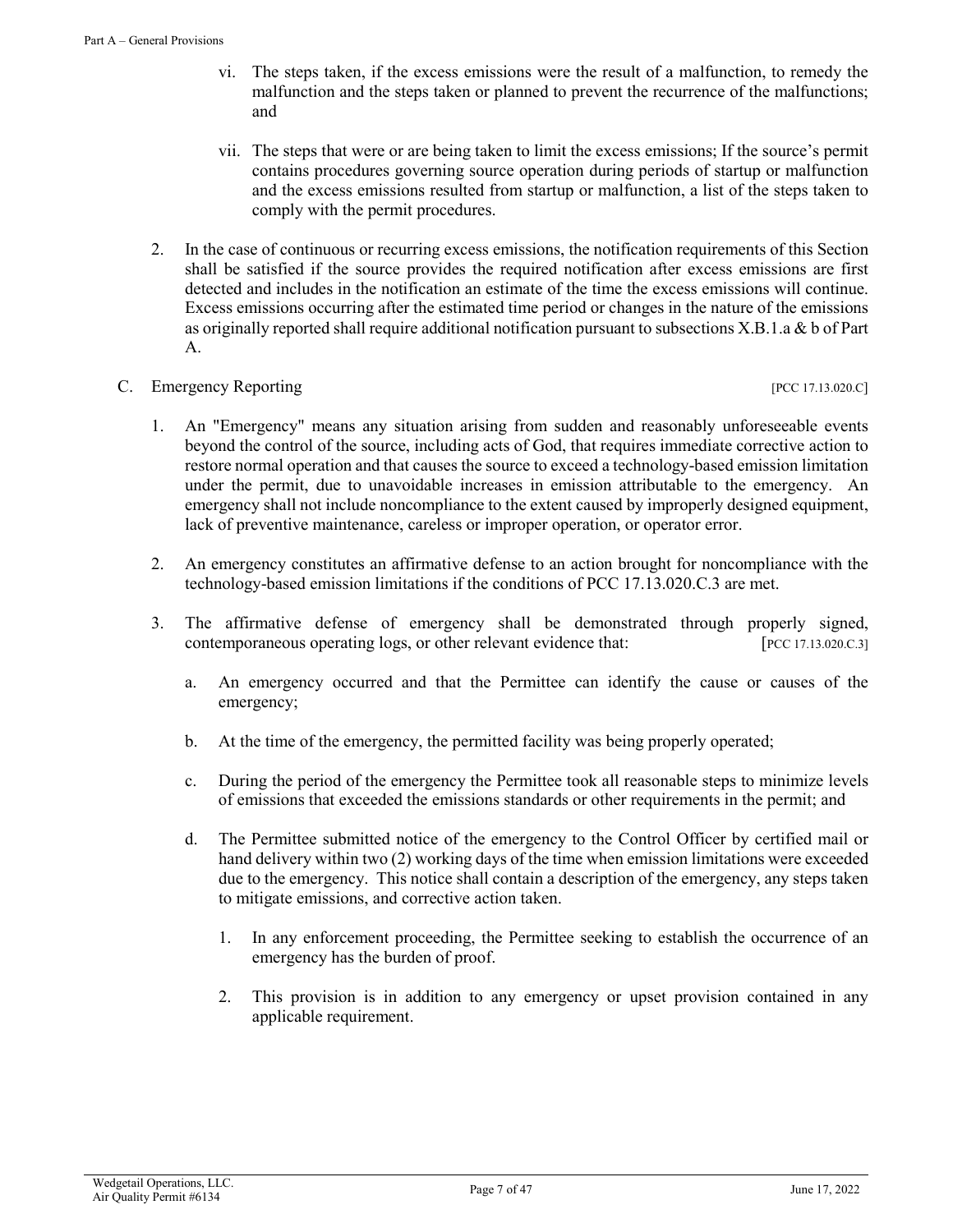# D. Affirmative Defenses for Excess Emissions Due to Malfunctions, Startup, and Shutdown.

1. Applicability

This rule establishes affirmative defenses for certain emission in excess of an emission standard or limitation and applies to all emission standards or limitations except for standards or limitations:

- a. Promulgated pursuant to Sections 111 or 112 of the Act,
- b. Promulgated pursuant to Titles IV or VI of the Clean Air Act,
- c. Contained in any Prevention of Significant Deterioration (PSD) or New Source Review (NSR) permit issued by the U.S. E.P.A., or
- d. Included in a permit to meet the requirements of PCC 17.16.590.A.5.
- 2. Affirmative Defense for Malfunctions

Emissions in excess of an applicable emission limitation due to malfunction shall constitute a violation. The owner or operator of a source with emissions in excess of an applicable emission limitation due to malfunction has an affirmative defense to a civil or administrative enforcement proceeding based on that violation, other than a judicial action seeking injunctive relief, if the owner or operator of the source has complied with the reporting requirements of XIII.B of this Part and has demonstrated all of the following:

- a. The excess emissions resulted from a sudden and unavoidable breakdown of process equipment or air pollution control equipment beyond the reasonable control of the operator;
- b. The air pollution control equipment, process equipment, or processes were at all times maintained and operated in a manner consistent with good practice for minimizing emissions;
- c. If repairs were required, the repairs were made in an expeditious fashion when the applicable emission limitations were being exceeded. Off-shift labor and overtime were utilized where practicable to ensure that the repairs were made as expeditiously as possible. If off-shift labor and overtime were not utilized, the owner or operator satisfactorily demonstrated that the measures were impracticable;
- d. The amount and duration of the excess emissions (including any bypass operation) were minimized to the maximum extent practicable during periods of such emissions;
- e. All reasonable steps were taken to minimize the impact of the excess emissions on ambient air quality;
- f. The excess emissions were not part of a recurring pattern indicative of inadequate design, operation, or maintenance;
- g. During the period of excess emissions there were no exceedances of the relevant ambient air quality standards established in PCC Chapter 17.08 that could be attributed to the emitting source;
- h. The excess emissions did not stem from any activity or event that could have been foreseen and avoided, or planned, and could not have been avoided by better operations and maintenance practices;
- i. All emissions monitoring systems were kept in operation if at all practicable; and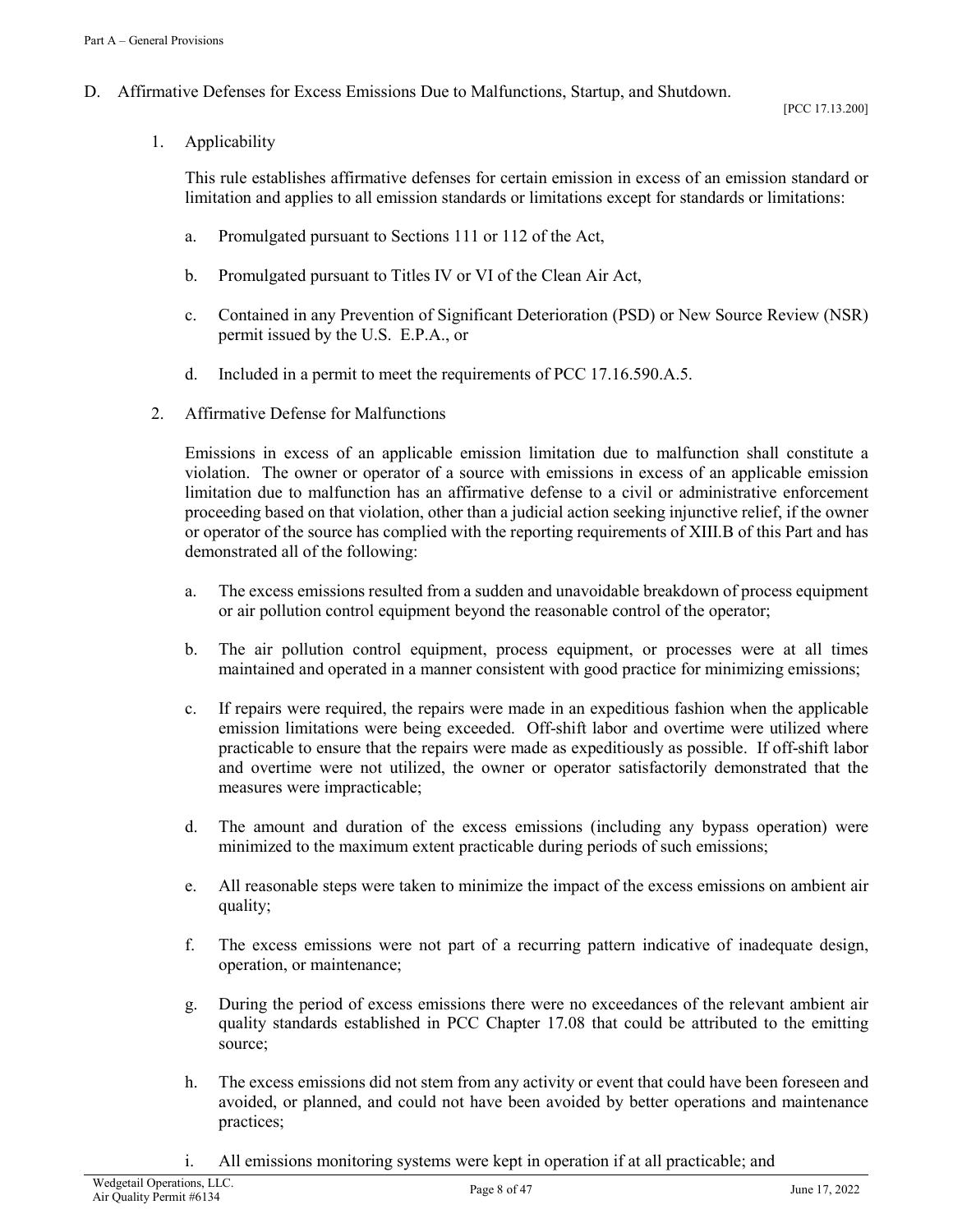- j. The Permittee's actions in response to the excess emissions were documented by contemporaneous records.
- 3. Affirmative Defense for Startup and Shutdown
	- a. Except as provided in X.D.3.b of Part A, and unless otherwise provided for in the applicable requirement, emissions in excess of an applicable emission limitation due to startup and shutdown shall constitute a violation. The owner or operator of a source with emissions in excess of an applicable emission limitation due to startup and shutdown has an affirmative defense to a civil or administrative enforcement proceeding based on that violation, other than a judicial action seeking injunctive relief, if the owner or operator of the source has complied with the reporting requirements of XII.B of Part A and has demonstrated all of the following:
		- i. The excess emissions could not have been prevented through careful and prudent planning and design;
		- ii. If the excess emissions were the result of a bypass of control equipment, the bypass was unavoidable to prevent loss of life, personal injury, or severe damage to air pollution control equipment, production equipment, or other property;
		- iii. The source's air pollution control equipment, process equipment, or processes were at all times maintained and operated in a manner consistent with good practice for minimizing emissions;
		- iv. The amount and duration of the excess emissions (including any bypass operation) were minimized to the maximum extent practicable during periods of such emissions;
		- v. All reasonable steps were taken to minimize the impact of the excess emissions on ambient air quality;
		- vi. During the period of excess emissions there were no exceedances of the relevant ambient air quality standards established in PCC Chapter 17.08 that could be attributed to the emitting source;
		- vii. All emissions monitoring systems were kept in operation if at all practicable; and
		- viii. The Permittee's actions in response to the excess emissions were documented by contemporaneous records.
	- b. If excess emissions occur due to a malfunction during routine startup and shutdown, then those instances shall be treated as other malfunctions subject to X.D.2 of Part A.
- 4. Affirmative Defense for Malfunctions During Scheduled Maintenance

If excess emissions occur due to a malfunction during scheduled maintenance, then those instances will be treated as other malfunctions subject to X.D.2 of Part A.

5. Demonstration of Reasonable and Practicable Measures

For an affirmative defense under X.D.2 or 3 of Part A, the Permittee of the source shall demonstrate, through submission of the data and information required by this Section and XII.B, that all reasonable and practicable measures within the owner or operator's control were implemented to prevent the occurrence of the excess emissions.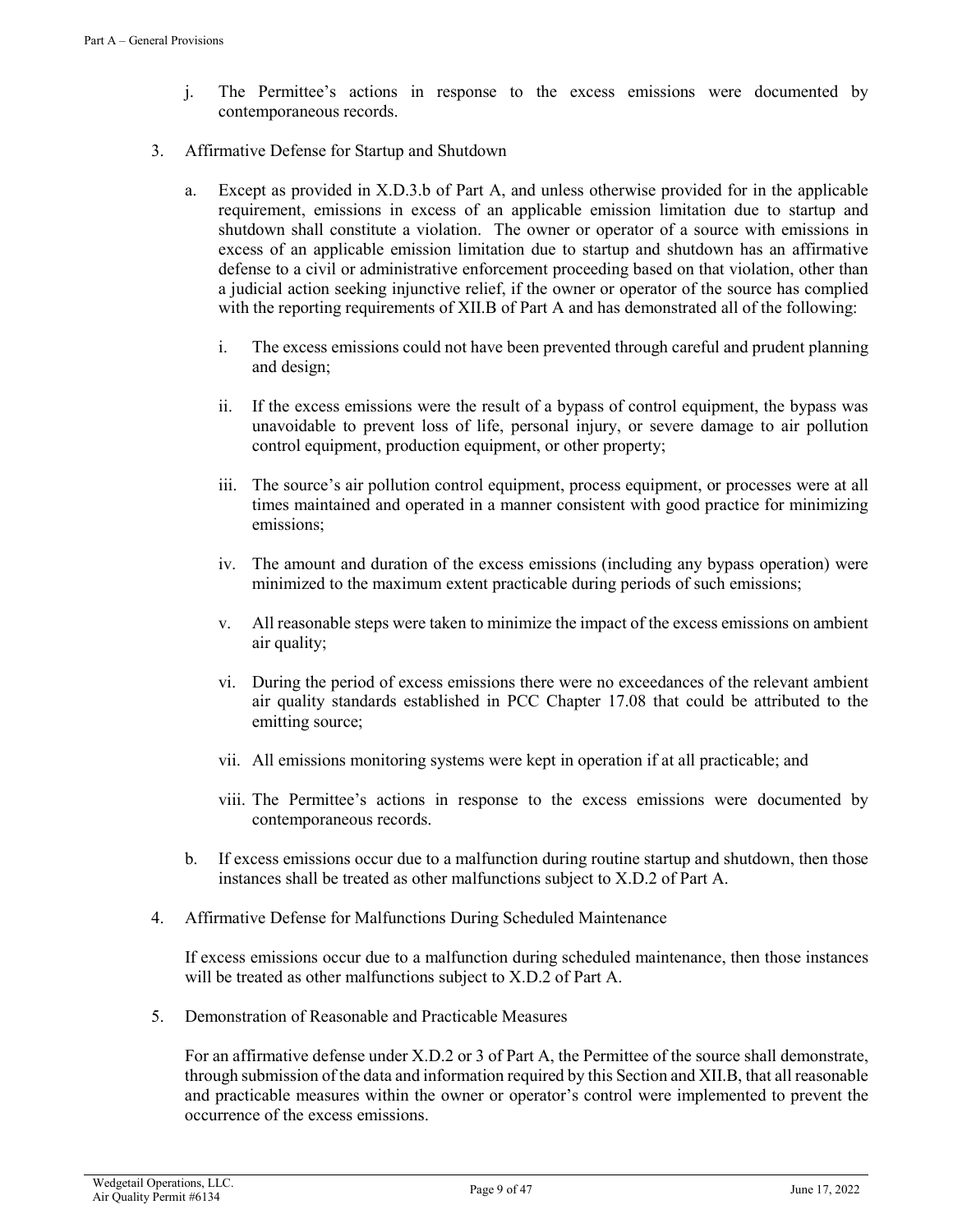# **XI. RECORDKEEPING REQUIREMENTS** [PCC 17.13.020.A.4]

- A. The Permittee shall keep records of all required monitoring information including, where applicable, the following:
	- 1. The date, place as defined in the permit, and time of sampling or measurements;
	- 2. The date(s) analyses were performed;
	- 3. The name of the company or entity that performed the analyses;
	- 4. A description of the analytical techniques or methods used;
	- 5. The results of such analyses; and
	- 6. The operating conditions as existing at the time of sampling or measurement.
- B. The Permittee shall retain records of all required monitoring data and support information for a period of at least 5 years from the date of the monitoring sample, measurement, report, or application. Support information includes all calibration and maintenance records and all original strip-chart recordings for continuous monitoring instrumentation, and copies of all reports required by the permit.
- C. All required records shall be maintained either in an unchangeable electronic format or in a handwritten logbook utilizing indelible ink.

# **XII. REPORTING REQUIREMENTS** [PCC 17.13.020.A.5]

The Permittee shall comply with all of the reporting requirements of this permit. These include all of the following:

- A. Excess emissions and emergency reports in accordance with X of Part A.
- B. Performance test results in accordance with XVI.F of Part A.
- C. Reporting requirements listed in Part B of this permit.

### **XIII. DUTY TO PROVIDE INFORMATION** [PCC 17.13.020.A.7.e & PCC 17.13.010.G]

- A. The Permittee shall furnish to the Control Officer, within a reasonable time, any information that the Control Officer may request in writing to determine whether cause exists for revising, revoking and reissuing, or terminating the permit or to determine compliance with the permit. Upon request, the Permittee shall also furnish to the Control Officer copies of records required to be kept by the permit.
- B. If the Permittee has failed to submit any relevant facts or if the Permittee has submitted incorrect information in the permit application, the Permittee shall, upon becoming aware of such failure or incorrect submittal, promptly submit such supplementary facts or corrected information. In addition, an applicant shall provide additional information as necessary to address any requirements that become applicable to the source after the date it filed a complete application but prior to release of a proposed permit.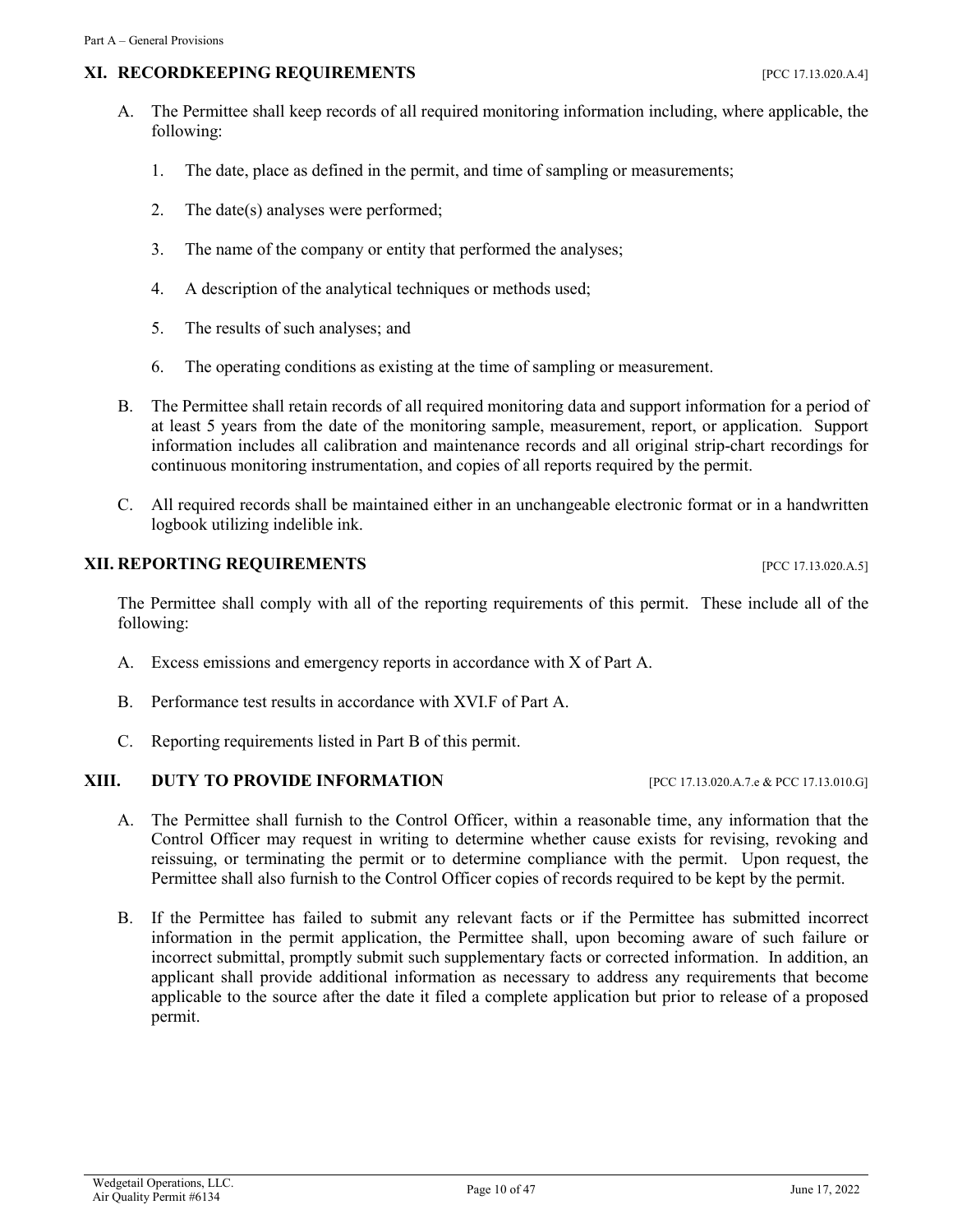# **XIV. PERMIT AMENDMENT OR REVISION** [PCC 17.13.120, PCC 17.13.130 & PCC 17.13.140]

The Permittee shall apply for a permit amendment or revision for changes to the facility which do not qualify for a facility change without revision under Section XVI, as follows:

- A. Administrative Permit Amendment (PCC 17.13.120.);
- B. Minor Permit Revision (PCC 17.13.130.);
- C. Significant Permit Revision (PCC 17.13.140.).

The applicability and requirements for such action are defined in the above referenced regulations.

### **XV. FACILITY CHANGES WITHOUT A PERMIT REVISION FOR A PARTICULAR PERMIT REVISION**

- A Except for a physical change or change in the method of operation at a Class II source requiring a permit revision under PCC 17.13.100.A, or a change subject to logging or notice requirements in subsection XV.B or C of Part A, a change at a Class II source shall not be subject to revision, notice, or logging requirements under this Chapter.
- B. Except as otherwise provided in the conditions applicable to an emissions cap created under PCC 17.13.070, the following changes may be made if the source keeps onsite records of the changes according to XV.I of Part A:
	- 1. Implementing an alternative operating scenario, including raw material changes;
	- 2. Changing process equipment, operating procedures, or making any other physical change if the permit requires the change to be logged;
	- 3. Engaging in any new insignificant activity listed in PCC 17.04.340, Insignificant Activities definition; (a) through (i) but not listed in the permit;
	- 4. Replacing an item of air pollution control equipment listed in the permit with an identical (same model, different serial number) item. The Control Officer may require verification of efficiency of the new equipment by performance tests; and
	- 5. A change that results in a decrease in actual emissions if the source wants to claim credit for the decrease in determining whether the source has a net emissions increase for any purpose. The logged information shall include a description of the change that will produce the decrease in actual emissions. A decrease that has not been logged is creditable only if the decrease is quantifiable, enforceable, and otherwise qualifies as a creditable decrease.
- C. Except as provided in the conditions applicable to an emissions cap created under PCC 17.13.070, the following changes may be made if the source provides written notice to the Department in advance of the change as provided below:
	- 1. Replacing an item of air pollution control equipment listed in the permit with one that is not identical but that is substantially similar and has the same or better pollutant removal efficiency: seven days. The Control Officer may require verification of efficiency of the new equipment by performance tests;
	- 2. A physical change or change in the method of operation that increases actual emissions more than 10% of the major source threshold for any conventional pollutant but does not require a permit revision: seven days;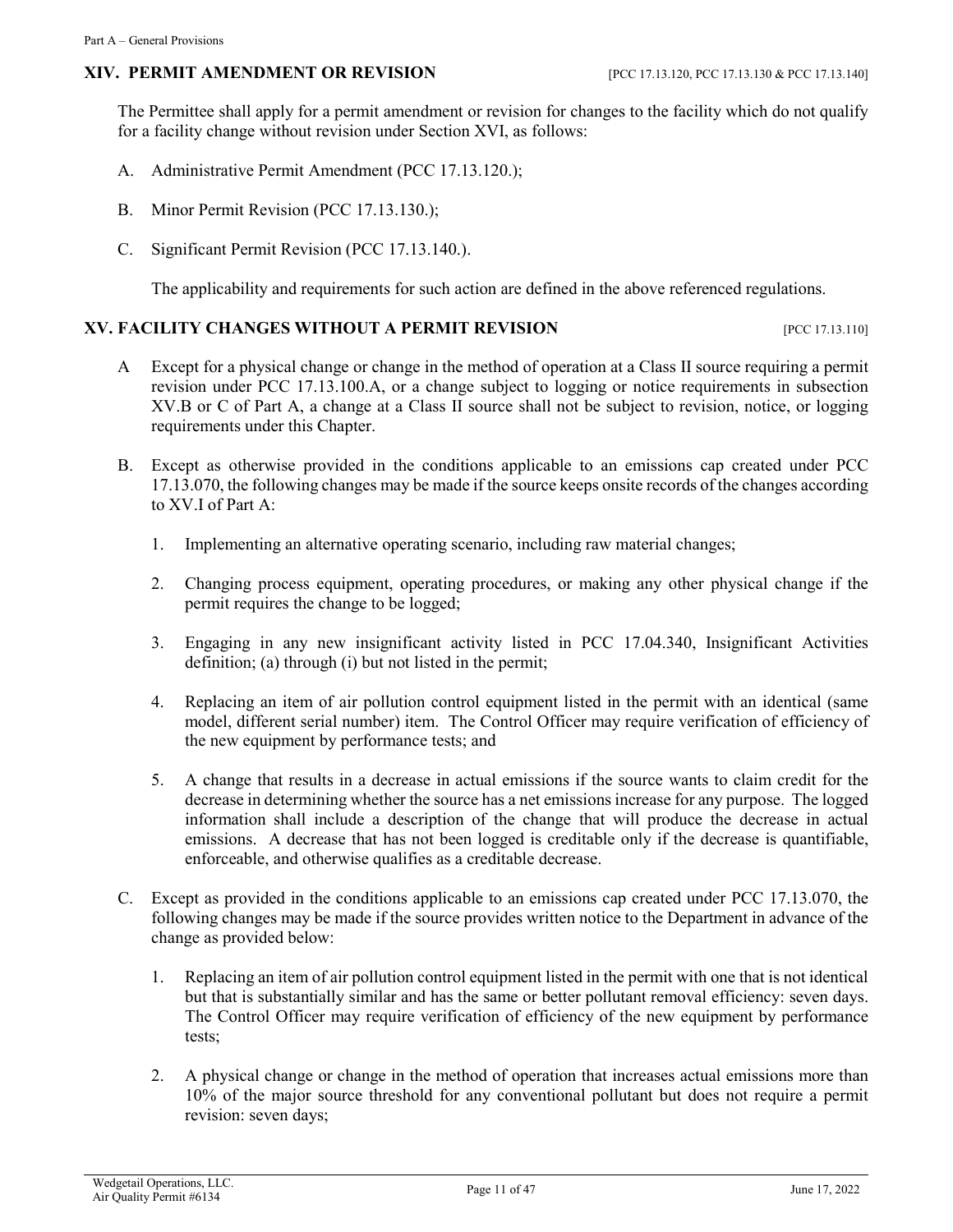- 3. Replacing an item of air pollution control equipment listed in the permit with one that is not substantially similar but that has the same or better efficiency: 30 days. The Control Officer may require verification of efficiency of the new equipment by performance tests;
- 4. A change that would trigger an applicable requirement that already exists in the permit: 30 days unless otherwise required by the applicable requirement;
- 5. A change that amounts to reconstruction of the source or an affected facility: seven days. For purposes of this subsection, reconstruction of a source or an affected facility shall be presumed if the fixed capital cost of the new components exceeds 50% of the fixed capital cost of a comparable entirely new source or affected facility and the changes to the components have occurred over the 12 consecutive months beginning with commencement of construction; and
- 6. A change that will result in the emissions of a new regulated air pollutant above an applicable regulatory threshold but that does not trigger a new applicable requirement for that source category: 30 days. For purposes of this requirement, an applicable regulatory threshold for a conventional air pollutant shall be 10% of the applicable major source threshold for that pollutant.
- D. For each change under XV.C of Part A, the written notice shall be by certified mail or hand delivery and shall be received by the Control Officer the minimum amount of time in advance of the change. Notifications of changes associated with emergency conditions, such as malfunctions necessitating the replacement of equipment, may be provided with less than required notice, but must be provided as far in advance of the change, or if advance notification is not practicable, as soon after the change as possible. The written notice shall include:
	- 1. When the proposed change will occur,
	- 2. A description of the change,
	- 3. Any change in emissions of regulated air pollutants, and
	- 4. Any permit term or condition that is no longer applicable as a result of the change.
- E. A source may implement any change in XV.C of Part A without the required notice by applying for a minor permit revision under PCC 17.13.130 and complying with PCC 17.13.130.D.2 and G.
- F. The permit shield described in PCC 17.11.080 shall not apply to any change made under this Section, other than implementation of an alternate operating scenario under XV.B.1 of Part A.
- G. Notwithstanding any other part of this Section, the Control Officer may require a permit to be revised for any change that, when considered together with any other changes submitted by the same source under this Section over the term of the permit, constitutes a change under PCC 17.13.100.A.
- H. If a source change is described under both XV.B and C of Part A, the source shall comply with XV.C of Part A. If a source change is described under both subsections XV.C of Part A and PCC 17.13.100.B, the source shall comply with PCC 17.13.100.B.
- I. A copy of all logs required under XV.B of Part A shall be filed with the Control Officer within 30 days after each anniversary of the permit issue date. If no changes were made at the source requiring logging, a statement to that effect shall be filed instead.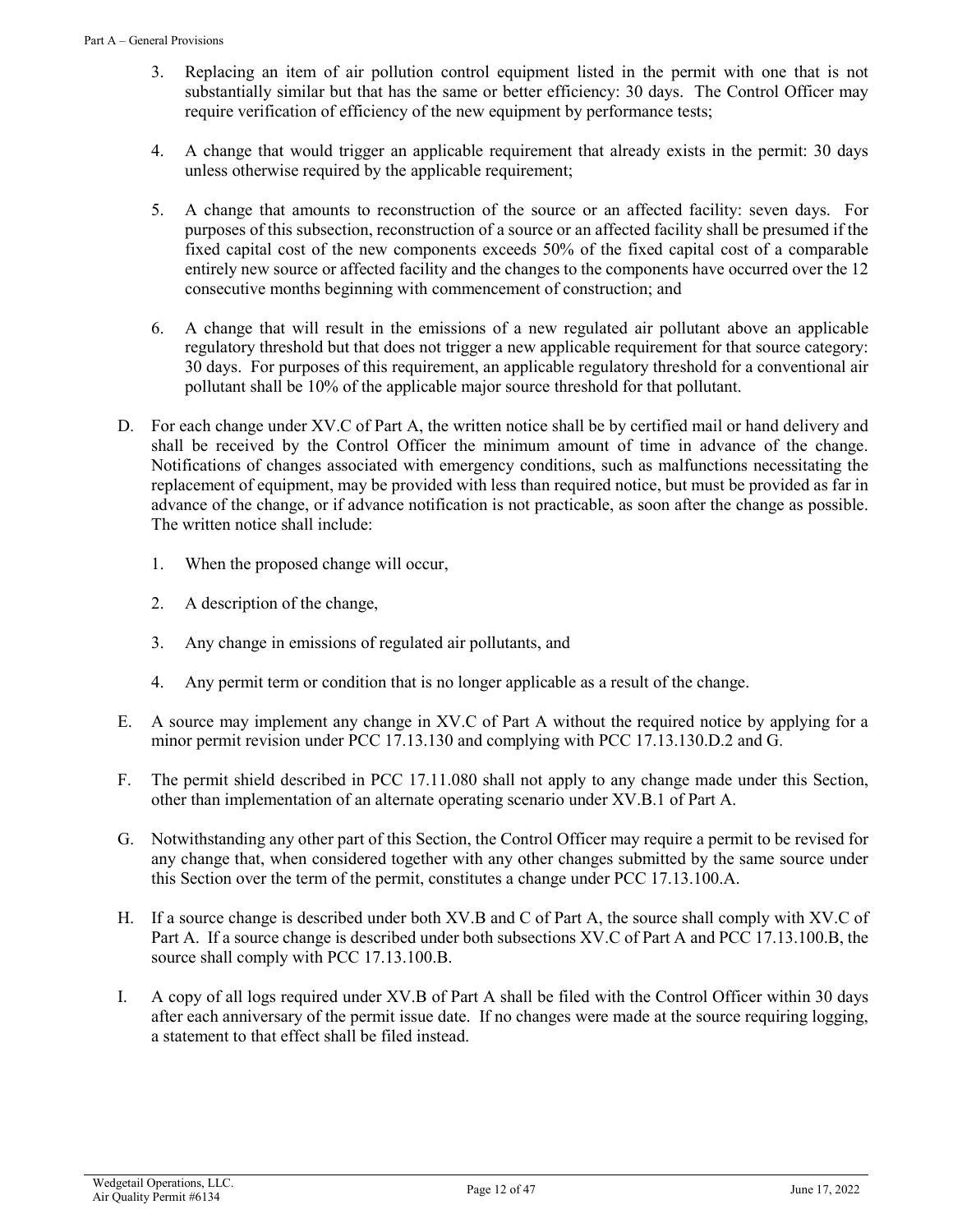- J. Logging Requirements
	- 1. Each log entry required by a change under PCC 17.13.110.B shall include at least the following information:
		- a. A description of the change, including:
			- i. A description of any process change.
			- ii. A description of any equipment change, including both old and new equipment descriptions, model numbers and serial numbers, or any other unique equipment number.
			- iii. A description of any process material change.
		- b. The date and time that the change occurred.
		- c. The provision of PCC 17.13.110.B that authorizes the change to be made with logging.
		- d. The date the entry was made and the first and last name of the person making the entry.
	- 2. Logs shall be kept for five years from the date created. Logging shall be performed in indelible ink in a bound log book with sequentially numbered pages, or in any other form, including electronic format, approved by the Control Officer.

### **XVI. TESTING REQUIREMENTS PEC 17.11.210]**

A. Operational Conditions during Testing

Performance tests shall be conducted while the unit is operating at full load under representative operational conditions unless other conditions are required by the applicable test method or in this permit. With prior written approval from the Control Officer, testing may be performed at a lower rate. Operations during start-up, shutdown, and malfunction (as defined in PCC 17.04.340.A.) shall not constitute representative operational conditions unless otherwise specified in the applicable requirement.

- B. Tests shall be conducted and data reduced in accordance with the test methods and procedures contained in the Arizona Testing Manual, 40 CFR 52; Appendices D and E, 40 CFR 60; Appendices A through F; and 40 CFR 61, Appendices B and C unless modified by the Control Officer pursuant to PCC 17.11.210.B by the Director pursuant to A.A.C. R18-2-312.B.
- C. Test Plan

At least 14 calendar days prior to performing a test, the Permittee shall submit a test plan to the Control Officer, in accordance with PCC 17.11.210.D. and the Arizona Testing Manual.

D. Stack Sampling Facilities

The Permittee shall provide or cause to be provided, performance testing facilities as follows:

- 1. Sampling ports adequate for test methods applicable to the facility;
- 2. Safe sampling platform(s);
- 3. Safe access to sampling platform(s); and
- 4. Utilities for sampling and testing equipment.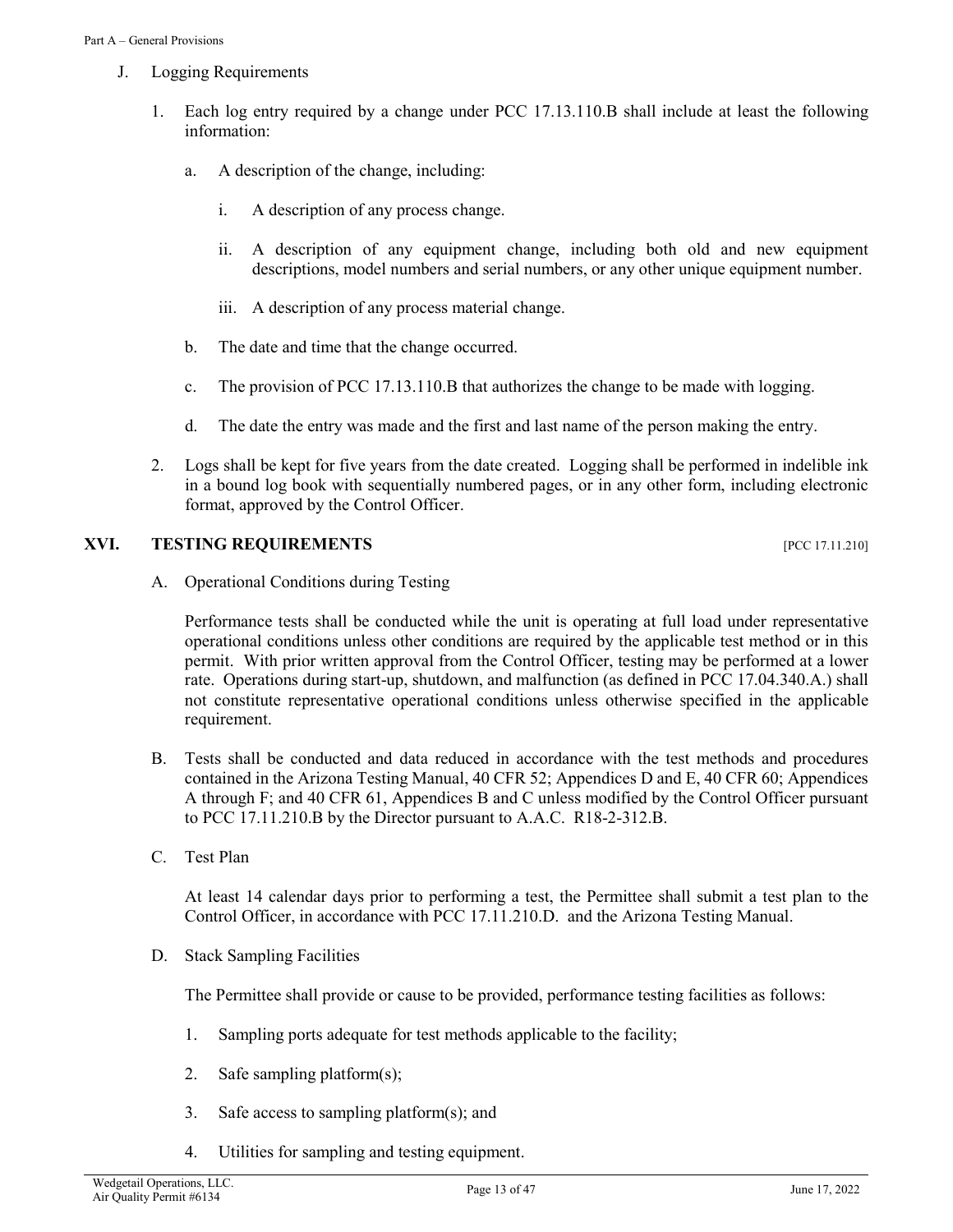### E. Interpretation of Final Results

Each performance test shall consist of three separate runs using the applicable test method. Each run shall be conducted for the time and under the conditions specified in the applicable standard. For the purpose of determining compliance with an applicable standard, the arithmetic means of results of the three runs shall apply. In the event that a sample is accidentally lost or conditions occur in which one of the three runs is required to be discontinued because of forced shutdown, failure of an irreplaceable portion of the sample train, extreme meteorological conditions, or other circumstances beyond the Permittee's control, compliance may, upon the Control Officer's approval, be determined using the arithmetic mean of the results of the other two runs. If the Control Officer or the Control Officer's designee is present, tests may only be stopped with the Control Officer's or such designee's approval. If the Control Officer or the Control Officer's designee is not present, tests may only be stopped for good cause. Good cause includes: forced shutdown, failure of an irreplaceable portion of the sample train, extreme meteorological conditions, or other circumstances beyond the Permittee's control. Termination of any test without good cause after the first run is commenced shall constitute a failure of the test. Supporting documentation, which demonstrates good cause, must be submitted.

F. Report of Final Test Results

A written report of the results of all performance tests shall be submitted to the Control Officer within 30 days after the test is performed. The report shall be submitted in accordance with the Arizona Testing Manual and PCC 17.11.210.A.

### **XVII. PROPERTY RIGHTS** *PCC 17.13.020.A.7.d*

This permit does not convey any property rights of any sort, or any exclusive privilege.

### **XVIII. SEVERABILITY CLAUSE INCLUSE EXAMPLE 17.13.020.A.6**]

The provisions of this permit are severable. If any provision of this permit is held invalid, the remainder of this permit shall not be affected thereby.

### **XIX. PERMIT SHIELD [PCC 17.11.080]**

Compliance with the conditions in Part B of this permit shall be deemed compliance with the applicable regulations identified in Attachment 1 of this permit. The permit shield shall not apply to minor revisions pursuant to Condition XIV.B of this Attachment and any facility changes without a permit revision pursuant to Section XV of this Attachment.

# **XX. ACCIDENT PREVENTION REQUIREMENTS UNDER THE CLEAN AIR ACT (CAA Section112(r))**

Should this stationary source, as defined in 40 CFR Section 68.3, become subject to the accidental release prevention regulations in Part 68, then the Permittee shall submit a risk management plan (RMP) by the date specified in Section 68.10 and shall certify compliance with the requirements of Part 68.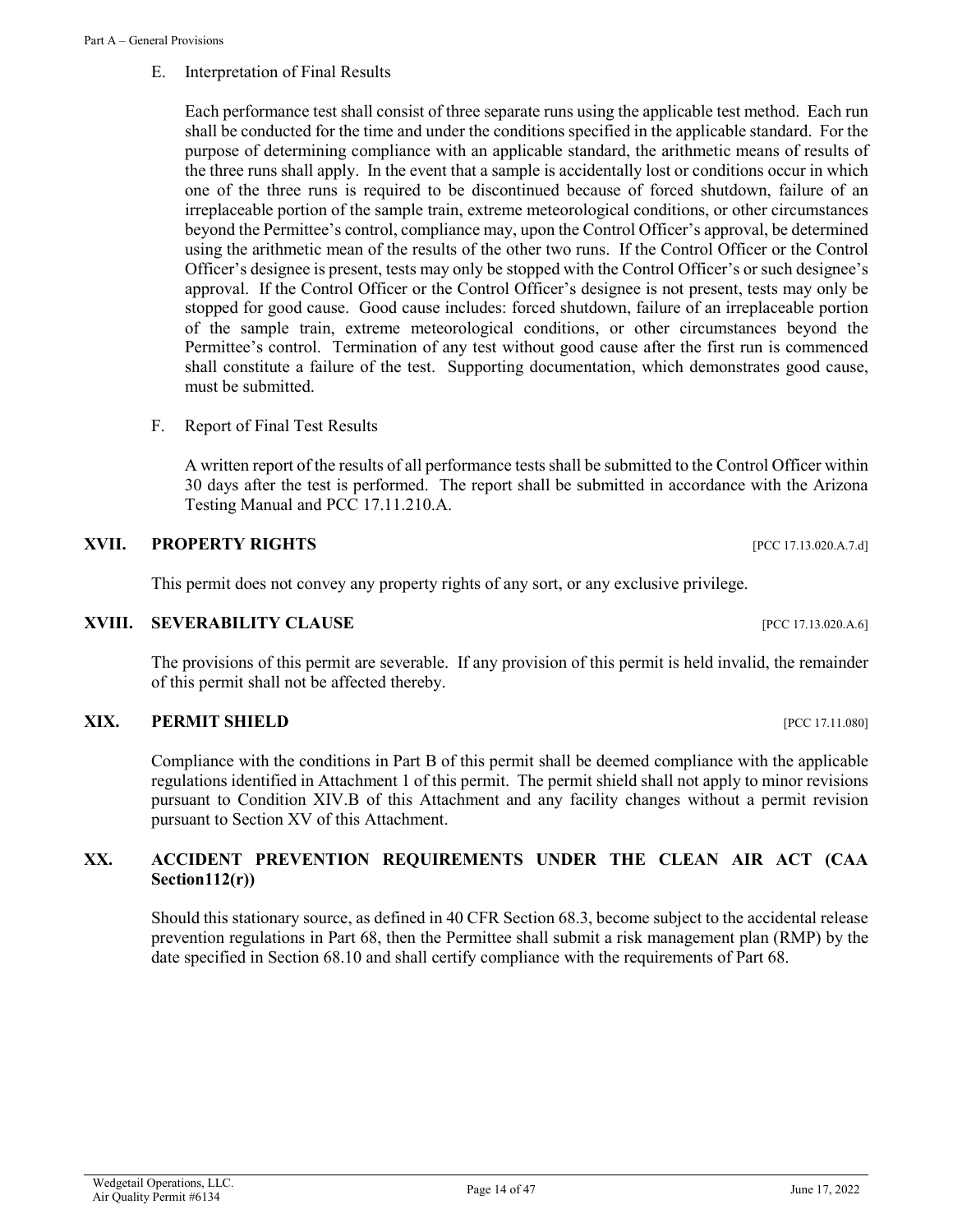# **XXI. ASBESTOS REQUIREMENTS (Demolition/ Renovation)**

Should this stationary source, pursuant to 40 CFR 61, Subpart M become subject to the National Emission Standards for Hazardous Air Pollutants - Asbestos for asbestos regulations when conducting any renovation or demolition at this premises, then the Permittee shall submit proper notification as described in 40 CFR Subpart M and shall comply with all other applicable requirements of subpart M. The Permittee shall keep a record of all relevant paperwork on file. [40 CFR 61, Subpart M]

# **XXII. STRATOSPHERIC OZONE DEPLETING SUBSTANCES**

The Permittee shall not use, sell, or offer for sale any fluid as a substitute material for use in any motor vehicle, residential, commercial, or industrial air conditioning system, refrigerator or freezer unit, or other cooling or heating device designed to use a chlorofluorocarbon (CFC) or hydrochlorofluorocarbon (HCFC) compound as a working fluid, unless such fluid has been approved for sale and such use by the Administrator. The Permittee shall keep a record of all paperwork relevant to the applicable requirements of 40 CFR 82, Subpart F onsite. [40 CFR 82 & PCC 17.16.710]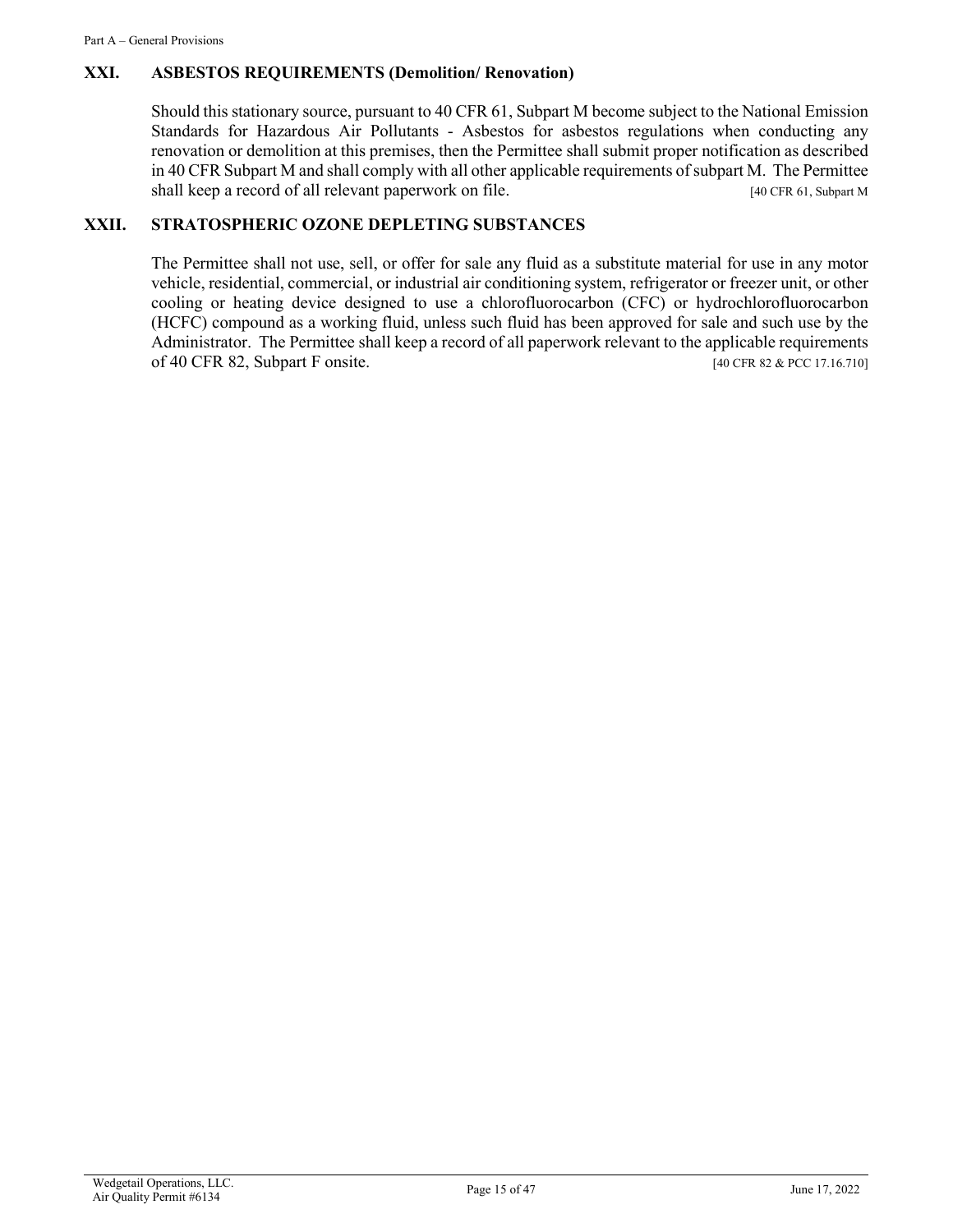# **PART B: SPECIFIC CONDITIONS**

[References are to Title 17 of the Pima County Code unless otherwise noted]

# **I. APPLICABILITY**

### Affected Emission Source or Process: **Class II; True Minor Source**

This source is required to operate and maintain all air pollution control equipment and dust control plans as part of its operational design. The limits on the Air Pollution Control (APC) equipment are federally enforceable limitations. The affected emission sources are grouped by process type in each section. A table precedes each section's conditions outlining the equipment, processes or APC that are subject to the conditions contained in the respective section.

*All equipment, APC and facilities located underground are not subject to any air quality permitting requirements. As such they exempted from any provisions of any New Source Performance Standard (NSPS), National Emission Standards for Hazardous Air Pollutants (NESHAP) Part 61, National Emission Standards for Hazardous Air Pollutants for Source Categories (MACTs) Part 63 or Pima County Code (PCC).* 

For a more complete description of the resulting conditions and limitations, please refer to the technical support document, the application and updates submitted for the permit.

### **II. FACILITY WIDE OPACITY MONITORING REQUIREMENTS**

- A. Monitoring Methods
	- 1. Instantaneous Surveys and Six-Minute Observations

Any instantaneous surveys and six-minute observations required by this permit shall be determined by either method listed in Conditions II.A.1.a.i and ii below.

- a. Alternative Method ALT-082 (Digital Camera Operating Technique)
	- i. The Permittee, or Permittee representative, shall be certified in the use of Alternative Method ALT-082.
- b. EPA Reference Method 9

The Permittee shall have on site or on call a person certified in EPA Reference Method 9 unless all instantaneous visual surveys and six-minute observations required by this permit are conducted by Alternative Method ALT-082. [PCC 17.13.020.A.3.c]

2. Any Method 9 required by this permit can be conducted by Alternative Method ALT-082.

[PCC 17.11.160.b]

- B. Monitoring, Recordkeeping, and Reporting Requirements [PCC 17.13.020.A.3.c]
	- 1. At the frequency specified in future sections of this permit, the Permittee shall conduct an instantaneous survey of visible emissions from both process stack sources, when in operation, and fugitive dust sources.
	- 2. If the plume on an instantaneous basis appears less than or equal to the applicable opacity standard, then the Permittee shall keep a record of the name of the observer, the date on which the instantaneous survey was made, and the results of the instantaneous survey.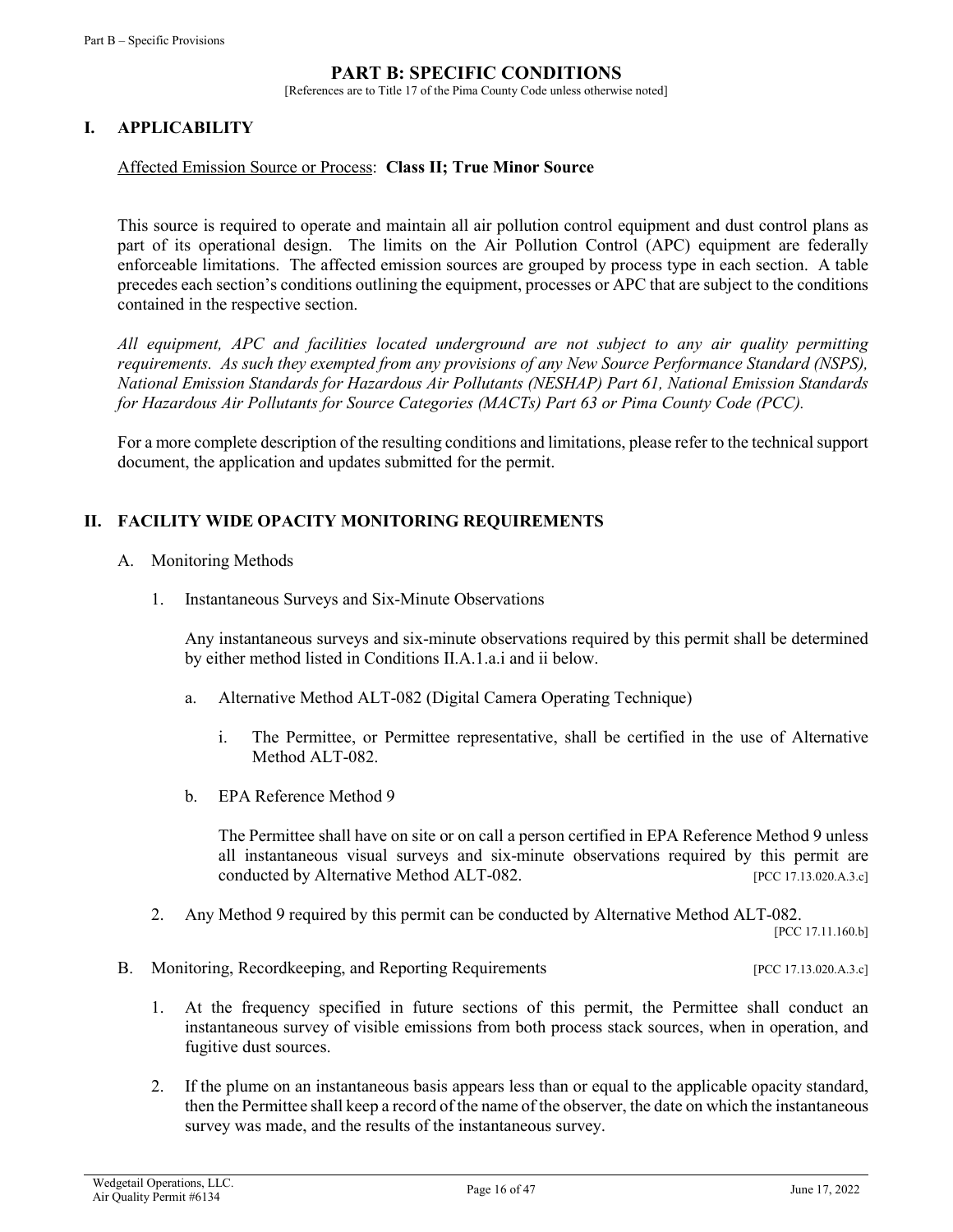- 3. If the plume on an instantaneous basis appears greater than the applicable opacity standard, then the Permittee shall immediately conduct a six-minute observation of the plume.
	- a. If the six-minute observation of the plume is less than or equal to the applicable opacity standard, then the Permittee shall record the name of the observer, the date on which the instantaneous survey was made, and the results of the instantaneous survey
	- b. If the six-minute observation of the plume is greater than the applicable opacity standard, then the Permittee shall do the following:
		- i. Adjust or repair the controls or equipment to reduce opacity to less than or equal to the opacity standard;
		- ii. Record the name of the observer, the date on which the six-minute observation was made, the results of the six-minute observation, and all corrective action taken; and
		- iii. Report the event as an excess emission for opacity in accordance with Condition X.B of Part A.
		- iv. Conduct another six-minute observation to document the effectiveness of the adjustments or repairs completed.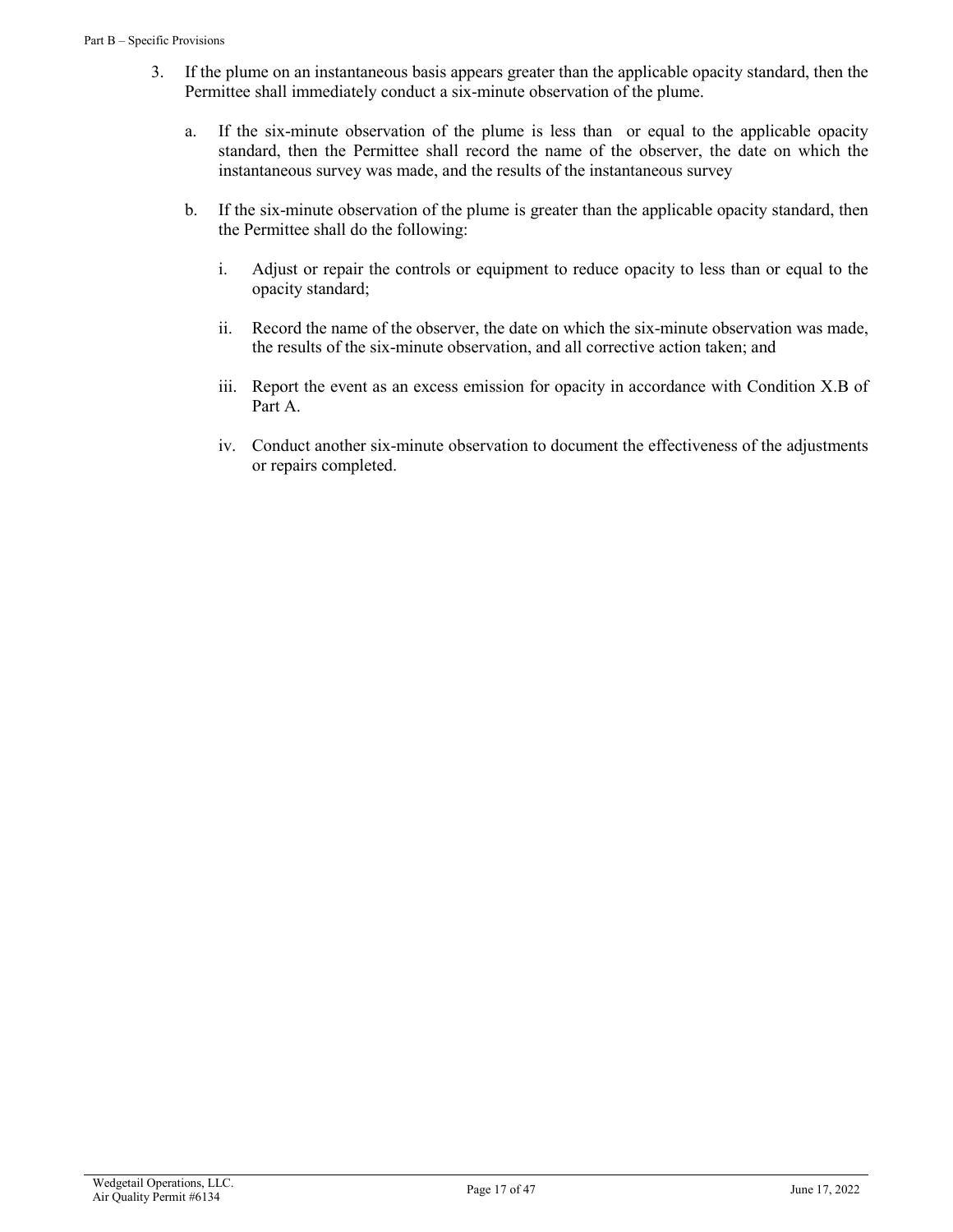# **Part B**

# **Section 1**

# **Coarse Ore Storage & SAG Mill Crushing System**

The conditions in this Section apply to the processes and units in the Emission Groups identified in the table below.

| <b>Emission</b><br>Group | <b>Process/Unit Description</b>                                      | <b>Emission Unit ID</b> | <b>Maximum</b><br>Capacity |  |
|--------------------------|----------------------------------------------------------------------|-------------------------|----------------------------|--|
|                          | Conveyor to Surface transfer to                                      | $100$ -CV-02            | <b>666 STPH</b>            |  |
|                          | Crushed Ore Bin Feed/Tripper Conveyor (NSPS)                         | $100$ -CV-03            | <b>500 STPH</b>            |  |
| A                        | Reclaim Tunnel Conveyor (NSPS)                                       | $100$ -CV-05            | <b>405 STPH</b>            |  |
|                          | SAG Mill Feed Conveyor (NSPS)                                        | 200-CV-01               | <b>405 STPH</b>            |  |
|                          | SAG Mill Crushing System                                             | 200-SG-01               | <b>136 STPH</b>            |  |
|                          | Air Pollution Control Devices                                        |                         | N/A                        |  |
| B                        | Dust Suppression System (Non-NSPS)                                   |                         |                            |  |
|                          | Materials Handling                                                   | 100-BK-01, 02 & 03      | 10,000 ST each             |  |
| $\mathcal{C}$            | Crushed Ore Storage Bins (NSPS)<br>Apron Feeders with Hoppers (NSPS) | 100-FE-01, 02 & 03      | 200 STPH each              |  |

### **I. Emission Limitations and Standards Example 20.43 Example 20.43 EXAMPLE 20.44 EXAMPLE 20.44 EXAMPLE 20.44 EXAMPLE 20.44 EXAMPLE 20.44 EXAMPLE 20.44 EXAMPLE 20.44 EXAMPLE 20.44 EXAMPLE 20.44 EXA**

A. Emission Group A **[Federally Enforceable & Material Permit Conditions]**

- 1. On and after the sixtieth day after achieving the maximum production rate at which Emission Group A will be operated, but not later than 180 days after initial startup, the Permittee shall not cause to be discharged into the atmosphere any process fugitive emissions that exhibit greater than 10 percent **opacity.** [40 CFR 60.382(b)]
- 2. At all times, including periods of startup, shutdown, and malfunction, the Permittee shall, to the extent practicable, maintain and operate any affected facility in a manner consistent with good air pollution control practice for minimizing emissions. Determination of whether acceptable operating and maintenance procedures are being used will be based on information available to the Control Officer which may include, but is not limited to, monitoring results, opacity observations, review of operating and maintenance procedures, and inspection of the source. [40 CFR 60.11(d)]
- B. Emission Group B
	- 1. The Permittee shall install, maintain and operate a Dust Suppression System at all times when any equipment in Emission Group A or C are operating. [PCC 17.11.190.B.2] **[Federally Enforceable & Material Permit Condition]**
	- 2. The Permittee shall not cause, or permit the opacity of an emission from any equipment or process controlled by the Dust Suppression System identified in this Section to exceed 10% for NSPS affected equipment or processes. [PCC 17.11.190.B.2]

# **[Federally Enforceable & Material Permit Condition]**

3. The Permittee shall not cause, or permit the opacity of an emission from any Non-NSPS equipment or process controlled by the Dust Suppression System identified in this Section to exceed 20 percent as measured in accordance with the Arizona Testing Manual, Reference Method 9. [PCC 17.16.050.B]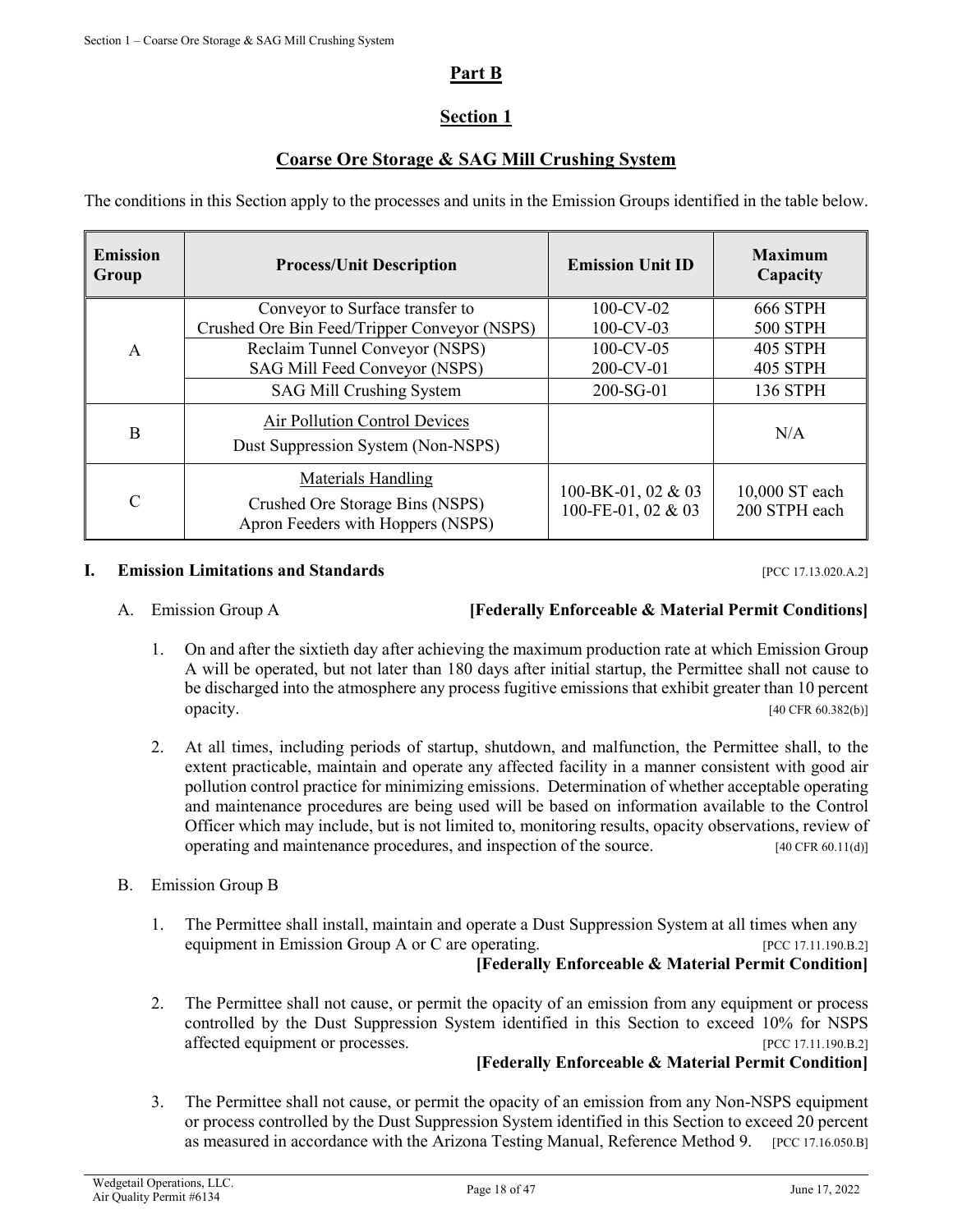- C. Emission Group C
	- 1. Opacity Limitation
		- a. On and after the sixtieth day after achieving the maximum production rate at which the affected facility will be operated, but not later than 180 days after initial startup, the Permittee shall not cause to be discharged into the atmosphere from an affected NSPS facility (or process) any process fugitive emissions that exhibit greater than 10 percent opacity. Process fugitive emissions are emissions from an affected facility that are not collected by a capture system. [40 CFR 60.382(b)]

### **[Federally Enforceable & Material Permit Condition]**

- b. The Permittee shall not cause, or permit the opacity of an emission from any Non-NSPS nonpoint source as measured in accordance with the Arizona Testing Manual, Reference Method 9, to exceed 20 percent. [PCC 17.16.050.B]
- 2. Material Handling

The Permittee shall not cause, suffer, allow or permit crushing, screening, handling, transporting or conveying of materials or other operations likely to result in significant amounts of airborne dust without taking reasonable precautions, such as the use of spray bars, wetting agents, dust suppressants, covering the load, and hoods to prevent excessive amounts of particulate matter from becoming airborne. [PCC 17.16.100.A]

- 3. Ore Storage
	- a. The Permittee shall not cause, suffer, allow or permit operations or activities likely to result in excessive amounts of airborne dust without taking reasonable precautions to prevent excessive amounts of particulate matter from becoming airborne. [PCC 17.16.050.A]
	- b. The Permittee shall not cause, suffer, allow, or permit diffusion of visible emissions, including fugitive dust, beyond the property boundary line within which the emissions become airborne, without taking reasonably necessary and feasible precautions to control generation of airborne particulate matter. The Permittee may be required to cease temporarily the activity or operation which is causing or contributing to the emissions until reasonably necessary and feasible precautions are taken. [PCC 17.16.050.D]
		- i. The Permittee may request to have the actions constituting reasonably necessary and feasible precautions approved and included as permit conditions. Compliance with such permit conditions shall be considered compliance with this provision. [PCC 17.16.050.D.1]
		- ii. This subsection (I.C.3.b) shall not apply when wind speeds exceed twenty-five (25) miles per hour (using the Beaufort Scale of Wind-Speed Equivalents, or as recorded by the National Weather Service). This exception does not apply if control measures have not been taken or were not commensurate with the size or scope of the emission source.

[PCC 17.16.050.D.2]

- iii. This Condition shall not apply to the generation of airborne particulate matter from undisturbed land. [PCC 17.16.050.D.3]
- c. The Permittee shall not cause, suffer, allow, or permit organic or inorganic dust producing material to be stacked, piled or otherwise stored without taking reasonable precautions such as chemical stabilization, wetting, or covering to prevent excessive amounts of particulate matter from becoming airborne. [PCC 17.16.110.A]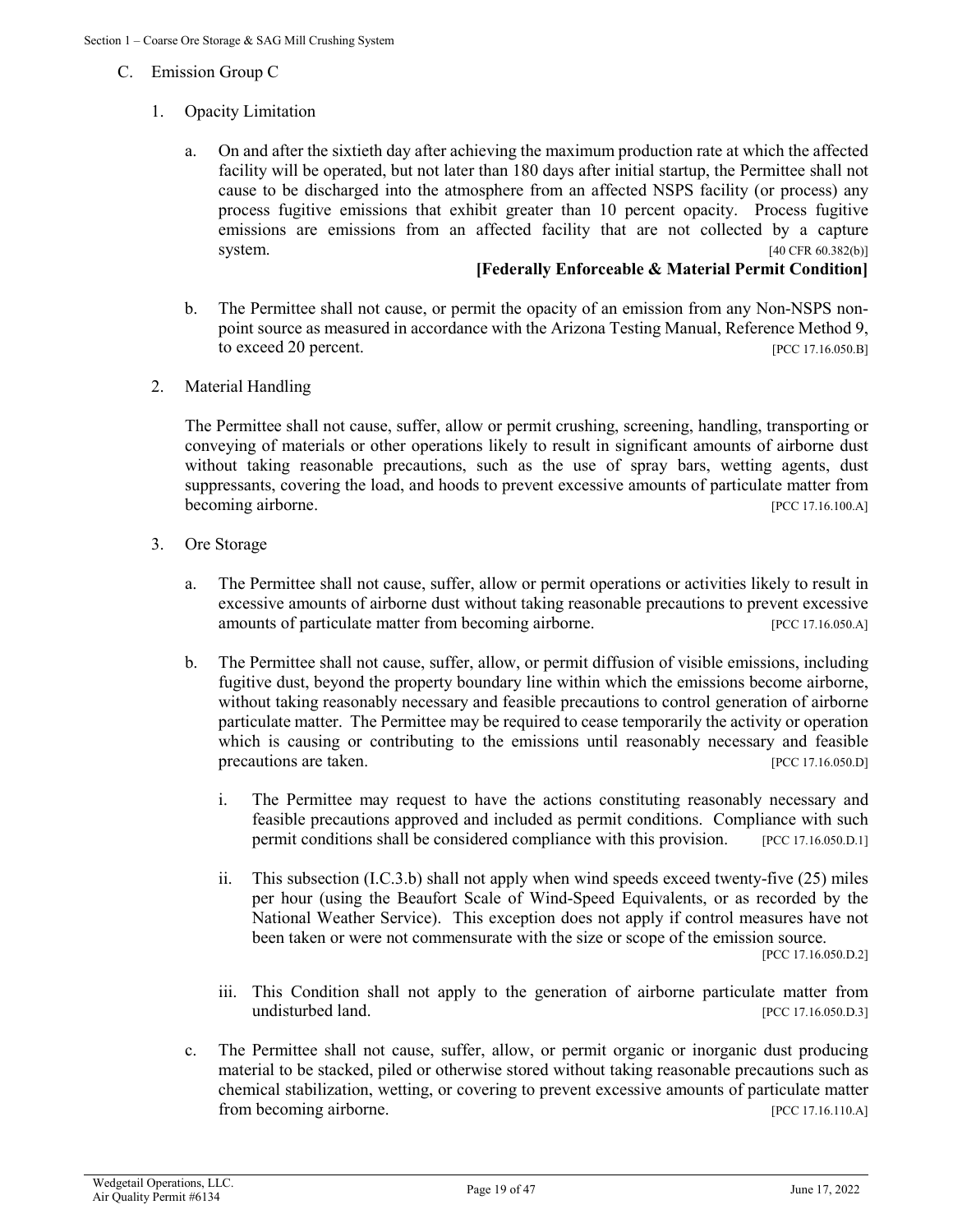d. Stacking and reclaiming machinery utilized at storage piles shall be operated at all times with a minimum fall of material and in such manner, or with the use of spray bars and wetting agents, as to minimize and control to ensure compliance with I.C.1.b & I.C.3 of this Section.

[PCC 17.16.110.B]

### **II. Monitoring Requirements II. All and Sequirements** *PCC 17.13.020.A.3***]**

- - 1. The Permittee shall demonstrate compliance with the opacity limitation in I.A.1 of this Section by daily monitoring the emissions while operating equipment/processes in Emission Group A. [PCC 17.13.020.A.3.c]
	- 2. If the observer sees emissions from Emission Group A, that on an instantaneous basis, appear to exceed 10 percent opacity, then the Permittee shall take a six-minute Method 9 observation of the emissions. If the emissions are 10 percent opacity or more this shall be recorded and reported as an excess emission. [PCC 17.13.020.A.3.c]
	- 3. If during the visual survey, the Permittee does not see any emissions from Emission Group A that, on an instantaneous basis, appear to exceed 10 percent opacity, then the Permittee shall keep a record of the name of the observer, the date on which the visual survey was made, the location, and the results of the visual survey and whether the equipment was operating. [PCC 17.13.020.A.3.c]
	- 4. If the six-minute opacity of the emissions exceeds 10 percent then the Permittee shall investigate the cause of the exceedance and if necessary modify the operating and maintenance procedures of the process to reduce the opacity to below 10 percent. The Permittee shall record the results and conclusions of this investigation. [PCC 17.13.020.A.3.c]
- 

### B. Emission Group B **[Federally Enforceable Conditions]**

The Permittee shall maintain the Dust Suppression System according to an Operations and Maintenance Plan approved by the Control Officer.

### C. Emission Group C **[Federally Enforceable Conditions]**

1. Opacity Limitation & Materials Handling

The Permittee shall demonstrate compliance with the opacity limitations in I.C.1 and 2 of this Section by monitoring the fugitive and process fugitive emissions from the affected facilities biweekly (every two weeks) when equipment and/or processes are in normal operating mode. [PCC 17.13.020.A.3.c]

- 2. Ore Storage & Materials Handling
	- a. If the Permittee sees any fugitive or process fugitive emissions from an NSPS affected facility that, on an instantaneous basis, appear to exceed 10 percent opacity, then the Permittee shall take a six-minute Method 9 observation of the emissions. If the emissions are 10 percent opacity or more this shall be recorded and reported as an excess emission.

[PCC 17.13.020.A.3.c]

b. If during the visual survey, the Permittee does not see any fugitive or process fugitive emissions from an NSPS affected facility that, on an instantaneous basis, appear to exceed 10 percent opacity, then the Permittee shall keep a record of the name of the observer, the date and time that the visual survey was made, the location, the results of the visual survey and whether the observed operation was operating. [PCC 17.13.020.A.3.c]

# A. Emission Group A **[Federally Enforceable Conditions]**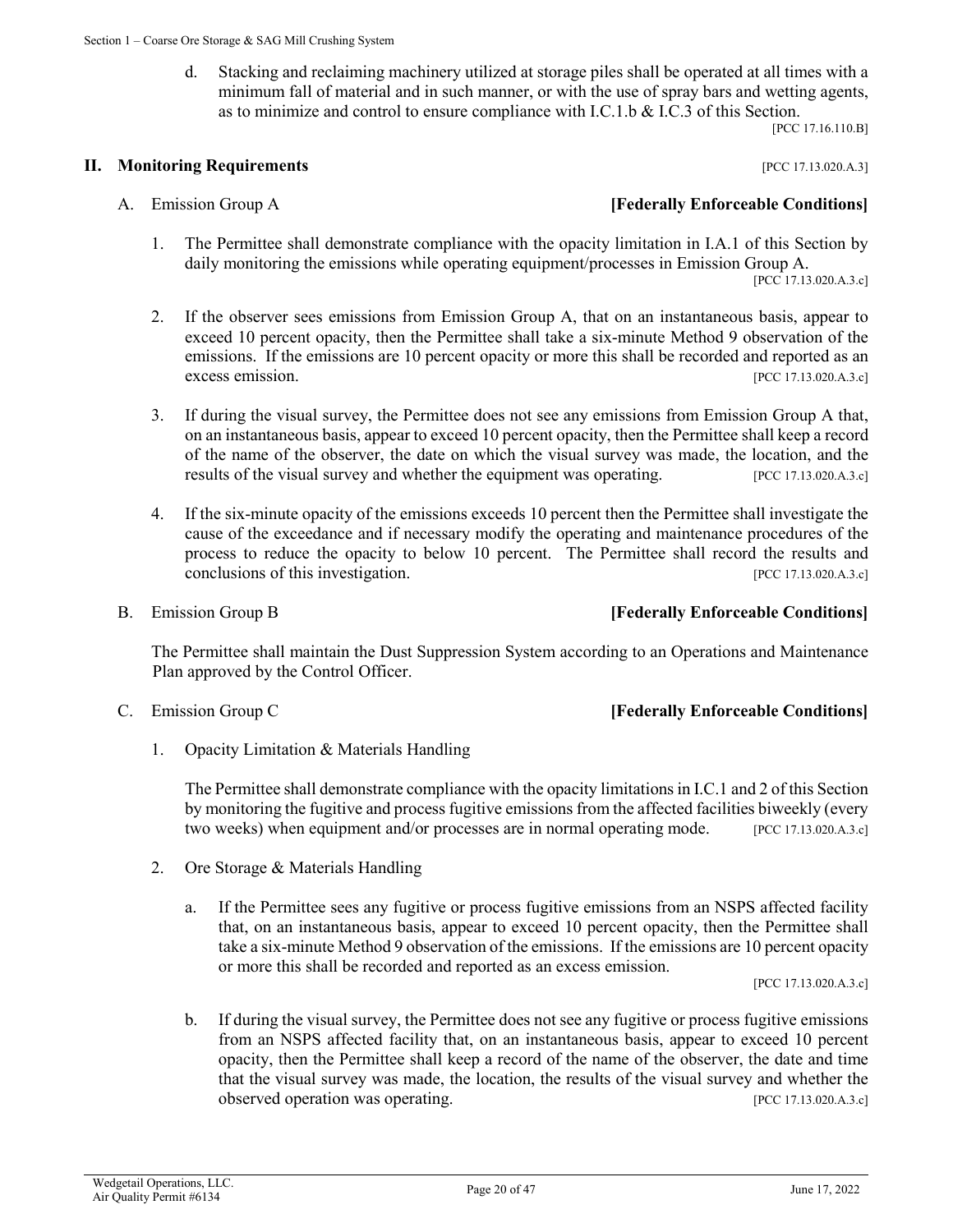- 3. If the six-minute opacity observation of any NSPS affected facility is less than 10 percent, then the Permittee shall make a record of the following: [PCC 17.13.020.A.3.c]
	- a. location, date, and time of the observation; and
	- b. the results of the Method 9 observation.
- 4. If the six-minute opacity observation exceeds the opacity percent limitations in I.C.1 and 2 of this Section then the Permittee shall investigate the cause of the exceedance and if necessary modify the operating and maintenance procedures of the process to reduce the opacity to below the opacity standard. The Permittee shall record the results and conclusions of this investigation.

[PCC 17.13.020.A.3.c]

### **III. Recordkeeping Requirements** [PCC 17.13.020.A.4]

The Permittee shall follow the recordkeeping requirements outlined in the Monitoring Requirements for Emission Group A in II.A.2 – 5 of this Section.

B. Emission Group B **[Federally Enforceable Condition]**

The Permittee shall maintain all records as required and approved in the Operations and Maintenance Plan for the Dust Suppression System.

C. Emission Group C

The Permittee shall follow the recordkeeping requirements outlined in the Monitoring Requirements for Emission Group C in II.C.2  $-$  4 of this Section.

### **IV. Reporting Requirements IV. Reporting Requirements IPCC 17.13.020.A.5**]

The Permittee shall submit initial performance test results as required in V.A.1 of this Section.

There are no initial performance test results required to be submitted for this Emission Group; However, the Permittee shall follow the Operations and Maintenance Plan for the Dust Suppression System.

C. Emission Group C

The Permittee shall follow the general reporting requirements in IV.D of this Section.

# A. Emission Group A **[Federally Enforceable Condition]**

# B. Emission Group B **[Federally Enforceable Condition]**

# A. Emission Group A **[Federally Enforceable Condition]**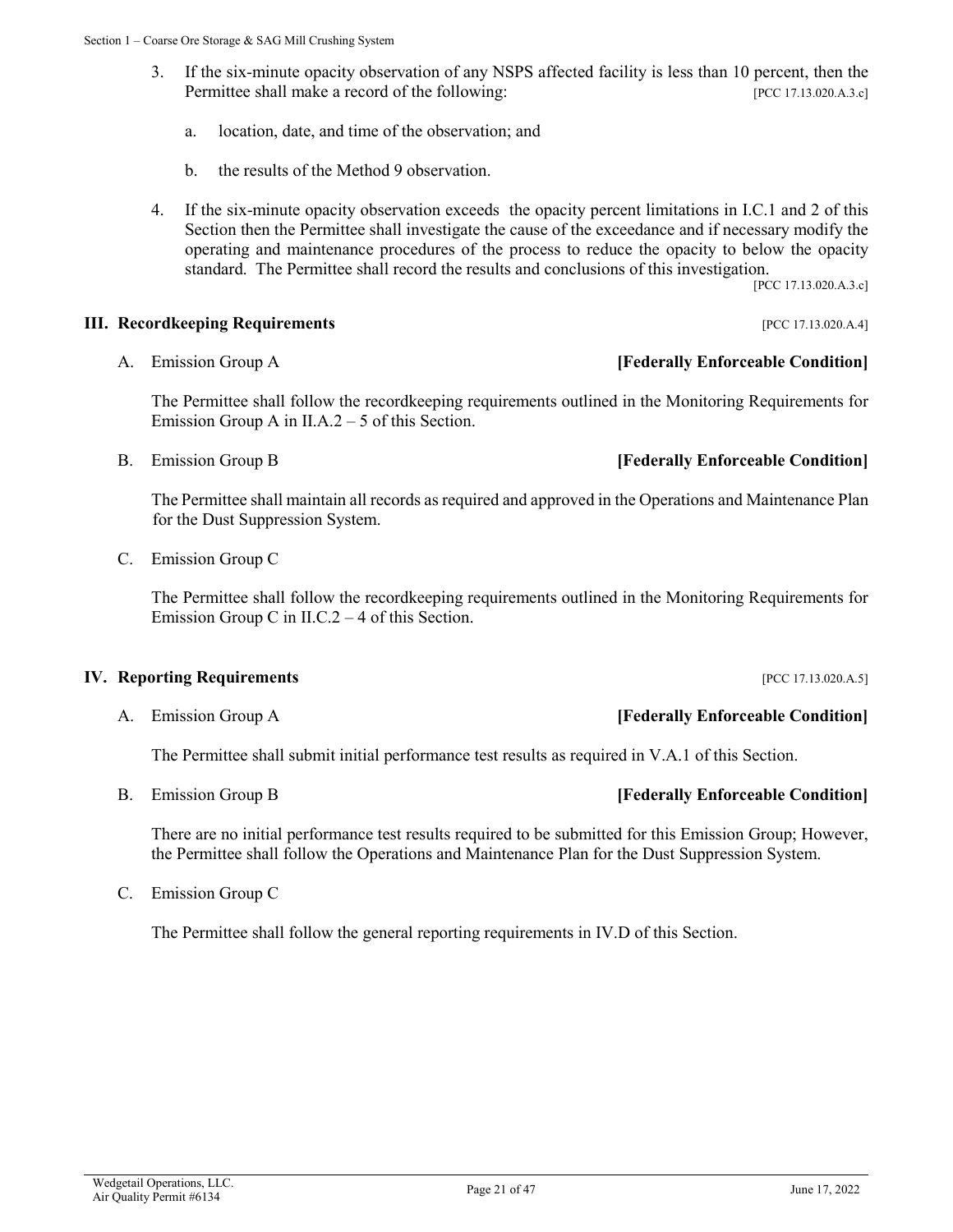- D. All Emission Groups
	- 1. The Permittee shall promptly report and submit reports of excess emissions as described in X.B & C of Part A.
	- 2. Emissions Inventory Reporting [PCC 17.13.180]

When requested, the Permittee shall complete and submit to the Control Officer an annual emissions inventory questionnaire pursuant to 17.13.180 of the Pima County Code. (See VI of Part A of this permit).

### **V. Testing Requirements** [PCC 17.13.020.A.3]

For purposes of demonstrating compliance, these test methods shall be used, provided that for the purpose of establishing whether or not the facility has violated or is in violation of any provision of this permit, nothing in this permit shall preclude the use, including the exclusive use, of any credible evidence or information relevant to whether a facility would have been in compliance with applicable federal requirements if the appropriate performance or compliance procedures or methods had been performed. [PCC 17.20.010]

# **[Locally Enforceable Condition]**

### A Emission Group A **[Federally Enforceable Conditions]**

- 1. In conducting the performance tests required in 40 CFR 60.8, the Permittee shall use as reference methods and procedures the test methods in Appendix A of 40 CFR 60 or other methods and procedures as specified in this Section, except as provided in 40 CFR 60.8(b). [40 CFR 60.386]
- 2. The Permittee shall conduct a performance test and submit to the Control Officer a written report of the results of the test as specified in 40 CFR  $60.8(a)$ . [40 CFR  $60.385(a)$ ]
- 3. Method 9 and the procedures in 40 CFR 60.11 shall be used to determine opacity from stack emissions and process fugitive emissions. The observer shall read opacity only when emissions are clearly identified as emanating solely from the affected facility being observed.  $[40 \text{ CFR } 60.386(6)(2)]$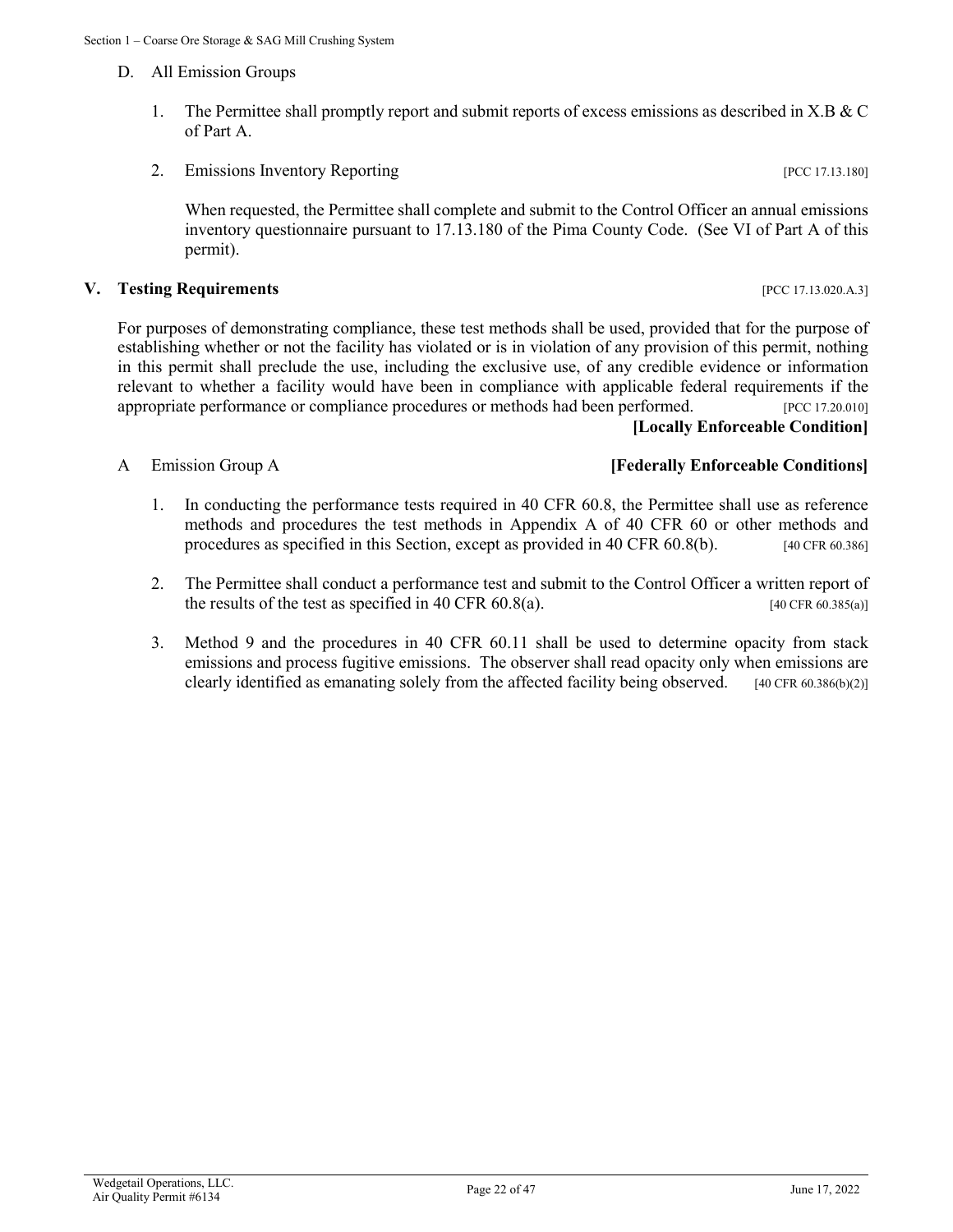# **Part B**

# **Section 2**

# **Copper Concentrate Thickening & Filtration**

The conditions in this Section apply to the processes and units in the Emission Groups identified in the table below.

| <b>Emission</b><br>Group | <b>Process/Unit Description</b>                                                                                                                                                    | <b>Emission</b><br>Unit ID |
|--------------------------|------------------------------------------------------------------------------------------------------------------------------------------------------------------------------------|----------------------------|
|                          | <b>Copper Concentrate Material Handling (NSPS)</b><br>Copper Dewatering Filter Press (Membrane Style)<br>Copper Concentrate Storage Bin<br><b>Copper Concentrate Truck Station</b> | 440-FL-01<br>440-BK-01     |

### **I. Emission Limitations and Standards Example 20.43 Example 20.43 EXAMPLE 20.44 EXAMPLE 20.44.2**

### A. Copper Concentrate Material Handling **[Federally Enforceable Conditions]**

# 1. At all times, including periods of startup, shutdown, and malfunction, the Permittee shall, to the extent practicable, maintain and operate any NSPS affected facility including associated air pollution control equipment in a manner consistent with good air pollution control practice for minimizing emissions. Determination of whether acceptable operating and maintenance procedures are being used will be based on information available to the Control Officer which may include, but is not limited to, monitoring results, opacity observations, review of operating and maintenance

procedures, and inspection of the source. [40 CFR 60.11(d)]

### **[Federally Enforceable & Material Permit Condition]**

2. The Permittee shall limit crushed ore processing throughput to the Concentrator Plant Process Equipment to 3,000 standard tons per day (STPD). The Permittee shall install and operate a belt scale at all times to record throughput records. [PCC 17.11.190.B]

### **[Federally Enforceable & Material Permit Condition]**

3. Opacity Limitation

On and after the sixtieth day after achieving the maximum production rate at which the affected facility will be operated, but not later than 180 days after initial startup, the Permittee shall not cause to be discharged into the atmosphere from an affected NSPS facility any process fugitive emissions that exhibit greater than 10 percent opacity. Process fugitive emissions are emissions from an affected facility that are not collected by a capture system. [40 CFR 60.382(b)]

### **[Federally Enforceable & Material Permit Condition]**

4. Material Handling

The Permittee shall not cause, suffer, allow or permit crushing, screening, handling, transporting or conveying of materials or other operations likely to result in significant amounts of airborne dust without taking reasonable precautions, such as the use of spray bars, wetting agents, dust suppressants, covering the load, and hoods to prevent excessive amounts of particulate matter from becoming airborne. [PCC 17.16.100.A]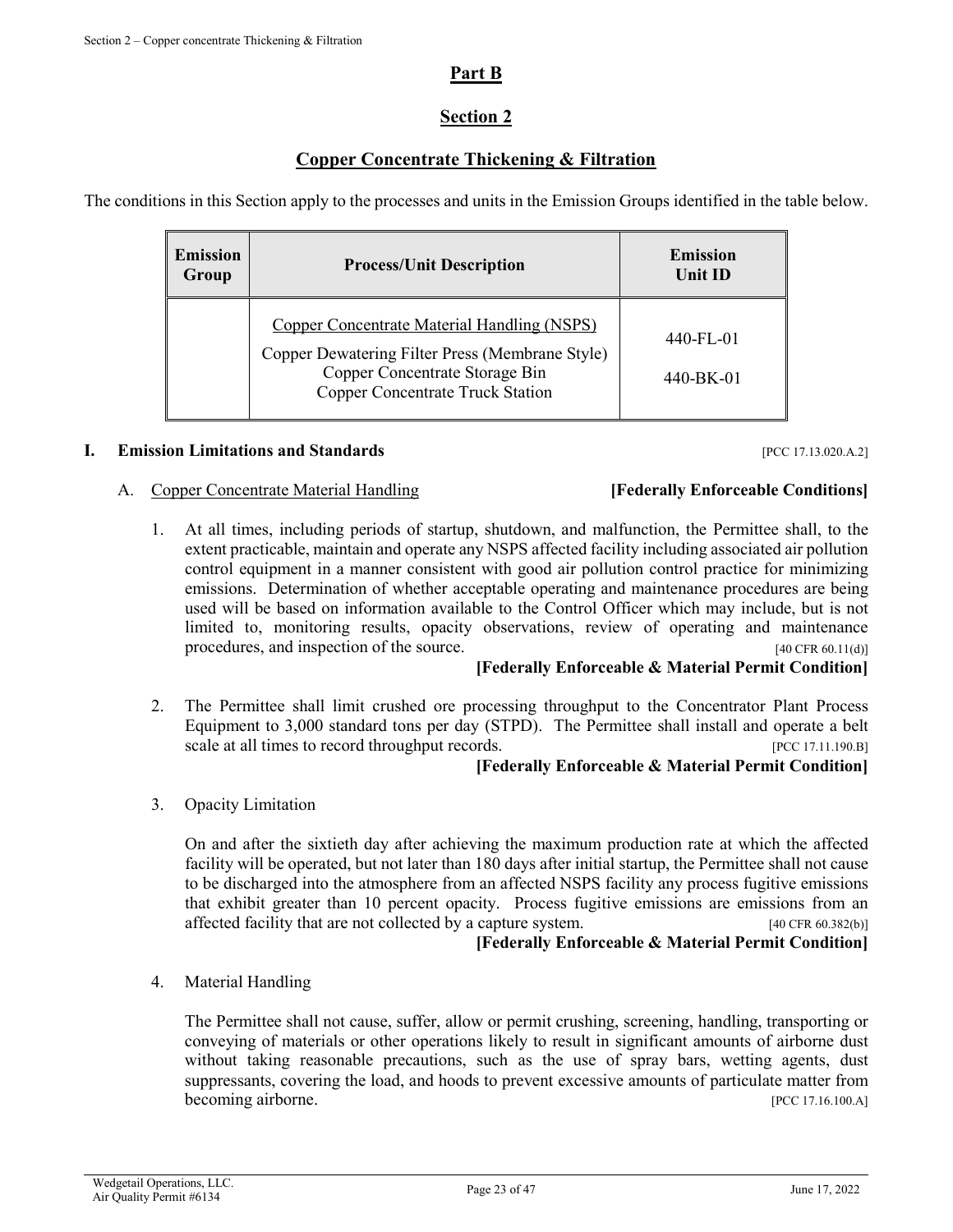- 5. Ore Storage
	- a. The Permittee shall not cause, suffer, allow or permit operations or activities likely to result in excessive amounts of airborne dust without taking reasonable precautions to prevent excessive amounts of particulate matter from becoming airborne. [PCC 17.16.050.A]
	- b. The Permittee shall not cause, suffer, allow, or permit diffusion of visible emissions, including fugitive dust, beyond the property boundary line within which the emissions become airborne, without taking reasonably necessary and feasible precautions to control generation of airborne particulate matter. The Permittee may be required to cease temporarily the activity or operation which is causing or contributing to the emissions until reasonably necessary and feasible precautions are taken. [PCC 17.16.050.D]
		- i. The Permittee may request to have the actions constituting reasonably necessary and feasible precautions approved and included as permit conditions. Compliance with such permit conditions shall be considered compliance with this provision. [PCC 17.16.050.D.1]
		- ii. This subsection (I.A.5.b) shall not apply when wind speeds exceed twenty-five (25) miles per hour (using the Beaufort Scale of Wind-Speed Equivalents, or as recorded by the National Weather Service). This exception does not apply if control measures have not been taken or were not commensurate with the size or scope of the emission source.<br>[PCC 17.16.050.D.2]
		- iii. This Condition shall not apply to the generation of airborne particulate matter from undisturbed land. [PCC 17.16.050.D.3]
	- c. The Permittee shall not cause, suffer, allow, or permit organic or inorganic dust producing material to be stacked, piled or otherwise stored without taking reasonable precautions such as chemical stabilization, wetting, or covering to prevent excessive amounts of particulate matter from becoming airborne. [PCC 17.16.110.A]
	- d. Stacking and reclaiming machinery utilized at storage piles shall be operated at all times with a minimum fall of material and in such manner, or with the use of spray bars and wetting agents, as to minimize and control to ensure compliance with I.A.3 & I.A.5 of this Section.

[PCC 17.16.110.B]

### **II. Monitoring Requirements II. All and Sequirements** *PCC 17.13.020.A.3***]**

### A. Copper Concentrate Material Handling

- 1. When operated as a wet process, the Permittee is not required to monitor emissions from the Filter Press (440-FI-01). The Permittee shall monitor emissions from these processes if operated without sufficient moisture to categorize operations as clean, wet ore and/ or wet processes.
- 2. The Permittee shall demonstrate compliance with the opacity limitations in I.A.3 of this Section by monitoring the fugitive emissions from the Copper Concentrate Thickener and Filtration Circuits (CCTFCs) biweekly (every two weeks) during all normal thickener and filtering operations. [PCC 17.13.020.A.3.c]

3. If the Permittee sees any fugitive emissions from the CCTFCs that, on an instantaneous basis, appear to exceed 10 percent opacity, then the Permittee shall take a six-minute Method 9 observation of the emissions. If the emissions are 10 percent opacity or more this shall be recorded and reported as an excess emission. [PCC 17.13.020.A.3.c]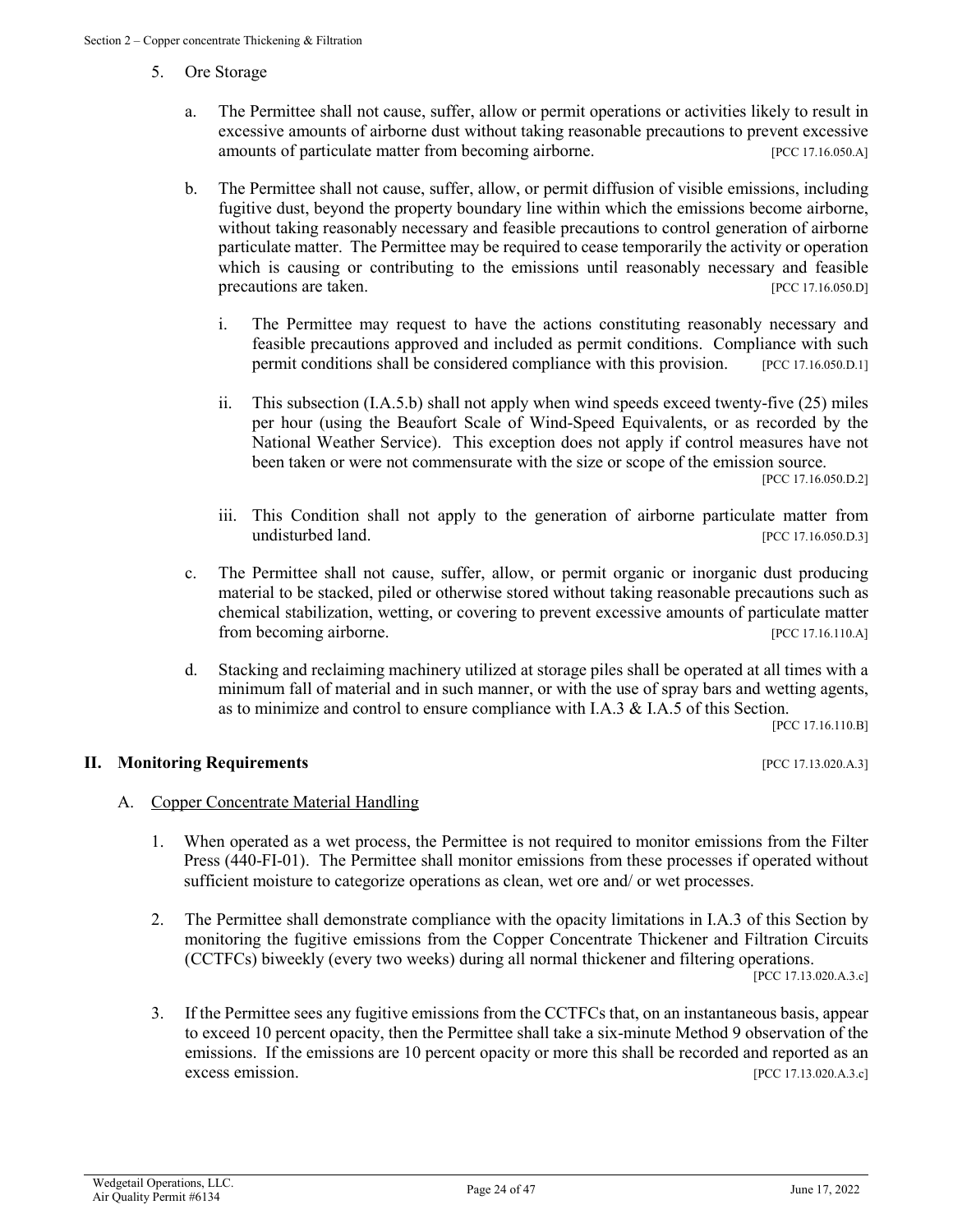- 4. If during the visual survey, the Permittee does not see any fugitive emissions from the CCTFCs that, on an instantaneous basis, appear to exceed 10 percent opacity, then the Permittee shall keep a record of the name of the observer, the date and time that the visual survey was made, the location, and the results of the visual survey. [PCC 17.13.020.A.3.c]
- 5. If the six-minute opacity observation of any NSPS affected facility is less than 10 percent, then the Permittee shall make a record of the following: [PCC 17.13.020.A.3.c]
	- a. location, date, and time of the observation; and
	- b. the results of the Method 9 observation.
- 6. If the six-minute opacity observation exceeds 10 percent then the Permittee shall investigate the cause of the exceedance and if necessary modify the operating and maintenance procedures of the CCTFCs and surrounding processes to reduce the opacity to below the opacity standard. The Permittee shall record the results and conclusions of this investigation. [PCC 17.13.020.A.3.c]

# **III. Recordkeeping Requirements** [PCC 17.13.020.A.4]

- A. Copper Concentrate Material Handling **[Federally Enforceable Conditions]**
	- 1. The Permittee shall follow the recordkeeping described in the Monitoring Requirements for Copper Concentrate Material Handling in II.A.3 – 6 of this Section.
	- 2. The Permittee shall use the belt scale to record the monthly crushed ore processed through the Concentrator Plant Process Equipment and recalculate a rolling twelve (12) month total within 14 calendar days of the end of the month.

# **IV. Reporting Requirements IV. Reporting Requirements IPCC 17.13.020.A.5**]

# A. All Emission Groups

The Permittee shall promptly report and submit reports of excess emissions and throughput exceedances as described in X.B & A of Part A.

# **V. Testing Requirements** [PCC 17.13.020.A.3]

For purposes of demonstrating compliance, these test methods shall be used, provided that for the purpose of establishing whether or not the facility has violated or is in violation of any provision of this permit, nothing in this permit shall preclude the use, including the exclusive use, of any credible evidence or information relevant to whether a facility would have been in compliance with applicable federal requirements if the appropriate performance or compliance procedures or methods had been performed. [PCC 17.20.010] **[Locally Enforceable Condition]**

# A. Copper Concentrate Material Handling **[Federally Enforceable Conditions]**

1. In conducting the performance tests required in 40 CFR 60.8, the Permittee shall use as reference methods and procedures the test methods in Appendix A of 40 CFR 60 or other methods and procedures as specified in this Section, except as provided in 40 CFR 60.8(b).

 $[40 \text{ CFR } 60.386(a) \& (b)(2)]$ 

2. The Permittee shall conduct a performance test and submit to the Control Officer a written report of the results of the test as specified in 40 CFR  $60.8(a)$ . [40 CFR  $60.385(a)$ ]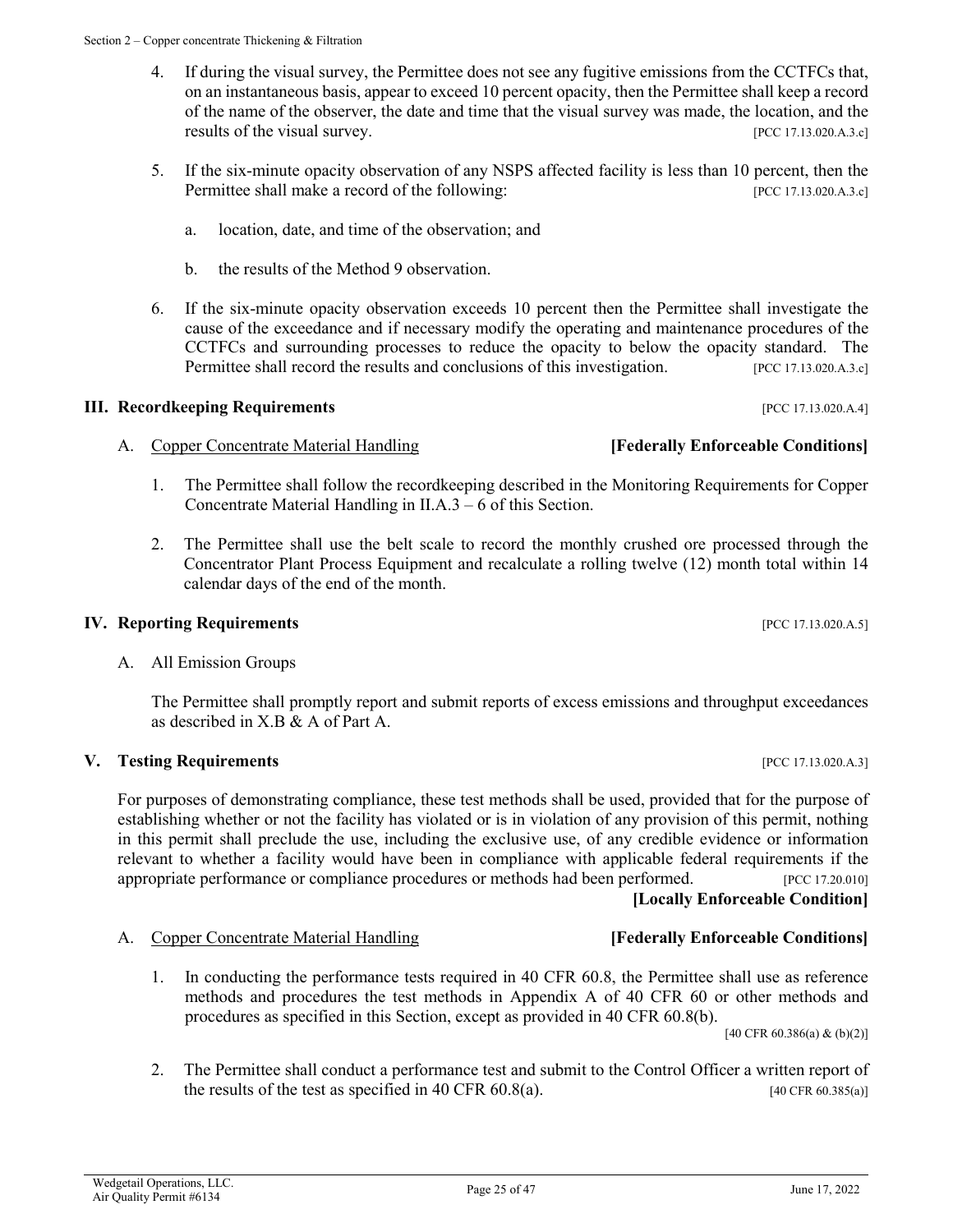# **Part B**

# **Section 3**

# **Hydrated Lime & Reagent Distribution Systems**

| <b>Emission</b><br>Group | <b>Process/Unit Description</b>                                                            | <b>Emission Unit ID/</b><br><b>Maximum Capacity</b> | Products/Equipment-ID/<br><b>Emission Number</b>                                                                                                         |
|--------------------------|--------------------------------------------------------------------------------------------|-----------------------------------------------------|----------------------------------------------------------------------------------------------------------------------------------------------------------|
| $\mathsf{A}$             | <b>Hydrated Lime System</b><br>(Including Griffin Fabric<br>Filter System)                 | 900-MS-01/1580 ACFM                                 | Storage Warehouse<br>Bulk Bag Unloader - 900-BU-01<br>Hydrated Lime Screw Conveyor -<br>900-CV-01<br>Mix Tank $-$ 900-TK-01<br>Other ancillary equipment |
| B                        | <b>Reagent Distribution Systems</b><br>-Xanthate Bag Breaker<br>-Fabric Filter Vent System | 900-BV-01/1000 ACFM                                 | Reagents<br>Potassium Amyl Xanthate (PAX)<br>Sodium Isopropyl Xanthate<br>(SIPX)<br>Sodium Hydrosulfide (NaHS)<br><b>Flocculants Reagent Products</b>    |

### **I. Emission Limitations and Standards Example 2018 Example 2018 EXECUTER EXECUTER EXECUTER EXECUTER EXECUTER EXECUTER EXECUTER EXECUTER EXECUTER EXECUTER EXECUTER EXECUTER EXECUTER EXECUT**

- A. Emission Group A & B
	- 1. The Permittee shall not cause or permit the emission of particulate matter discharged into the atmosphere at rates greater than the following: [PCC 17.16.430.A]
		- a. For process sources having a process weight rate of sixty thousand pounds per hour (thirty tons per hour) or less, the maximum allowable emissions shall be determined by the following equation:

 $E = 3.59P^{0.62}$ 

where:

 $E =$  the maximum allowable particulate emissions rate in pounds-mass per hour.

 $P =$  the process weight in tons-mass per hour.

b. For process weight rate greater than sixty thousand pounds per hour (thirty tons per hour), the maximum allowable emissions shall be determined by the following equation:

 $E = 17.31P^{0.16}$ 

where "E" and "P" are defined as indicated in I.A.1.a of this Section.

c. For purposes of I.A.1.a & b of this Section, the total process weight from all similar units employing a similar type process shall be used in determining the maximum allowable emission of particulate matter. [PCC 17.16.430.B]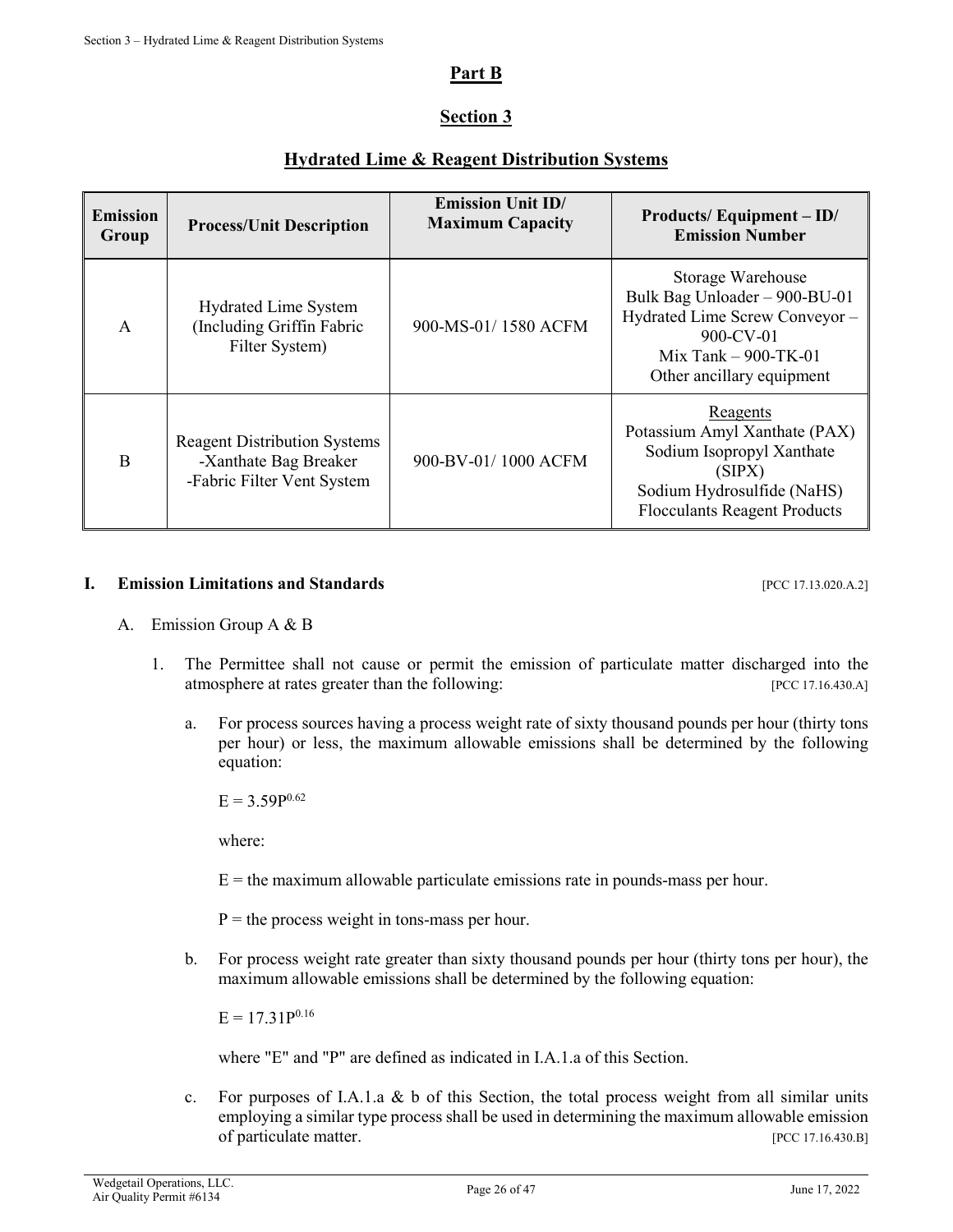- d. The actual values shall be calculated from the applicable equations and rounded off to two decimal places. [PCC 17.16.430.C]
- 2. Where a stack, vent or other outlet is at such a level that fumes, gas, mist, odor, smoke, vapor or any combination thereof constituting air pollution are discharged to adjoining property, the control officer may require the installation of abatement equipment or the alteration of such stack, vent or other outlet by the owner or operator thereof to a degree that will adequately dilute, reduce or eliminate the discharge of air pollution to adjoining property. [PCC 17.16.430.G]
- 3. The Permittee shall not cause, or permit the opacity of an emission from any non-point source as measured in accordance with the Arizona Testing Manual, Reference Method 9, to exceed 20 percent. [PCC 17.16.050.B]
- 4. Material Handling

The Permittee shall not cause, suffer, allow or permit handling, transporting or conveying of materials or other operations in Emission Group A  $\&$  B likely to result in significant amounts of airborne dust without taking reasonable precautions, such as the use of spray bars, wetting agents, dust suppressants, covering the load, and hoods to prevent excessive amounts of particulate matter from becoming airborne. [PCC 17.16.100.A]

- 5. Hydrated Lime Storage (Emission Group A)
	- a. The Permittee shall not cause, suffer, allow or permit operations or activities likely to result in excessive amounts of airborne dust without taking reasonable precautions to prevent excessive amounts of particulate matter from becoming airborne. [PCC 17.16.050.A]
	- b. The Permittee shall not cause, suffer, allow, or permit diffusion of visible emissions, including fugitive dust, beyond the property boundary line within which the emissions become airborne, without taking reasonably necessary and feasible precautions to control generation of airborne particulate matter. The Permittee may be required to cease temporarily the activity or operation which is causing or contributing to the emissions until reasonably necessary and feasible precautions are taken. [PCC 17.16.050.D]
		- i. The Permittee may request to have the actions constituting reasonably necessary and feasible precautions approved and included as permit conditions. Compliance with such permit conditions shall be considered compliance with this provision. [PCC 17.16.050.D.1]
		- ii. This subsection (I.C.3.b) shall not apply when wind speeds exceed twenty-five (25) miles per hour (using the Beaufort Scale of Wind-Speed Equivalents, or as recorded by the National Weather Service). This exception does not apply if control measures have not been taken or were not commensurate with the size or scope of the emission source. [PCC 17.16.050.D.2]
- 6. The Permittee shall ensure that the Hydrated Lime & Reagent Distribution systems contain a fabric filter housing that achieves a 99% capture and collection efficiency for control of particulate matter. [PCC 17.11.190.B]

# **[Federally Enforceable & Material Permit Condition]**

7. The Permittee shall operate and maintain all equipment identified in Emission Group A & B in accordance with manufacturer's specifications or operation which conform with good air pollution control practices. In addition, Emission Group A shall be operated at all times that Hydrated Lime is unloaded from the Lime unloader system and Emission Group B shall be operated at all times that the Reagents listed are in use.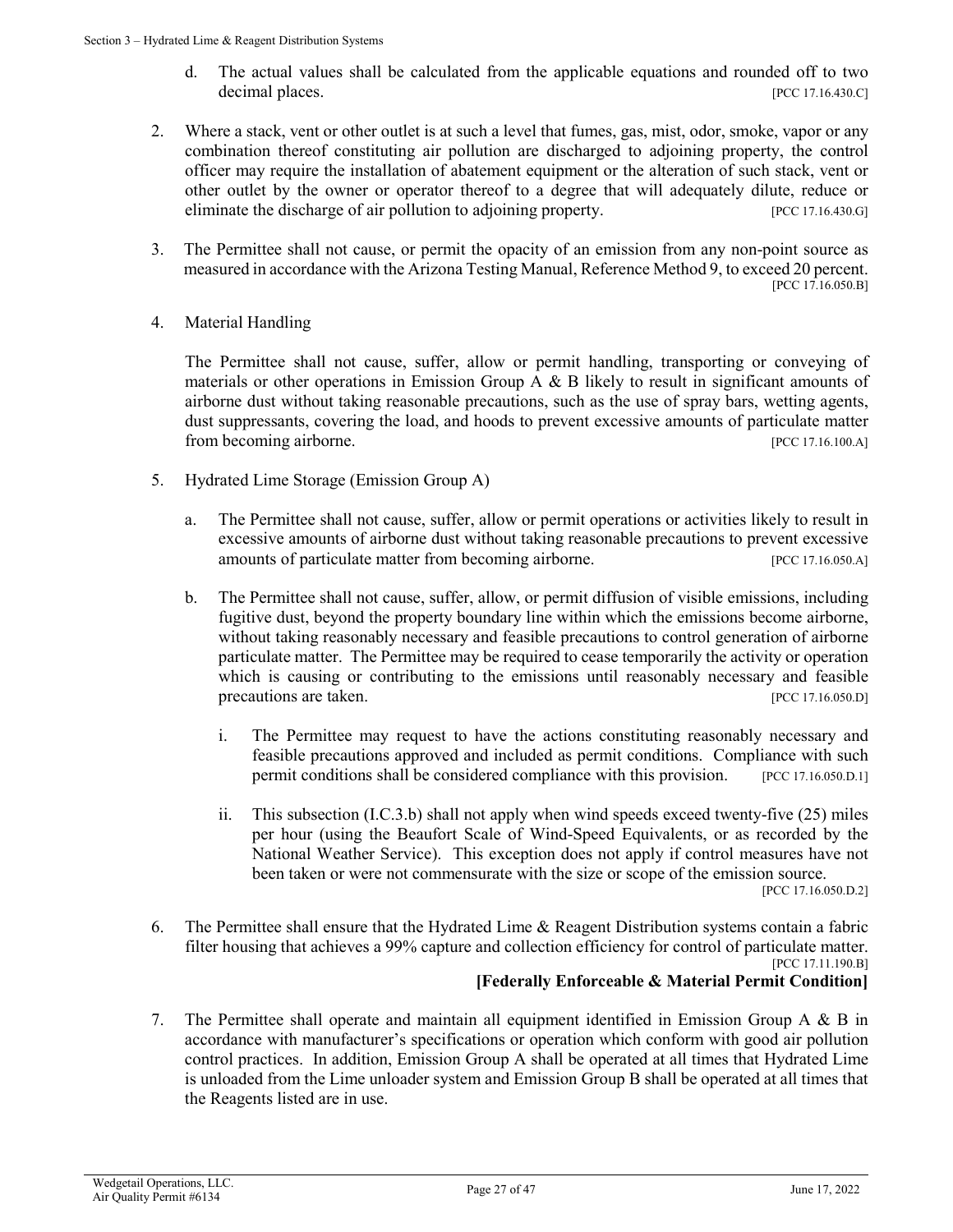8. The Permittee shall submit for approval by the Control Officer, any changes to the Manufacturer's maintenance procedures or Operation and Maintenance Plan(s) (O&M Plan) for the Hydrated Lime System and the Reagent Distribution System. The submittal shall be received by the Control Officer within 60 days of initial start-up.

### **II. Monitoring, Recordkeeping and Reporting Requirements** [PCC 17.13.020.A.3, A.4 & A.5]

- A. Emission Group A & B
	- 1. The Permittee shall demonstrate compliance with the opacity limitations in I.A.3 of this Section by monitoring the fugitive and process fugitive emissions from Emission Group A biweekly (every two weeks).
	- 2. If the Permittee sees emissions that, on an instantaneous basis, appear to exceed 20 percent opacity, then the Permittee shall take a six-minute Method 9 observation of the emissions. If the emissions are 20 percent opacity or more this shall be recorded and reported as an excess emission.
	- 3. If during the visual survey, the Permittee does not see any emissions from Emission Group A that, on an instantaneous basis, appear to exceed 20 percent opacity, then the Permittee shall keep a record of the name of the observer, the date on which the visual survey was made, the location, and the results of the visual survey.
	- 4. If the six-minute opacity of the emissions is less than 20 percent, then the observer shall make a record of the following:
		- a. Location, date, and time of the observation; and
		- b. The results of the Method 9 observation.
	- 5. If the six-minute opacity of the plume exceeds 20 percent then the Permittee shall investigate the cause of the exceedance and if necessary modify the operating and maintenance procedures of the process to reduce the opacity to below the opacity standard. The Permittee shall record the results and conclusions of this investigation.
	- 6. The Permittee shall maintain a record of all control measures used to limit emissions from the Reagent Distribution System(s). [PCC 17.13.020.A.4]
	- 7. The Permittee shall maintain the Reagent Distribution System(s) by following the prescribed Manufacturer's maintenance procedures or approved written O  $\&$  M Plan(s). The Permittee shall revise the plan in use as required to ensure that it is operating according to best management practices.
	- 8. The Permittee shall promptly report and submit reports of excess emissions and throughput exceedances as described in X.B & C of Part A. [PCC 17.13.020.A.5]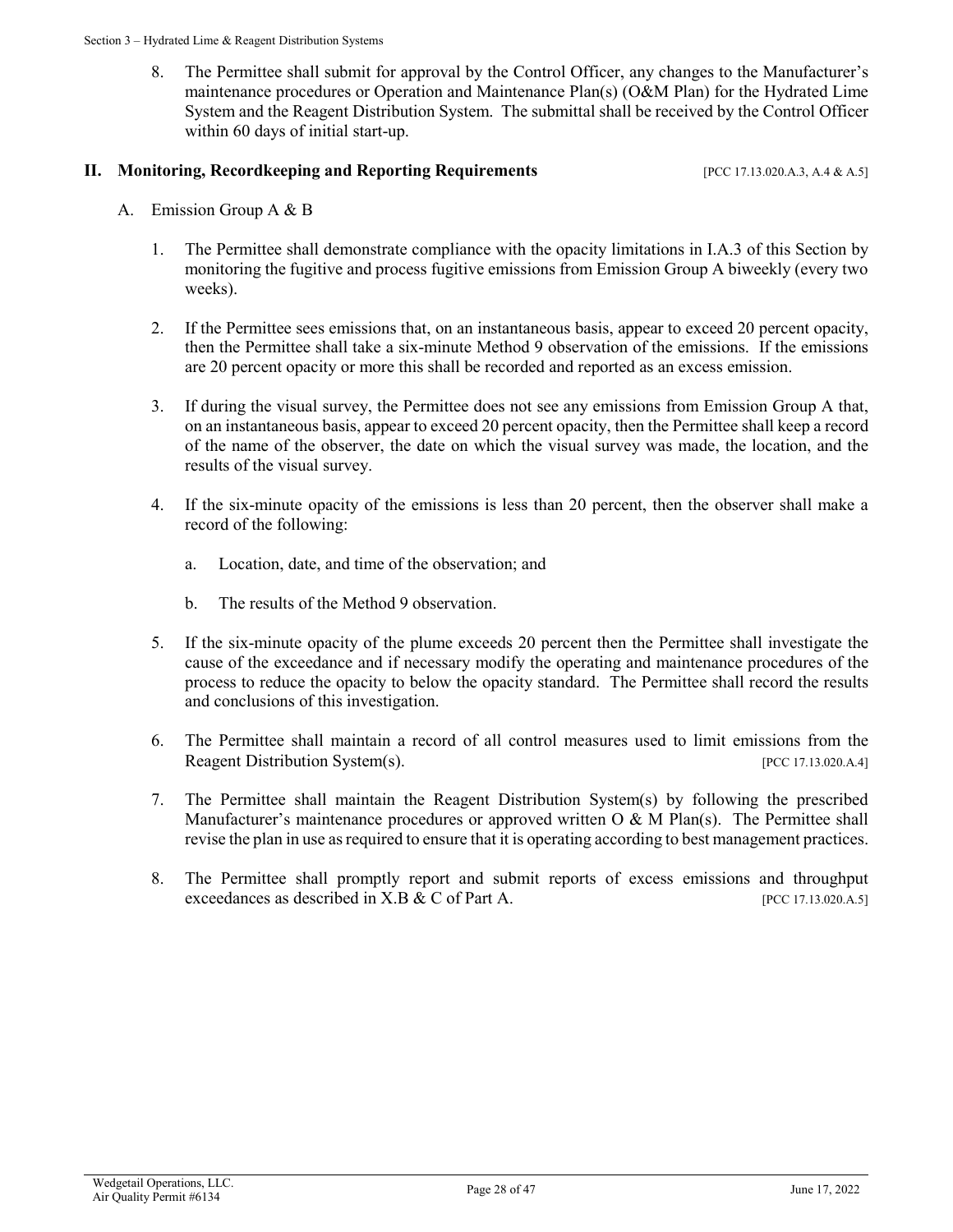## **V. Testing Requirements**

For purposes of demonstrating compliance, these test methods shall be used, provided that for the purpose of establishing whether or not the facility has violated or is in violation of any provision of this permit, nothing in this permit shall preclude the use, including the exclusive use, of any credible evidence or information relevant to whether a facility would have been in compliance with applicable federal requirements if the appropriate performance or compliance procedures or methods had been performed. [PCC 17.20.010]

# A. Opacity

When required, the Permittee shall perform EPA Method 9 visible emissions observations on the facility operations to demonstrate compliance with the opacity standard. [PCC 17.20.010]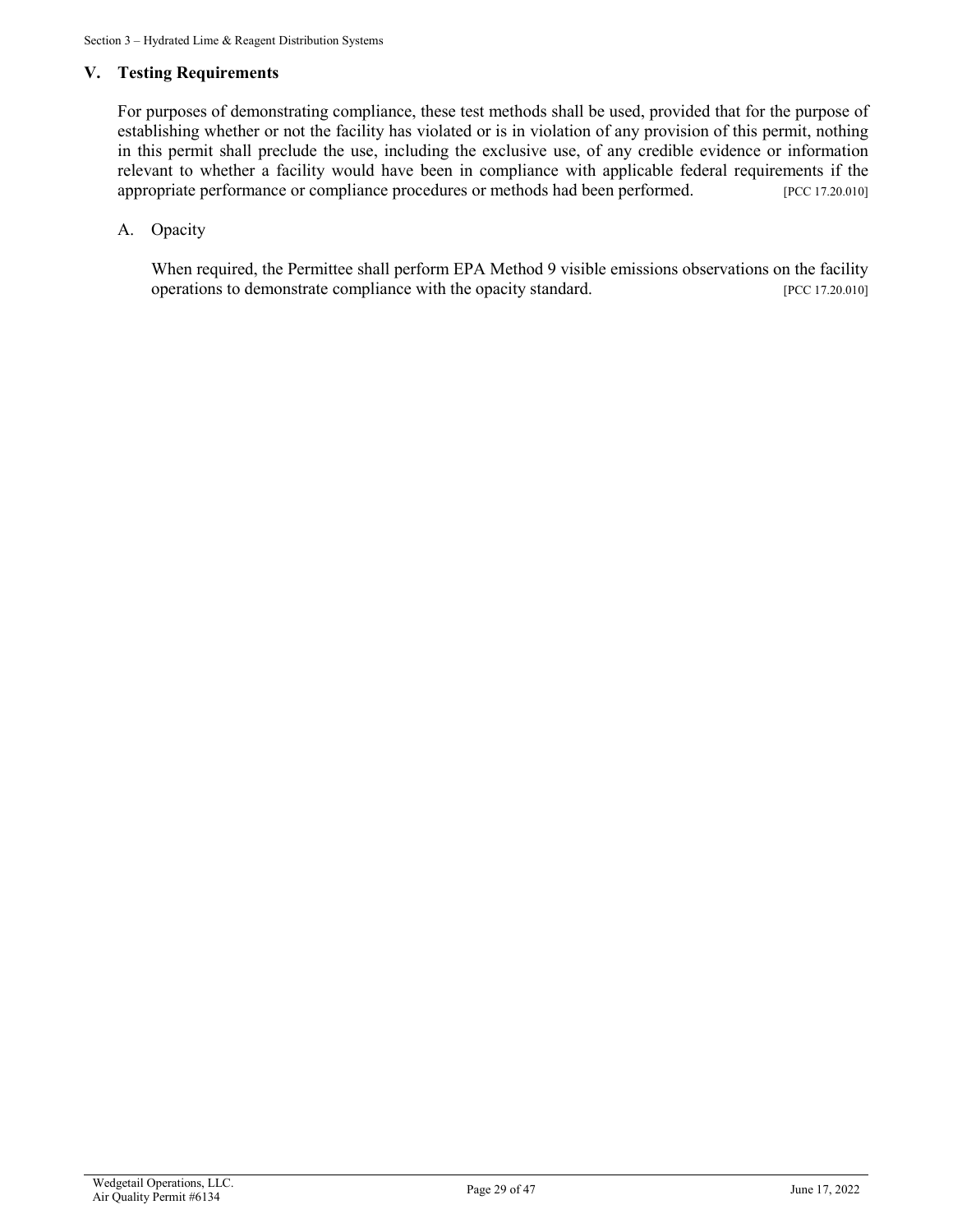# **Part B**

# **Section 4**

# **Mining Operations**

The conditions in this Section apply to the processes and units in the Emission Groups identified in the table below.

| <b>Emission Group</b> | <b>Process/Unit Description</b>                                           | <b>Emission Point(s)</b> |
|-----------------------|---------------------------------------------------------------------------|--------------------------|
|                       | Dry Stack Mineral Tailings                                                | Tailings                 |
| А                     | Vehicles on Unpaved Surfaces<br>Loading & Unloading of Ore and Waste Rock | Various                  |
|                       | All Other Fugitive Sources/ Processes                                     | Various                  |
|                       | Demolition/Renovation                                                     | Various                  |

# **I. Emission Limitations and Standards [Locally Enforceable Conditions]**

- A. Upon approval by the Control Officer of the Dry Stack Tailings Management Plan (DSTMP) and the Fugitive Dust Management Plan (FDMP), the Permittee shall implement the plans to control fugitive dust from mine operations. [PCC 17.13.020.A.2]
- B. Mineral Tailings
	- 1. The Control Officer may require that the Permittee make changes to the Dust Management Plan should the Control Officer find that the plan fails to provide adequate air pollution control or that the air pollution control techniques are no longer effective in controlling fugitive emissions as identified in I.D of this Section. [PCC 17.13.020.A.2]
	- 2. Should the Permittee determine that revisions to the approved Dust Management Plan are necessary; such revisions shall not become effective until the Permittee submits a description of the changes and a revised plan to the Control Officer for approval. The revised plan shall become effective upon review and approval by the Control Officer. [PCC 17.13.020.A.2]
	- 3. The Permittee shall not cause, suffer, allow, or permit construction of mineral tailing piles without taking reasonable precautions to prevent excessive amounts of particulate matter from becoming airborne. Reasonable precautions shall mean wetting, chemical stabilization, re-vegetation or such other measures as are approved by the Control Officer. [PCC 17.16.120.A]
	- 4. The Permittee shall not cause, suffer, allow, or permit construction of mineral tailings piles without taking reasonable precautions (i.e. wetting, chemical stabilization, application of wet tailings or revegetation) to minimize and control to ensure compliance with I.D.1.c, I.D.1.d and I.D.2 of this Section. [PCC 17.16.120.B]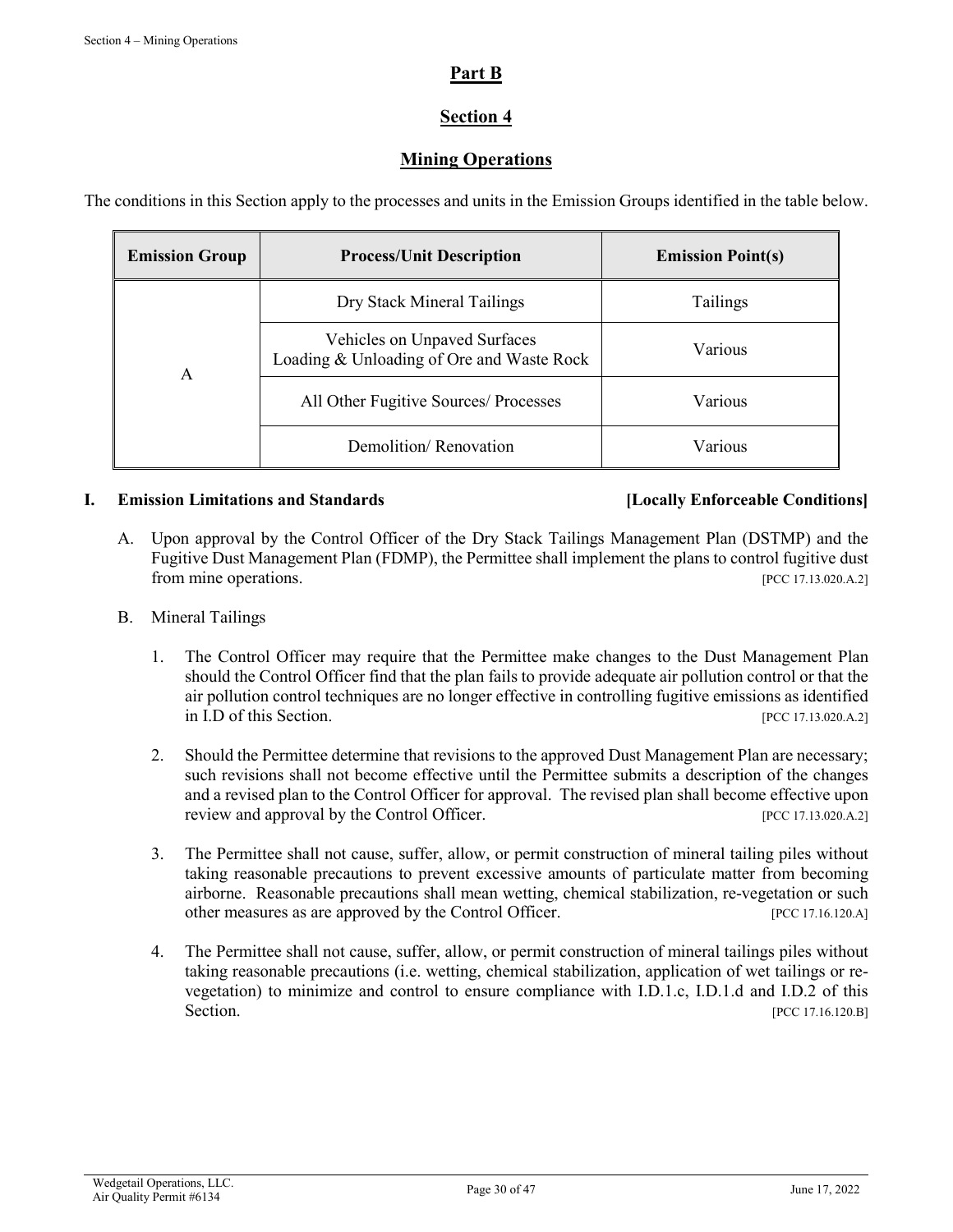- C. Vehicles on Unpaved Surfaces
	- 1. The Permittee shall not construct a new unpaved service road or unpaved haul road unless dust will be suppressed after construction by intermittently watering, limiting access, or applying chemical dust suppressants to the road, in such a way that visible dust emissions caused by vehicular traffic on the road do not violate PCC 17.16.050 (I.D.1.c, I.D.1.d and I.D.2 of this Section). The surfacing of roadways with asbestos tailings is prohibited. [PCC 17.16.090.D & F]
	- 2. The Permittee shall effectively control dust emissions from the transportation of materials by covering stock loads in open-bodied trucks, limiting vehicular speeds, or other equivalently effective controls. [PCC 17.16.100.C]
- D. General Non-Point Fugitive Standards
	- 1. The Permittee is responsible for controlling windblown dust, dust from haul roads, and dust emitted from land clearing, earthmoving, demolition, trenching, blasting, road construction, mining, and other activities, as applicable. [PCC 17.16.060.A]
		- a. Until the area becomes permanently stabilized by paving, landscaping or otherwise, dust emissions shall be controlled by applying adequate amounts of water, chemical stabilizer, or other effective dust suppressant. [PCC 17.16.060.A.1]
		- b. The Permittee shall not leave land in such a state that fugitive dust emissions (including windblown dust or dust caused by vehicular traffic on the area) would violate PCC 17.16.050 (I.D.1.c, I.D.1.d and I.D.2 of this Section). [PCC 17.16.060.A.2]
		- c. The Permittee shall not cause, suffer, allow or permit operations or activities likely to result in excessive amounts of airborne dust without taking reasonable precautions to prevent excessive amounts of particulate matter from becoming airborne. [PCC 17.16.050]
		- d. The opacity of an emission from any non-point source, as measured in accordance with EPA Reference Method 9, shall not exceed 20 percent. [PCC 17.16.050.B.1]
	- 2. The Permittee shall not cause, suffer, allow, or permit diffusion of visible emissions, including fugitive dust, beyond the property boundary line within which the emissions become airborne, without taking reasonably necessary and feasible precautions to control generation of airborne particulate matter. Sources may be required to cease temporarily the activity or operation which is causing or contributing to the emissions until reasonably necessary and feasible precautions are taken. [PCC 17.16.050.D]
		- a. Sources required to obtain an air quality permit under ARS § 49-426, § 49-480 or Rule 17.14.040 may request to have the actions constituting reasonably necessary and feasible precautions approved and included as permit conditions. Compliance with such permit conditions shall be considered compliance with I.D.2 of this Section. [PCC 17.16.050.D.1]
		- b. I.D.1.c, I.D.1.d and I.D.2 of this Section shall not apply when wind speeds exceed twenty-five (25) miles per hour (using the Beaufort Scale of Wind-Speed Equivalents, or as recorded by the National Weather Service). This exception does not apply if control measures have not been taken or were not commensurate with the size or scope of the emission source.

[PCC 17.16.050.D.2]

c. I.D.1.c, I.D.1.d and I.D.2 of this Section shall not apply to the generation of airborne particulate matter from undisturbed land. [PCC 17.16.050.D.3]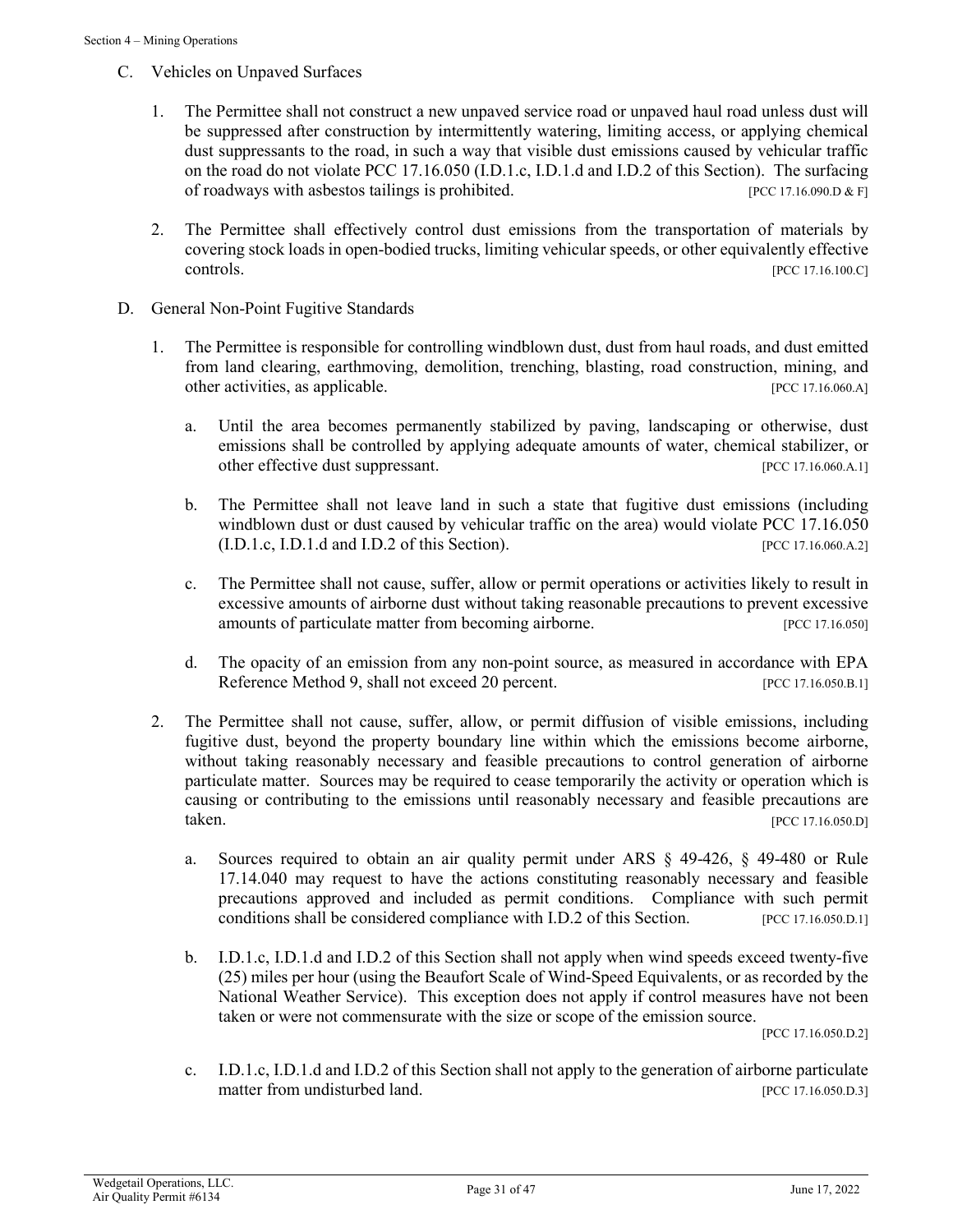- 3. The Permittee shall not cause, suffer, allow, or permit organic or inorganic dust producing material to be stacked, piled or otherwise stored without taking reasonable precautions such as chemical stabilization, wetting, or covering to prevent excessive amounts of particulate matter from becoming airborne. [PCC 17.16.110.A]
- 4. Stacking and reclaiming machinery utilized at storage piles shall be operated at all times with a minimum fall of material and in such manner, or with the use of spray bars and wetting agents, as to minimize and control to ensure compliance with I.C.1.c, I.C.1.d and I.C.2 of this Section.

[PCC 17.16.110.B]

E. Demolition/ Renovation

The Permittee shall comply with all of the requirements of 40 CFR 61, Subpart M (National Emissions Standards for Hazardous Air Pollutants) - Asbestos. See also Part A. XXI. [PCC 17.16.530.A.8]

### **II. Monitoring Requirements in the sequence of the sequence of the sequence of the sequence of the sequence of the sequence of the sequence of the sequence of the sequence of the sequence of the sequence of the sequence**

**[Locally Enforceable Conditions]**

- A. Mineral Tailings
	- 1. The Permittee shall follow all the monitoring provisions identified in the approved DSTMP.
	- 2. The Permittee shall review the DSTMP annually for its effectiveness in controlling fugitive emissions. The review shall be submitted to the Control Officer by January 31 of each year (covering the period January 1st through December 31st of the previous year) starting with the year commencement of mining operations. If review of the plan shows ineffectiveness in controlling emissions, (more than two violations per year) the Permittee shall submit a revised Plan for approval by April 1 following the annual review. The revised DSTMP plan shall show improved methods/ techniques for reducing emissions in order to minimize or prevent further violations. The annual review shall take into account past compliance issues, resolved/ unresolved including validated complaints reported to PDEQ and propose how those issues can be avoided in the future. Recommendations or stricter requirements will be prescribed by PDEQ should Wedgetail Operations, LLC's annual review show that changes are required but not proposed by Wedgetail Operations, LLC.
- B. General Non-Point Fugitive Emissions (including Mineral Tailings)

To demonstrate compliance with the emission limitations and standards in I.D.1.d and I.D.2 of this Section, the Permittee shall:

- 1. Conduct regular visible emissions checks on each process/unit in this Section. The checks shall be no less than twice daily at or near berm building locations with construction equipment in actual normal operating mode on the berm and no more than weekly at all other non-berm building locations and times. The checks shall be conducted from strategic locations to be identified and submitted to the Control Officer. The locations shall be identified as an attachment titled "Fugitive Lookout Points".
- 2. For the purposes of this permit, a visible emissions check is verification that abnormal emissions are not present at each process/unit source of this Section. The frequency of 'regular' emissions checks shall be dependent on the fugitive dust generating process or activity, the existing and forecasted meteorological conditions and the tailing dam surface characteristics. If excessive amounts of particulate matter are present and/or foreseeable or there is a lack of dust suppressant material on the tailing dam surfaces or preparation of tailing dam surface for ground works is on-going, the Permittee shall increase the frequency of visible emissions checks and application of dust controls that are commensurate with the size and scope of the emission(s) to assure and demonstrate compliance with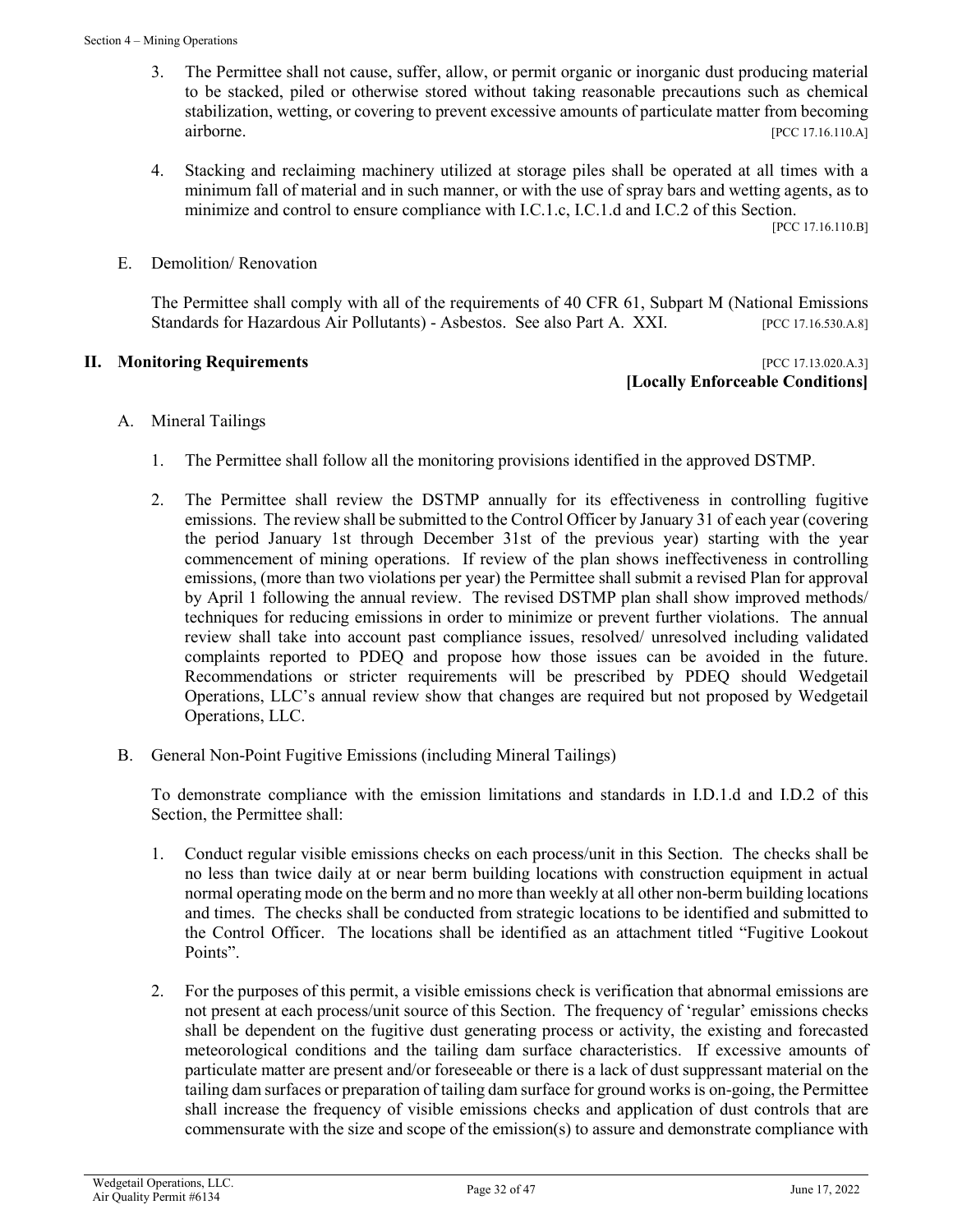the emission limitations in I.D.1 and I.D.2. The results of these visible emissions checks shall be used to determine the need for additional dust control measures.

- 3. The Permittee shall physically inspect tailings which are dry, undergoing berm building, or are drying frequently for easily eroded areas, loose soils, weakened areas of the surface crust of the tailings dam, and or cracks in the crust. Results of the inspection(s) including but not limited to any control measures used or corrective actions taken shall be noted on a schematic of the tailings dam (need not be to scale) with approximate locations of physical points and other distinguishing features, such as dividers, etc.
- 4. If during any tailings inspection, the Permittee sees visible emissions that, on an instantaneous basis, appear to exceed 20% opacity, then the Permittee shall, if practicable, take six-minute Method 9 observation of the emission source. If the emissions are observed to be more than the opacity limitation and standards within this Section, then this occurrence shall be recorded and reported as an excess emission.
- 5. If the observer sees visible emissions from any process/unit sources identified in this Section, that, on an instantaneous basis, appear to exceed 20% opacity, then the Permittee shall, if practicable, take six-minute Method 9 observation of the emission source. If the emissions are more than the opacity limitation and standards within this Section, then this occurrence shall be recorded and reported as an excess emission.
- 6. When required the Permittee shall perform visible emission observations in accordance with EPA Method 9, Appendix A in 40 CFR 60, to demonstrate compliance with the visibility limiting standards. [PCC 17.16.040.A.1]

# **III. Recordkeeping Requirement** *PCC 17.13.020.A.4***]**

**[Locally Enforceable Conditions]**

- 1. The Permittee shall record the results of the required monitoring as detailed in the approved DSTMP & FDMP.
- 2. The Permittee shall maintain a record of all tailing inspections, control measures used and corrective actions taken to demonstrate compliance with the emission limitations in I.D.1 and I.D.2 of this Section. [PCC 17.13.020.A.4
- 3. The Permittee shall record the date and time of all visible emission checks, the name of the person conducting the check, the results of the check and the type of corrective action taken (if required). All records shall be maintained for five years.
- 4. A copy of watering schedules, if developed and implemented to control the generation of airborne particulate matter shall be maintained at the facility on a per shift basis. All records shall be maintained for five years.

# **IV. Reporting Requirements**

A. The Permittee shall promptly report and submit reports of excess emissions as described in X.B & C of Part A.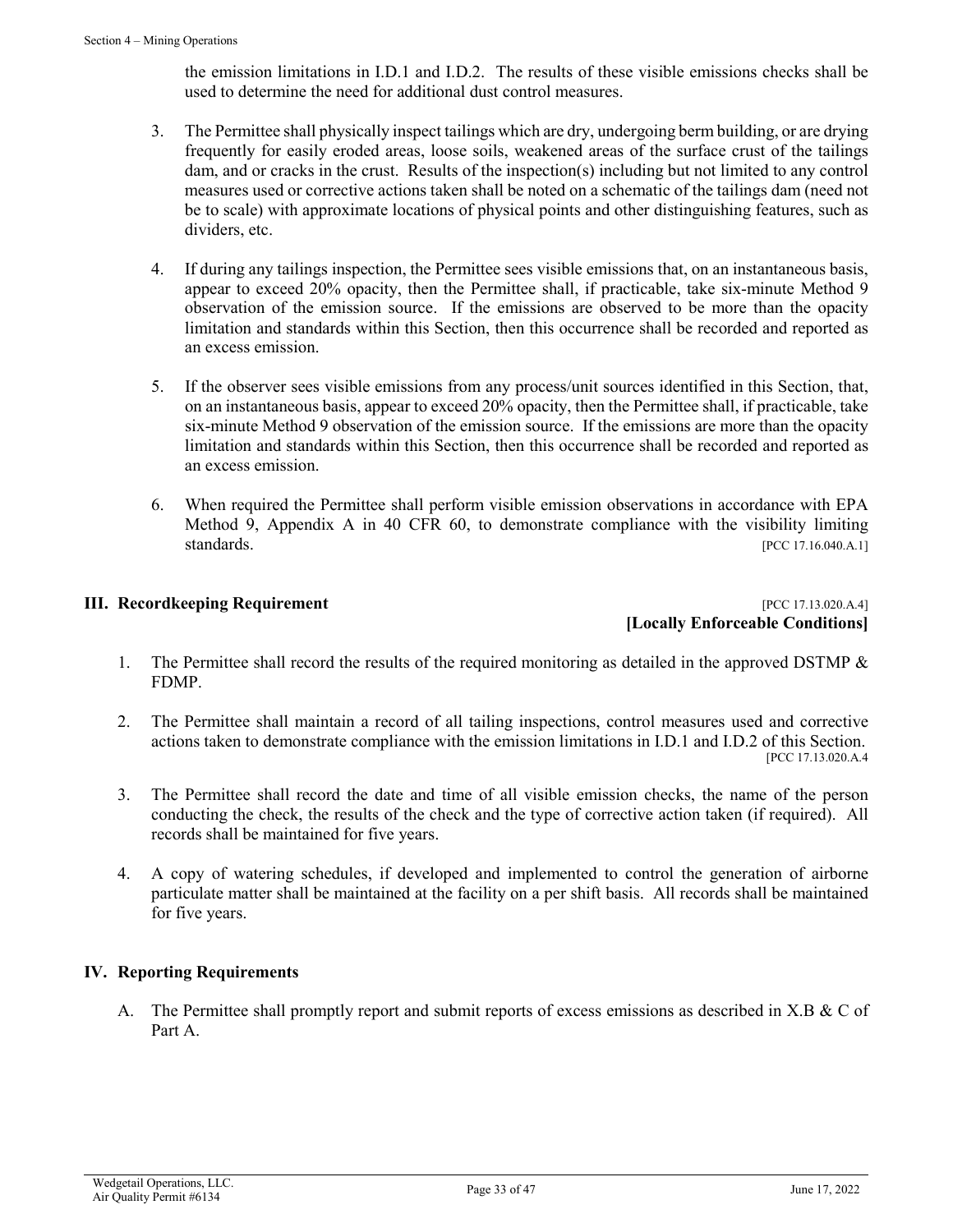# **V. Testing Requirements**

For purposes of demonstrating compliance, these test methods shall be used, provided that for the purpose of establishing whether or not the facility has violated or is in violation of any provision of this permit, nothing in this permit shall preclude the use, including the exclusive use, of any credible evidence or information relevant to whether a facility would have been in compliance with applicable federal requirements if the appropriate performance or compliance procedures or methods had been performed. [PCC 17.20.010]

# A. Opacity

When required, the Permittee shall perform EPA Method 9 visible emissions observations on the facility operations to demonstrate compliance with the opacity standard. [PCC 17.20.010]

### B. Alternative Test Method

The Permittee may submit an alternate and equivalent test method(s) that is listed in 40 CFR Subpart 60, Appendix A, to the Control Officer in a test plan, for approval by the Control Officer. [PCC 17.11.160.D]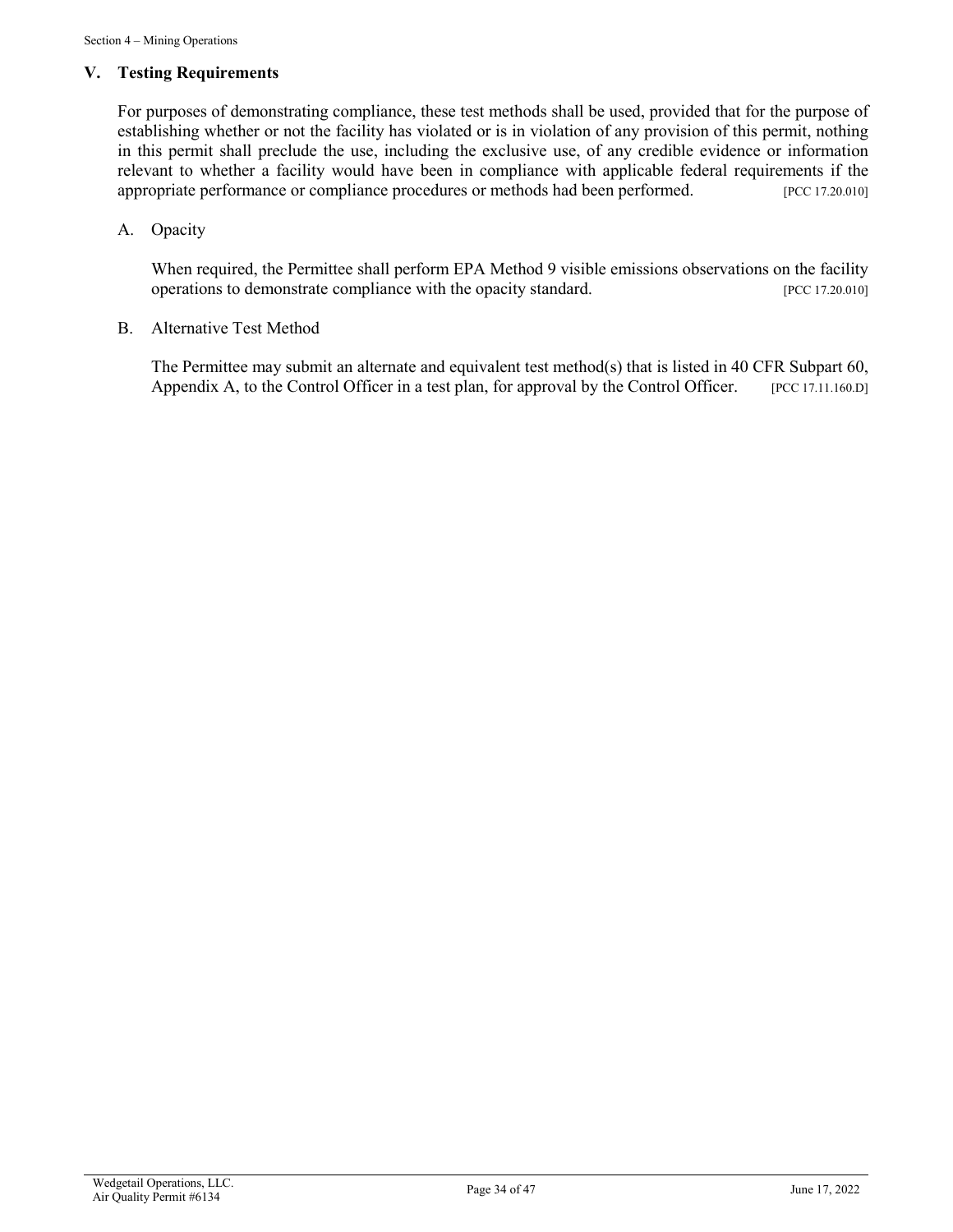# **Part B**

# **Section 5**

# **Combustion Processes**

The conditions in this Section apply to the processes and units in the Emission Groups identified in the table below.

| <b>Emission</b><br>Group | <b>Process/Unit Description</b>                    | Equipment<br>ID | <b>Unit ID</b> | <b>NSPS Engine</b><br><b>Designation</b> | Compliance<br><b>Date for Federal</b><br>Regulations* |
|--------------------------|----------------------------------------------------|-----------------|----------------|------------------------------------------|-------------------------------------------------------|
|                          | <b>Emergency Standby</b><br>170-GE-01<br>Generator |                 | <b>FB02</b>    | Emergency                                | Upon Start-up                                         |
| A                        | <b>Emergency Fire Pump</b>                         | 800-PP-07       | FB07           | Emergency<br>Water Pump                  | Upon Start-up                                         |

# **I. Operational, Emission Limitations and Standards** [PCC 17.13.020.A.2]

# A. Emission Group A **[Federally Enforceable Conditions]**

1. Certified Emission Limits (CI ICE) [40 CFR 60.4203, 40 CFR 60.4202(a) & 40 CFR 4205(b)]

The following standards apply to the emergency stationary compression ignition engines (CI ICE) that are not certified National Fire Protection Association (NFPA) fire pump engines.

- a. New CI ICE in Emission Group A identified as emergency engines shall be certified by the manufacturer at or below the applicable emission standards and shall continue to meet them for the useful life of the engine.
- b. Applicable emission standards and the useful life of the engine are identified below.

| <b>Maximum Engine</b><br>Power                                 | <b>Model Year</b> | $NMHC+NOx (g/hphr)$ | CO<br>(g/hphr) | <b>PM</b><br>(g/hphr) |
|----------------------------------------------------------------|-------------------|---------------------|----------------|-----------------------|
| HP > 750                                                       | $>$ 2007 $\,$     | 4.8                 | 2.6            | 0.15                  |
| Useful life $= 8,000$ hours or 10 years, whichever comes first |                   |                     |                |                       |

- c. The Permittee must operate and maintain applicable units according to the manufacturer's written instructions or procedures developed by the Permittee that are approved by the engine manufacturer, over the entire life of the engine. [40 CFR 60.4206]
- 2. Certified Emission Limits (Fire Pump CI ICE)

 The following standards apply to the stationary compression ignition engines that are certified as National Fire Protection Association (NFPA) fire pump engines.

a. New CI ICE in Emission Group A identified as emergency water pump engines must be certified by the manufacturer at or below the applicable emission standards and shall continue to meet them for the useful life of the engine. Applicable emission standards and the useful life of the engine are identified below. [40 CFR 60.4203, 4205(c), & Table 4 of Subpart IIII]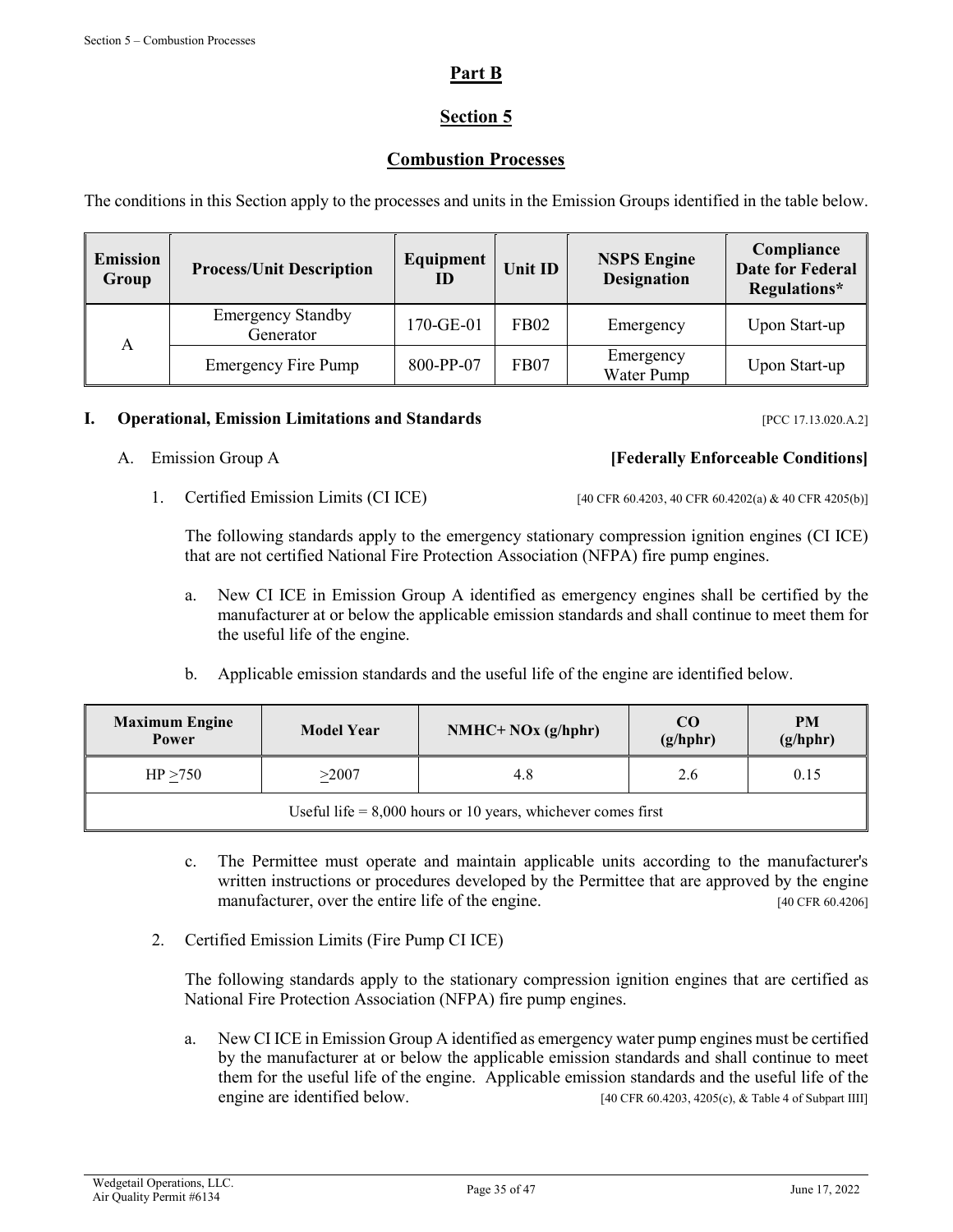| <b>Maximum Engine</b><br>Power                                 | <b>Model Year</b> | $NMHC+NOx (g/hphr)$ | CO <sub>0</sub><br>(g/hphr) | <b>PM</b><br>(g/hphr) |
|----------------------------------------------------------------|-------------------|---------------------|-----------------------------|-----------------------|
| $100 <$ HP $< 175$                                             | >2011             | 7.8                 | 3.7                         | 0.602                 |
| Useful life $= 8,000$ hours or 10 years, whichever comes first |                   |                     |                             |                       |

- 3. Opacity Standards
	- a. Except for constant-speed engines, opacity shall not exceed:

[40 CFR 60.4202(a)(1) & (a)(2), 40 CFR 89.113 & 40 CFR 1039.105]

- i. 20 percent during the acceleration mode;
- ii. 15 percent during the lugging mode; and
- iii. 50 percent during the peaks in either the acceleration or lugging modes.
- b. The Permittee shall not cause or permit the effluent from a single emission point or multiple emission point to have an average optical density equal to or greater than 20 percent. Cold diesel engines are exempt for the first 10 minutes. [PCC 17.16.040]
- c. The Permittee shall not cause or permit the effluent from a single emission point, multiple emission point, or a fugitive emissions source to have an average optical density equal to or greater than 60 percent when a cold diesel engine is started or when a diesel engine is accelerated under load as measured in accordance with EPA Method 9. [PCC 17.16.040]
- 

# 4. Fuel Requirements [40 CFR 60.4207] **[Material Permit Condition]**

The Permittee must use diesel fuel that meets the following requirements on a per-gallon basis:<br>[40 CFR 60.4207(a) & 80.510(a)]

- a. Sulfur content: 15 parts per million (ppm) maximum;
- b. Cetane index or aromatic content, as follows:
	- i. A minimum cetane index of 40; or
	- ii. A maximum aromatic content of 35 volume percent.
- 5. Emergency Designation [40 CFR 60.4211(e)]

Emergency stationary ICE may be operated for the purpose of maintenance checks and readiness testing, provided that the tests are recommended by Federal, State, or local government, the manufacturer, the vendor, or the insurance company associated with the engine. Maintenance checks and readiness testing of such units is limited to 100 hours per year. There is no time limit on the use of emergency stationary ICE in emergency situations. The Permittee may petition the Control Officer for approval of additional hours to be used for maintenance checks and readiness testing, but a petition is not required if the Permittee maintains records indicating that Federal, State, or local standards require maintenance and testing of emergency ICE beyond 100 hours per year. Any operation other than emergency operation, and maintenance and testing as permitted in this Attachment, is prohibited.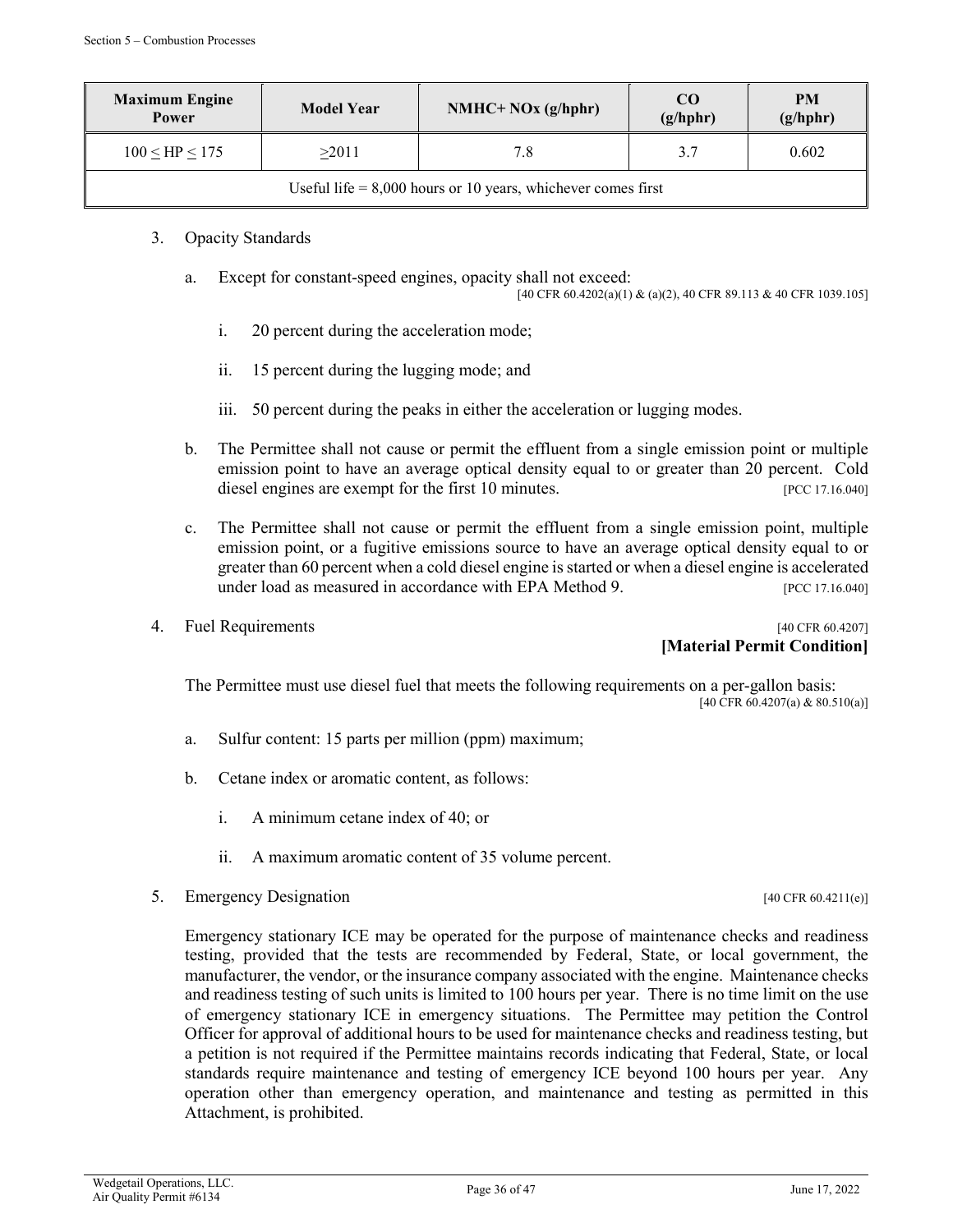- 6. Compliance [40 CFR 60.4211]
	- a. The Permittee must operate and maintain the applicable stationary CI ICE according to the manufacturer's written instructions or procedures developed by the Permittee that are approved by the engine manufacturer. In addition, the Permittee may only change those settings that are permitted by the manufacturer. [40 CFR 60.4211(a)]
	- b. The Permittee shall demonstrate compliance with the emission standards specified Emission Group A by purchasing an engine certified to those standards. The engine must be installed and configured according to the manufacturer's specifications.  $[40 \text{ CFR } 60.4211(c)]$

### **II. Monitoring Requirements II. All and Sequirements II. All and Sequirements IPCC 17.13.020.A.3**]

# A. Emission Group A and the contract of the contract of the contract of the contract of the contract of the contract of the contract of the contract of the contract of the contract of the contract of the contract of the co **[Federally Enforceable Conditions]**

- 1. The Permittee must install a non-resettable hour meter on each applicable stationary CI ICE prior to startup of each engine. [PCC 17.13.020.A.3.d]
- 2. Opacity [40 CFR 89.113(b)]
	- a. Opacity levels in I.A.2 of this Section are to be measured and calculated as set forth in 40 CFR part 86, subpart I. Notwithstanding the provisions of 40 CFR part 86, subpart I, two-cylinder nonroad engines may be tested using an exhaust muffler that is representative of exhaust mufflers used with the engines in use.
	- b. The following engines are exempt from the requirements of II.A.2.a above this Section.

[40 CFR 89.113 (c)(1) & (3)]

- i. Single-cylinder engines;
- ii. Constant-speed engines.
- c. The Permittee shall conduct a visible emissions check on the exhaust stack of each generator at least quarterly while the generator is operating. For the purposes of this permit, a visible emission check is verification that abnormal emissions are not present at the generator stack. The Permittee shall record the date and time of the check, the name of the person conducting the check, the results of the check, and the type of corrective action taken (if required). All records shall be maintained for five years.

### **III. Recordkeeping Requirements** *PCC 17.13.020.A.4***]**

- A. Emission Group A **[Federally Enforceable Conditions]**
	- 1. Hourly Operational Records [40 CFR 60.4214(b)]

If the engine(s) does not meet the standards for a non-emergency unit for the same model year and maximum horsepower, the Permittee shall keep records of the operation of the engine in emergency and non-emergency service that are recorded through the non-resettable hour meter. The Permittee shall also record the time of operation of the engine and the reason the engine was in operation during that time. All records shall be maintained for five years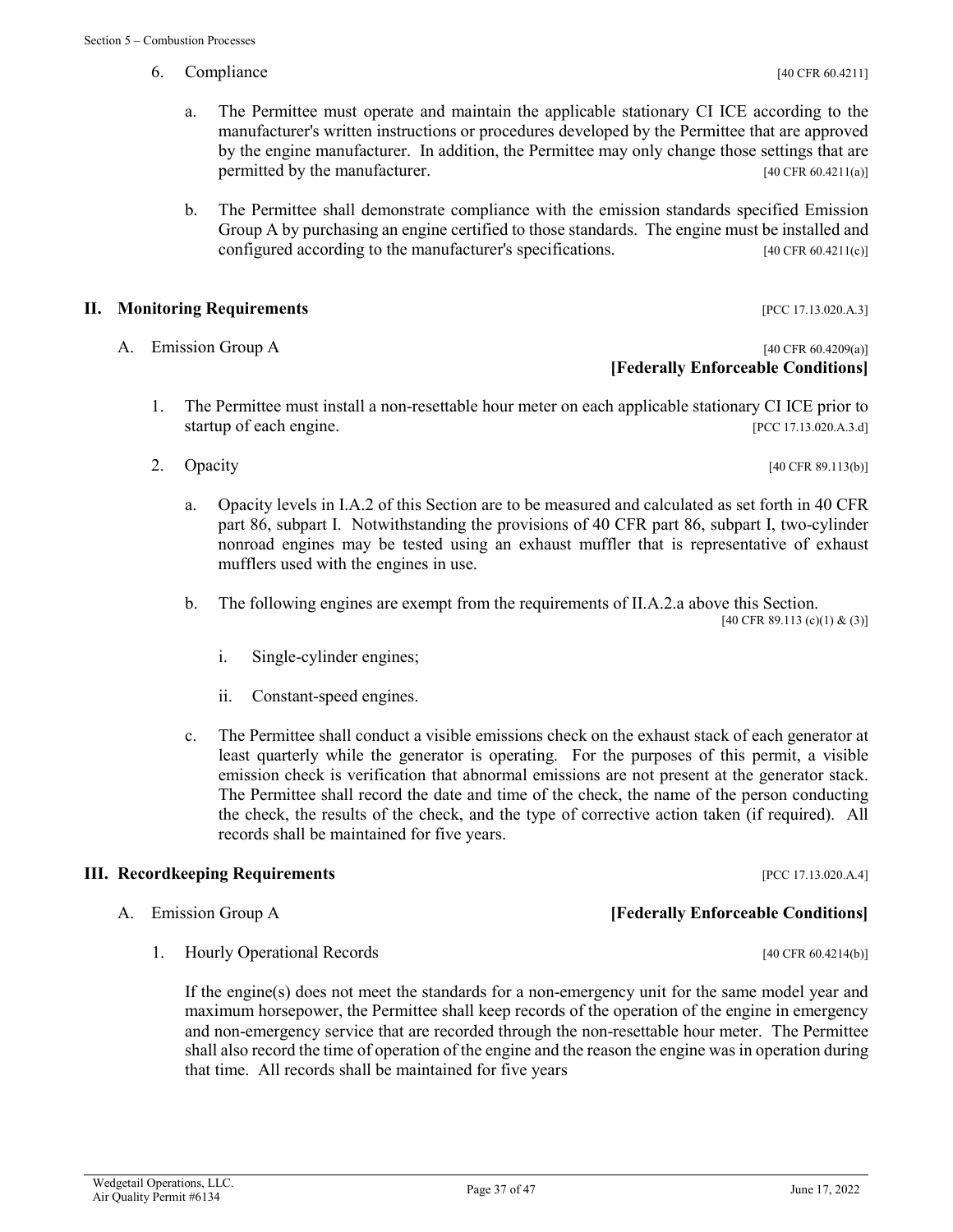2. Diesel Fuel Recordkeeping

The Permittee shall maintain records that verify compliance with the diesel fuel requirements in I.A.4 of this Section.

3. Opacity

The Permittee shall keep all records generated to show compliance with the opacity level measurement requirements of II.A.2 of this Section.

4. All records required by, or generated to verify compliance with this attachment shall be maintained for five years.

### **IV. Reporting Requirements**

The Permittee shall promptly report and submit reports of excess emissions as described in X.B & C of Part B.

# **V. Testing Requirements** [40 CFR 60.4212 & PCC 17.13.020.A.3.a]

Should the Permittee elect to or be required to conduct performance testing to demonstrate compliance with the applicable standards of this Attachment, the Permittee shall do so in accordance with 40 CFR 60.4212.

### **VI. Additional Requirements** [40 CFR 60.4218 & 60.4214(b)]

The General Provisions of 40 CFR 60.1 through 19 apply to applicable sources as indicated in Table 8 of 40 CFR Subpart IIII except that the Permittee is not required to submit an initial notification.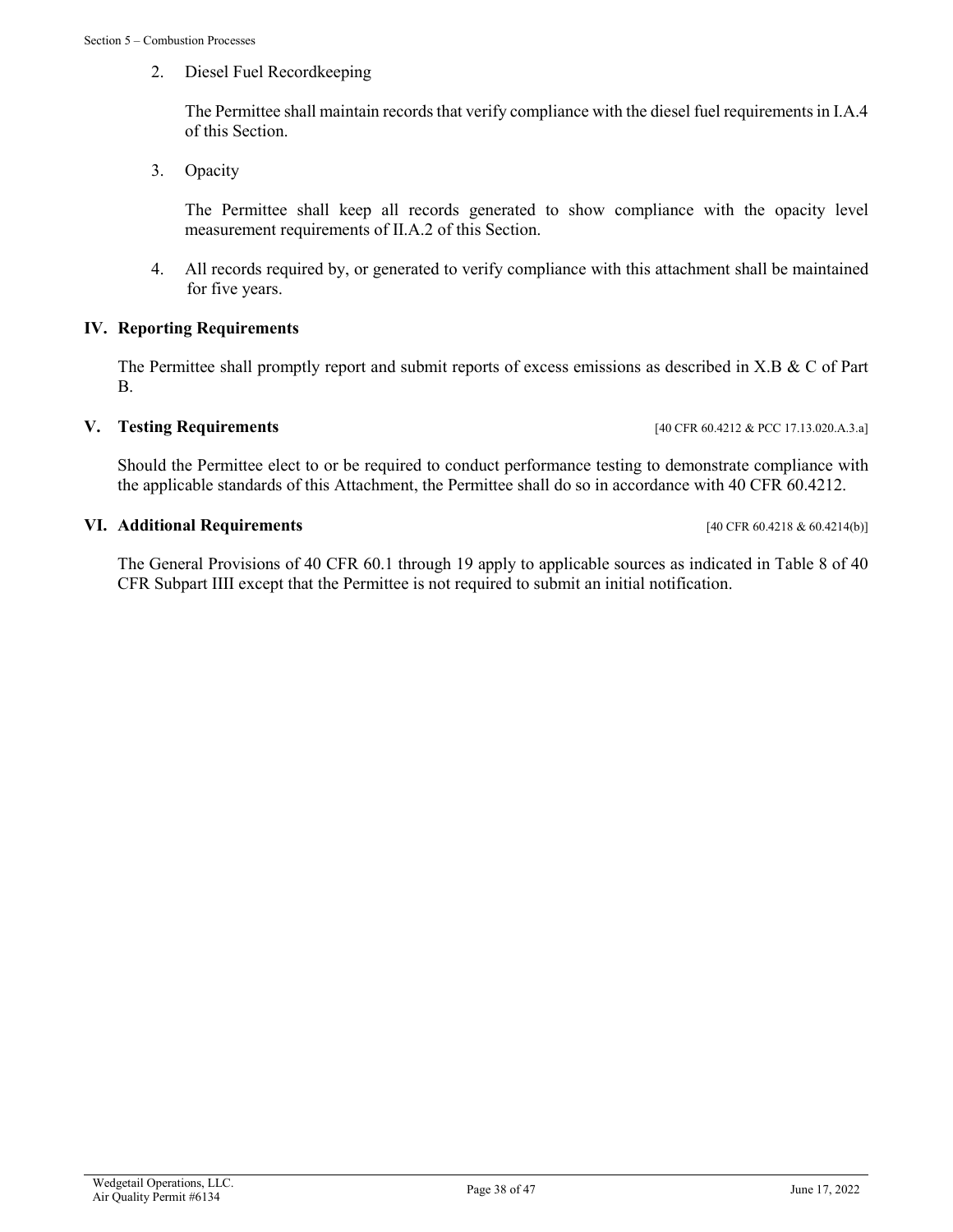# **Part B**

# **Section 6**

# **Storage Tanks**

The conditions in this Section apply to the storage tanks identified below.

| <b>Tank Description</b> | <b>Product Stored</b> | Unit ID   | <b>Maximum Capacity</b> |
|-------------------------|-----------------------|-----------|-------------------------|
| Fuel Tank               | Gasoline              | 800-TK-02 | $10,000$ gallons        |
| Fuel Storage            | Diesel                | 800-TK-01 | $10,000$ gallons        |

### **I. Emission Limitations and Standards** [PCC 17.13.020.A.2]

The Permittee shall only store products in the respective tanks that are similar in vapor pressure.

### A. Gasoline Storage Tank

 1. The Permittee shall not allow gasoline to be handled in a manner that would result in vapor releases to the atmosphere for extended periods of time. Measures to be taken include, but are not limited to, the following:  $[40 \text{ CFR } 63.11116(a)]$ 

### **[Federally Enforceable & Material Permit Condition]**

- a. Minimize gasoline spills;
- b. Clean up spills as expeditiously as practicable;
- c. Cover all open gasoline containers and all gasoline storage tank fill-pipes with a gasketed seal when not in use. Portable gasoline containers that meet the requirement of 40 CFR 59, subpart F, are considered acceptable for compliance; [40 CFR 63.11116(d)]
- d. Minimize gasoline sent to open waste collection systems that collect and transport gasoline to reclamation and recycling devices, such as oil/waste separators.
- 2. The Permittee shall equip the gasoline storage tank with a submerged filling device or acceptable equivalent, for the control of hydrocarbon emissions. [PCC 17.16.230.B]
- 3. Portable gasoline tanks, filled from a fixed storage tank at a GDF and used to dispense into on-site motor vehicles or other gasoline-fueled engines within the area source, are subject to II.B.1 of the Specific Conditions. [40 CFR 63.11111(j)]

### **[Federally Enforceable & Material Permit Condition]**

### B. Diesel Storage Tank

 1. The Permittee shall not emit gaseous or odorous materials from the diesel storage tanks in such quantities or concentrations as to cause air pollution. [PCC 17.16.430.D]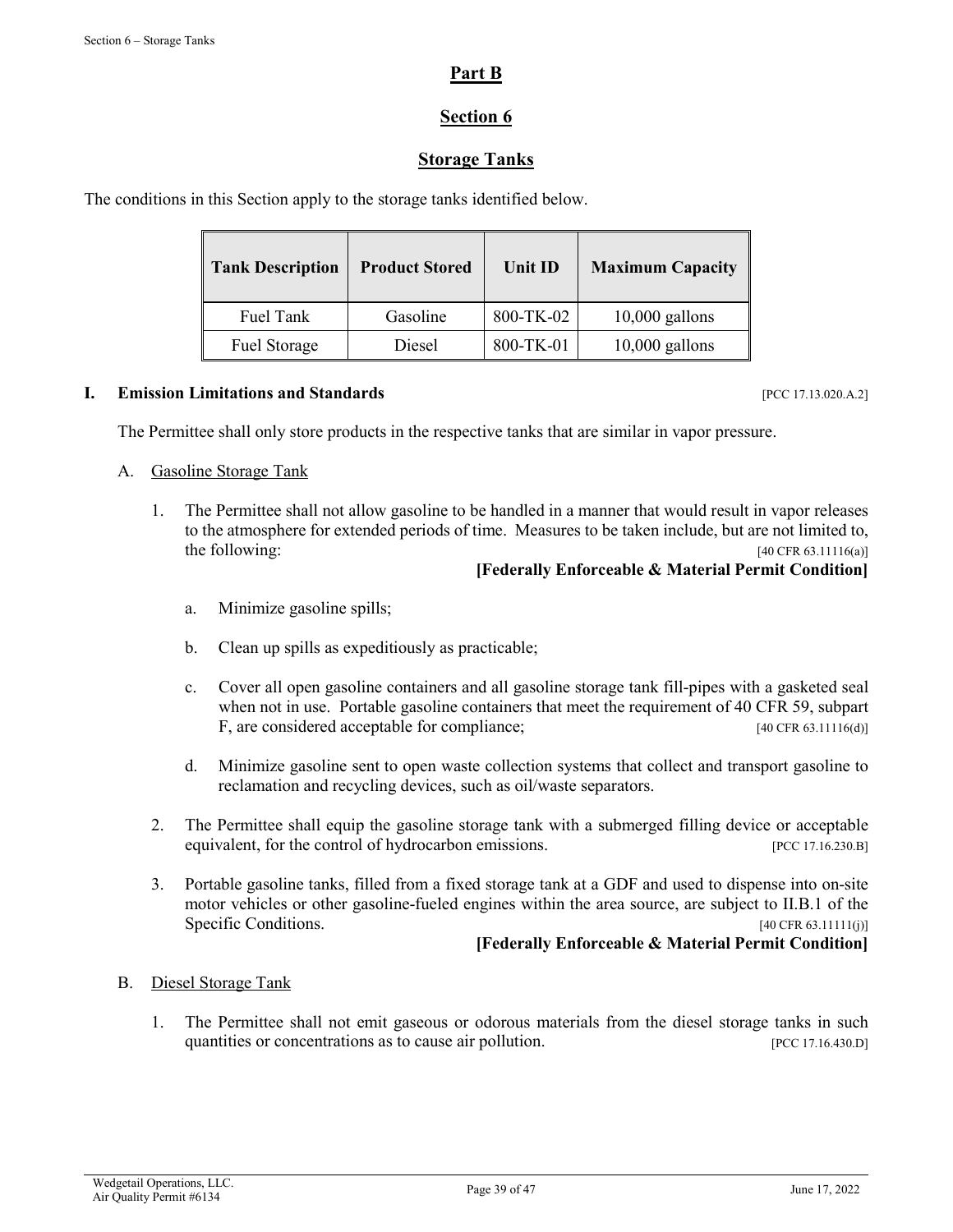- 2. Materials including solvents or other volatile compounds, paints, acids, alkalis, pesticides, fertilizers and manure shall be processed, stored, used and transported in such a manner and by such means that they will not evaporate, leak, escape or be otherwise discharged into the ambient air so as to cause or contribute to air pollution. Where means are available to reduce effectively the contribution to air pollution from evaporation, leakage or discharge, the installation and use of such control methods, devices, or equipment shall be mandatory. [PCC 17.16.430.F]
- 3. Where a stack, vent or other outlet is at such a level that fumes, gas mist, odor, smoke, vapor or any combination thereof constituting air pollution is discharged to adjoining property, the Director may require the installation of abatement equipment or the alteration of such stack, vent or other outlet by the Permittee to a degree that will adequately dilute, reduce or eliminate the discharge of air pollution to adjoining property. The contract of the contract of the contract of the contract of the contract of the contract of the contract of the contract of the contract of the contract of the contract of the contract of the con

# **II. Monitoring & Recordkeeping**

The Permittee shall keep a record of the tank ID and product stored. If the tank's product is replaced with one not similar in vapor pressure, the Permittee shall notify the Control Officer and submit a permit revision and recalculate emissions if necessary.

- A. Gasoline Storage Tank
	- 1. The Permittee shall provide proof of throughput upon request by the Control Officer.

[40 CFR 63.11111(e)]

# **[Federally Enforceable Condition]**

2. Yearly throughput shall be a 365-day rolling total, calculated by summing the volume of gasoline loaded into, or dispensed from, all gasoline storage tanks at each GDF during the current day, plus the total volume of gasoline loaded into, or dispensed from, all gasoline storage tanks at each GDF during the previous 364 days. Monthly throughput shall be calculated using the yearly throughput and dividing that sum by 12.  $[40 \text{ CFR } 63.11132]$ 

# **[Federally Enforceable & Material Permit Condition]**

3. The Permittee shall annually inspect the gasoline storage tanks' submerged fill devices. The inspections shall be used to determine whether all of the submerged fill devices are in good working order, according to good modern practices and any available industry practices or recommendations. [PCC 17.13.020.A.3.c]

### **[Material Permit Condition]**

- 4. Recordkeeping to document throughput must begin upon startup for a new or reconstructed source and should date back to January 10, 2008 for existing sources. These records shall be kept for a period of five  $(5)$  years. [40 CFR 63.11111(e)]
- 5. The Permittee shall record the results of inspections in II.A.3 in a log showing the following information: [PCC 17.13.020.A.3.c]

# **[Material Permit Condition]**

- a. Identification of the device inspected;
- b. The date of the inspection;
- c. The results of the inspection;
- d. Any corrective action taken as a result of the inspection.
- 6. All other records required by this permit shall be maintained for a minimum of five (5) years including all records that may be necessary to demonstrate compliance with Pima County Code Title  $[PCC 17.13.020.A.4.b]$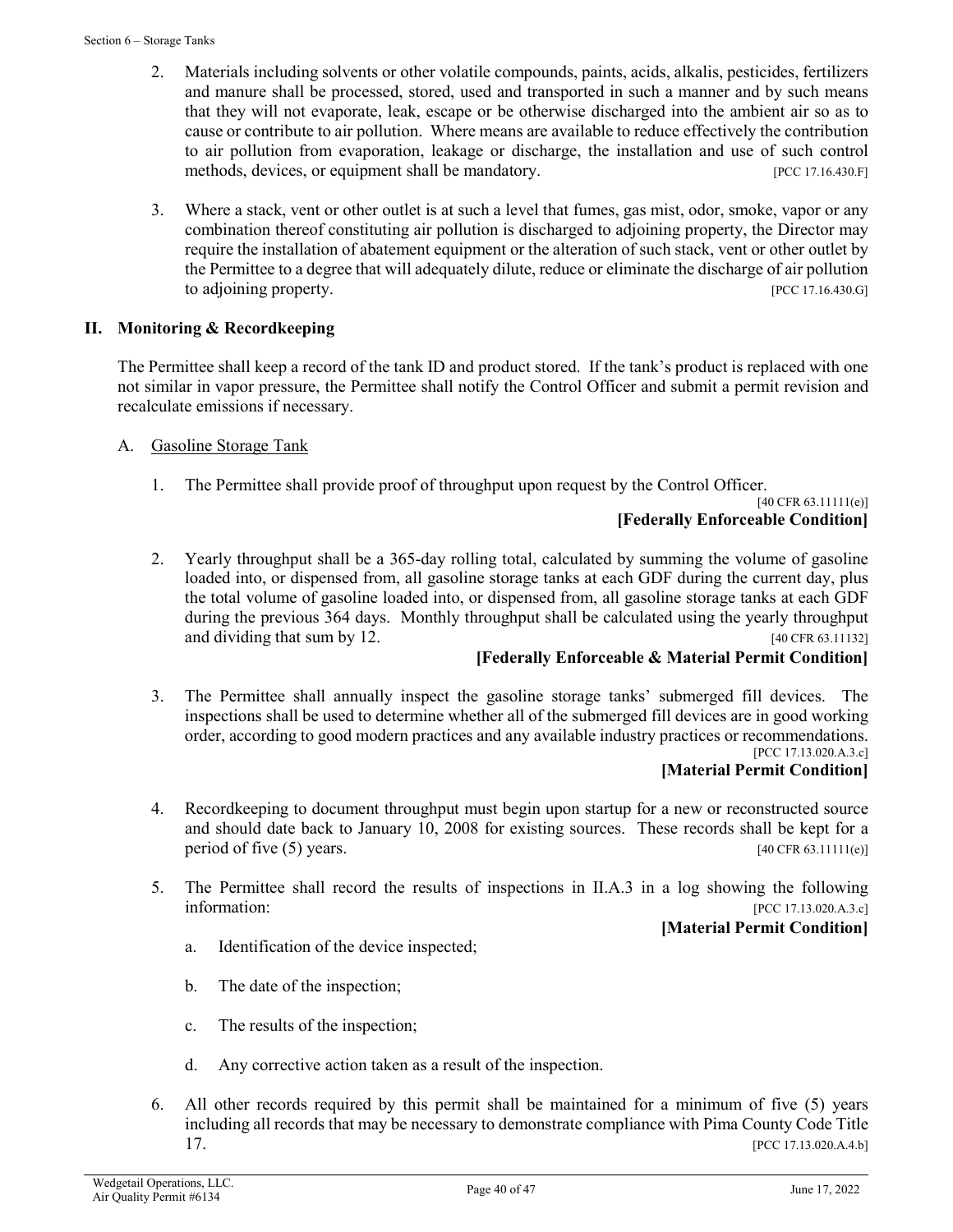## **IV. Reporting Requirements**

- A. The Permittee shall promptly report and submit reports of excess emissions as described in X.B & C of Part A.
- B. Annual Emissions Inventory Reporting

When requested by the Control Officer, the Permittee shall complete and submit an annual emissions inventory questionnaire. The questionnaire is due 90 days after the Control Officer makes a written request and shall include emission information for the previous calendar year. The questionnaire shall be on a form provided by, or approved by, the Control Officer and shall include the information required by PCC 17.13.180. [PCC 17.13.180]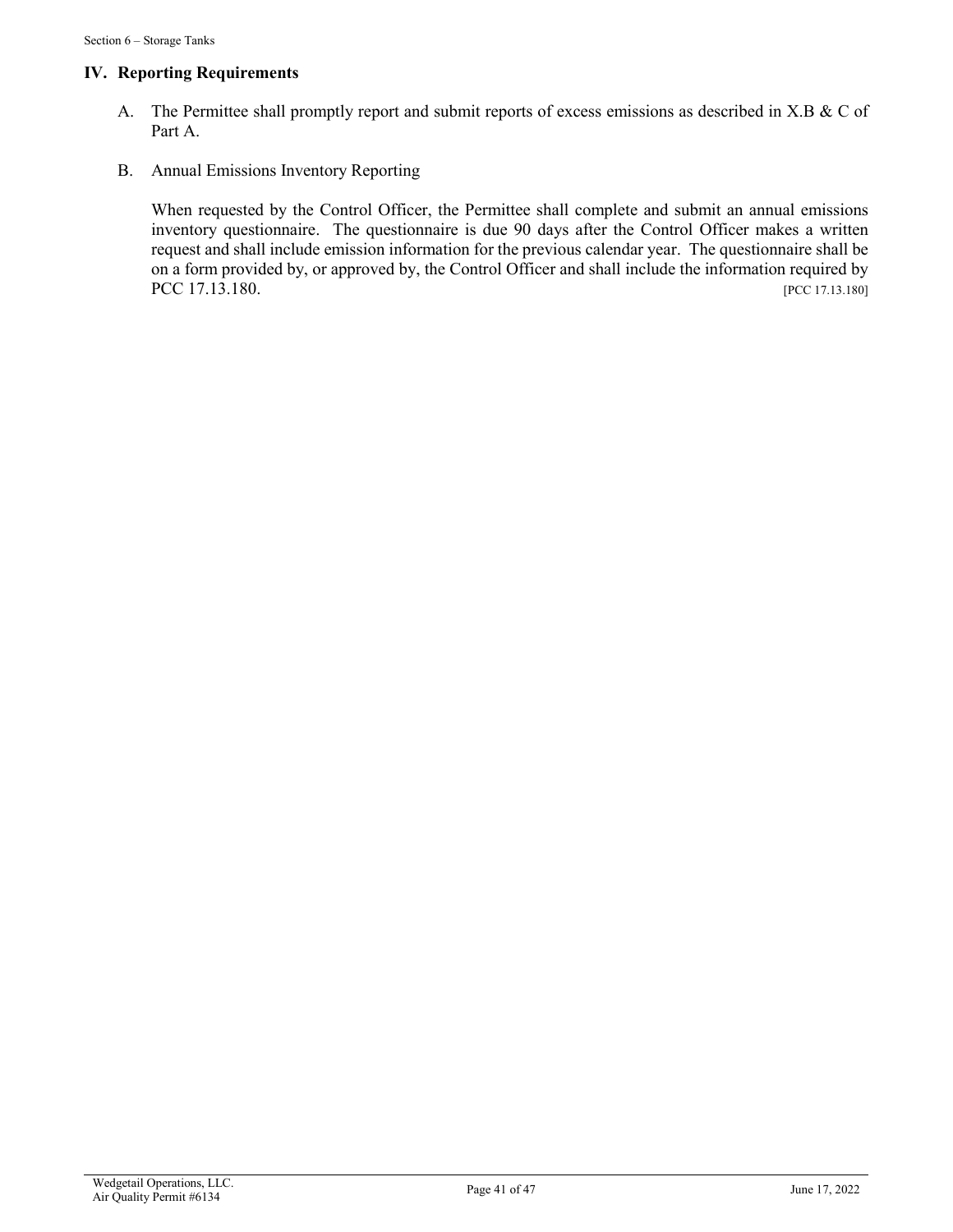# **Part B**

# **Section 7**

# **Mobile Sources**

The requirements of this Section are applicable to mobile sources which either move while emitting air contaminants or are frequently moved during the course of their utilization but are not classified as motor vehicles, agricultural vehicles, or agricultural equipment used in normal farm operations. Mobile sources shall not include portable sources as defined in PCC 17.04.340.

### **I. Emission Limitations/ Standards**

### A. Off Road Machinery

- 1. The Permittee shall not cause, allow or permit to be emitted into the atmosphere from any offroad machinery **(mobile source)**, visible emissions for any period greater than ten consecutive seconds, the opacity of which exceeds forty percent. Visible emissions when starting cold equipment shall be exempt from this requirement for the first ten minutes. [PCC 17.16.450.A]
- 2. Off-road machinery shall include trucks, graders, scrapers, rollers, locomotives and other construction and mining machinery not normally driven on a completed public roadway.

[PCC 17.16.450.B]

- B. Roadway and Site Cleaning Machinery
	- 1. The Permittee shall not cause, allow, or permit to be emitted into the atmosphere from any roadway and site cleaning machinery smoke or dust for any period greater than ten consecutive seconds, the opacity of which exceeds 40%. Visible emissions when starting cold equipment shall be exempt from this requirement for the first ten minutes. [PCC 17.16.470.A]
	- 2. In addition to complying with I.B.1, the Permittee shall not cause, allow or permit the cleaning of any site, roadway or alley without taking reasonable precautions to prevent particulate matter from becoming airborne. Reasonable precautions may include applying dust suppressants. Earth or other material shall be removed from paved streets onto which earth or other material has been transported by trucking or earth moving equipment, erosion by water or by other means. [PCC 17.16.470.B]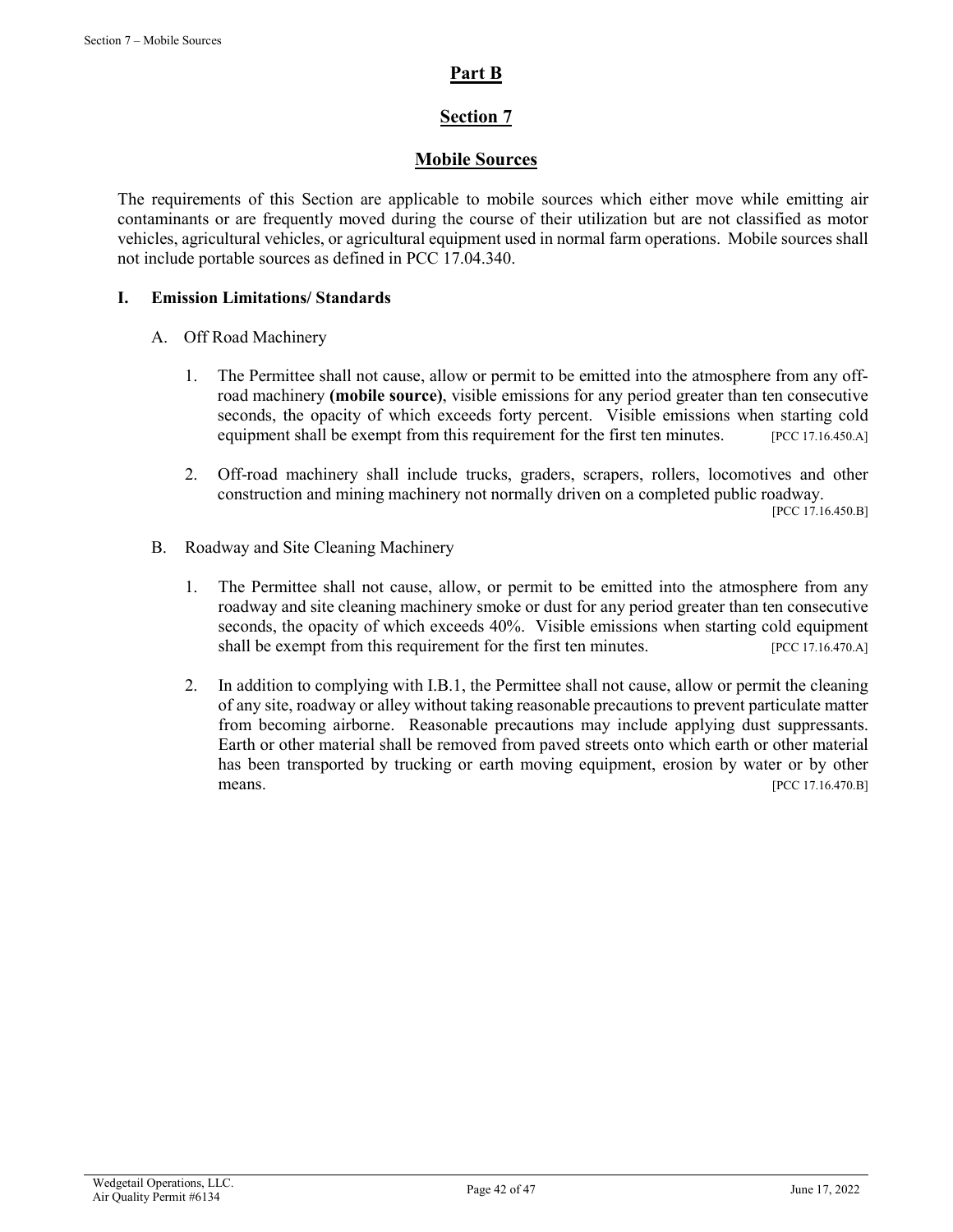# **Attachment 1**

# **Applicable Regulations**

Requirements Specifically Identified as Applicable:

### **Code of Federal Regulations Chapter 40:**

| Part 60 Subpart LL     | New Source Performance Standards (NSPS) for Metallic Mineral Processing Plants                                           |
|------------------------|--------------------------------------------------------------------------------------------------------------------------|
| Part 60 Subpart IIII   | New Source Performance Standards (NSPS) for Stationary Internal Combustion                                               |
|                        | engines                                                                                                                  |
| Part 63 Subpart CCCCCC | National Emission Standards for Hazardous Air Pollutants for Source Categories:<br><b>Gasoline Dispensing Facilities</b> |

# **Pima County Code (PCC) Title 17, Chapter 17.16:**

- 17.16.010 Local Rules and Standards Applicability of More than One Standard
- 17.16.020 Noncompliance with Applicable Standards
- 17.16.040 Visible Emission Standards: Standards and applicability (Include NESHAP)
- 17.16.050 Visibility Limiting Standards
- 17.16.060 Fugitive Dust Producing Activities
- 17.16.090 Roads and Streets
- 17.16.100 Particulate Materials
- 17.16.110 Storage Piles
- 17.16.120 Mineral Tailings
- 17.16.165 Standards of Performance for Fossil-Fuel Fired Industrial and Commercial Equipment
- 17.16.230.B Standards of Performance for Storage Vessels for Petroleum Liquids
- 17.16.430 Standards of Performance for Unclassified Sources
- 17.16.450 Off-Road Machinery
- 17.16.470 Roadway and Site Cleaning Machinery
- 17.16.490 Standards of Performance for New Stationary Sources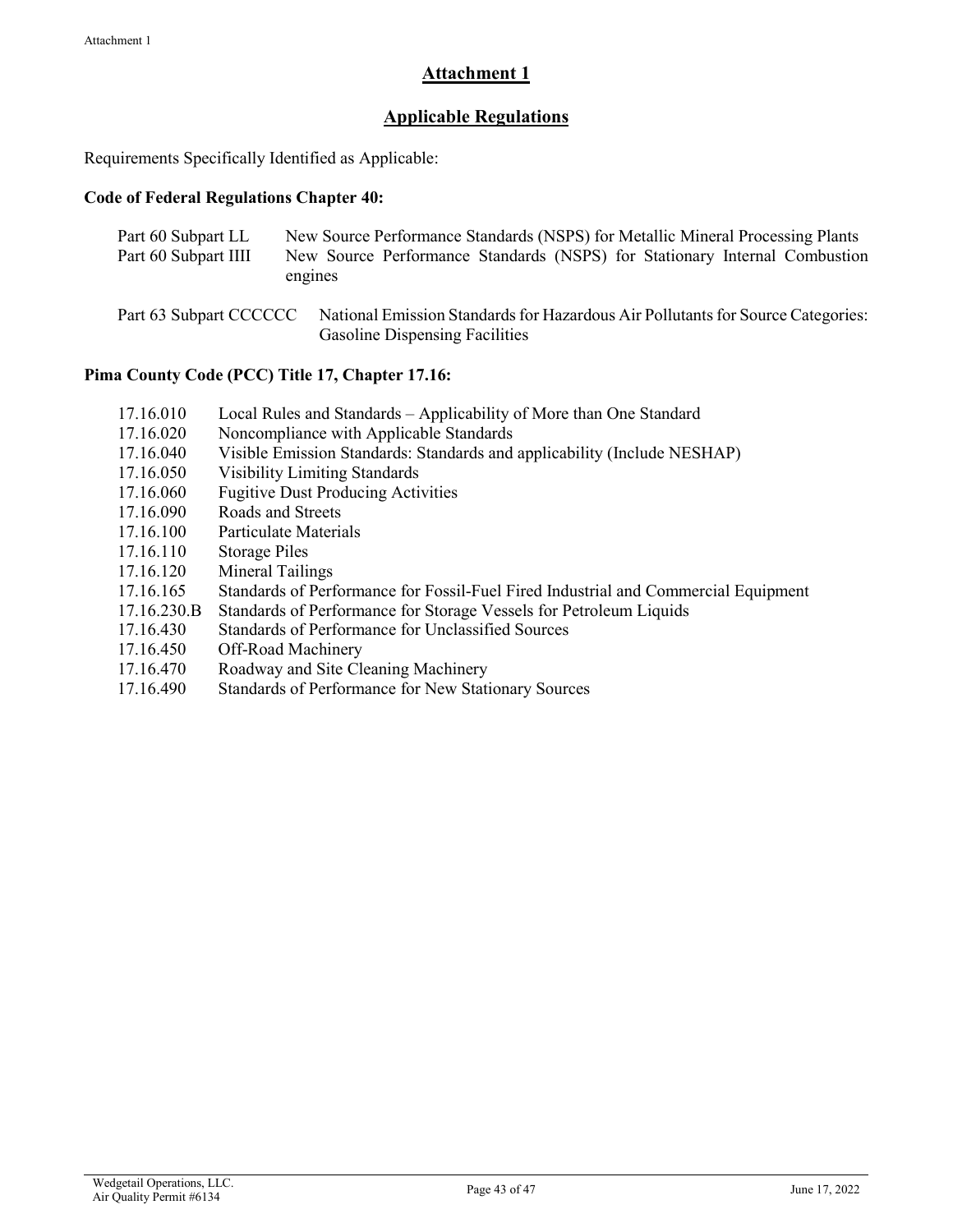# **Attachment 2**

# **Equipment List**

| Table 1 – Coarse Ore Storage & SAG Mill Crushing System |                            |                                  |             |              |                                |                        |                                    |                                  |  |  |
|---------------------------------------------------------|----------------------------|----------------------------------|-------------|--------------|--------------------------------|------------------------|------------------------------------|----------------------------------|--|--|
| <b>Name</b>                                             | <b>Emission</b><br>Unit ID | <b>Description/Type</b>          | <b>Make</b> | <b>Model</b> | <b>Serial</b><br><b>Number</b> | Date of<br>Manufacture | <b>Maximum Size OR</b><br>Capacity | <b>NSPS</b><br><b>Applicable</b> |  |  |
| Conveyor To Surface                                     | $100$ -CV-02               | 1500'L x 36"W                    | Simplex     | TBD          | N/A                            | <b>TBD</b>             | <b>666 STPH</b>                    | Y                                |  |  |
| Crushed Ore Bin Feed/<br>Tripper Conveyor               | $100$ -CV-03               | $380^{\circ}$ L x $36^{\circ}$ W | Simplex     | TBD          | N/A                            | <b>TBD</b>             | <b>500 STPH</b>                    | Y                                |  |  |
| Crushed Ore Storage<br>$\operatorname{Bin} \#1$         | 100-BK-01                  | 50'W x 50'L x 65'H               | N/A         | TBD          | N/A                            | <b>TBD</b>             | 10,000 Tons                        | $\mathbf Y$                      |  |  |
| Crushed Ore Storage<br>$\operatorname{Bin}$ #2          | 100-BK-02                  | $50'W \times 50'L \times 65'H$   | N/A         | TBD          | N/A                            | TBD                    | 10,000 Tons                        | Y                                |  |  |
| Crushed Ore Storage<br>$\operatorname{Bin}$ #3          | 100-BK-03                  | $50'W \times 50'L \times 65'H$   | N/A         | TBD          | N/A                            | TBD                    | 10,000 Tons                        | Y                                |  |  |
| Apron Feeder #1                                         | 100-FE-01                  | $20^{\circ}$ L x 36 $^{\circ}$ W | Simplex     | TBD          | N/A                            | TBD                    | 200 STPH                           | Y                                |  |  |
| Apron Feeder #2                                         | 100-FE-02                  | $20^{\circ}$ L x 36 $^{\circ}$ W | Simplex     | TBD          | N/A                            | <b>TBD</b>             | <b>200 STPH</b>                    | Y                                |  |  |
| Apron Feeder #3                                         | 100-FE-03                  | $20^{\circ}$ L x 36 $^{\circ}$ W | Simplex     | TBD          | N/A                            | <b>TBD</b>             | <b>200 STPH</b>                    | Y                                |  |  |
| Reclaim Tunnel<br>Conveyor                              | $100$ -CV-05               | $160'$ L x 36"W                  | Simplex     | TBD          | N/A                            | <b>TBD</b>             | <b>405 STPH</b>                    | Y                                |  |  |
| <b>SAG Mill Feed</b><br>Conveyor                        | 200-CV-01                  | $36''W \times 80'L$              | Simplex     | TBD          | N/A                            | TBD                    | <b>405 STPH</b>                    | Y                                |  |  |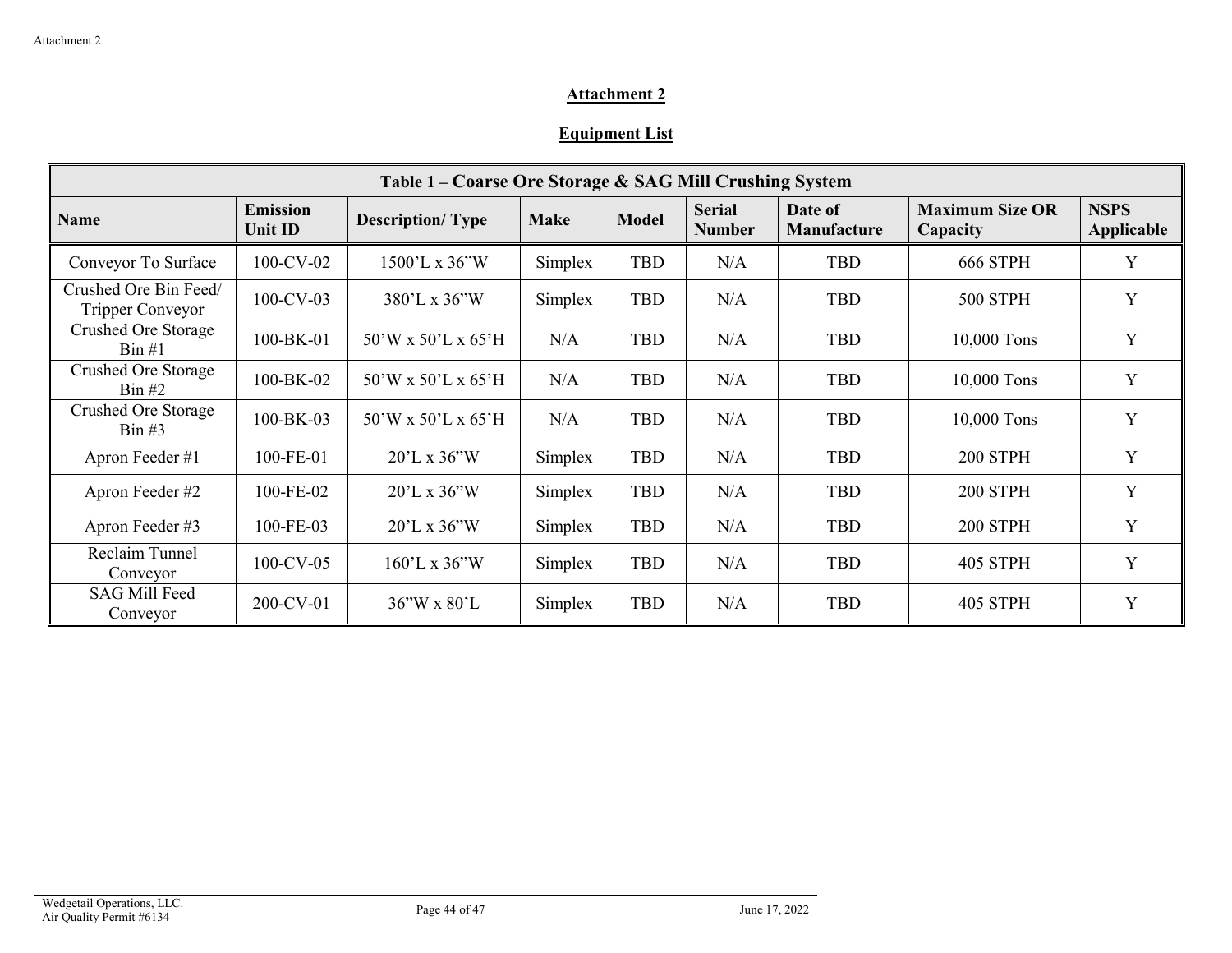| Table 2 – Copper Concentrate Thickening & Filtration |                                    |                              |             |              |                                |                               |                                           |                           |  |  |
|------------------------------------------------------|------------------------------------|------------------------------|-------------|--------------|--------------------------------|-------------------------------|-------------------------------------------|---------------------------|--|--|
| <b>Name/Process</b><br>(Equipment ID)                | <b>Emission</b><br><b>Point ID</b> | <b>Description/Type</b>      | <b>Make</b> | <b>Model</b> | <b>Serial</b><br><b>Number</b> | Date of<br><b>Manufacture</b> | <b>Maximum Size</b><br><b>OR Capacity</b> | <b>NSPS</b><br>Applicable |  |  |
| Copper Dewatering<br><b>Filter Press</b>             | 440-FL-01                          | Membrane Style               | Micronics   | <b>TBD</b>   | N/A                            | <b>TBD</b>                    | $20 \text{ ft}^3$                         | v                         |  |  |
| <b>Copper Concentrate</b><br>Storage Bin             | 440-BK-01                          | Storage Bin                  | N/A         | <b>TBD</b>   | N/A                            | <b>TBD</b>                    | 5,200 ft <sup>3</sup>                     | $\mathbf{v}$              |  |  |
| Copper Concentrate<br><b>Truck Station</b>           | <b>TBD</b>                         | Loading/Unloading            |             | N/A          | N/A                            | N/A                           | N/A                                       | $\mathbf{v}$              |  |  |
|                                                      | 440-WS-01                          | <b>Wash Station Entrance</b> | Neptune     | N/A          | N/A                            | <b>TBD</b>                    | N/A                                       | v                         |  |  |
|                                                      | 440-WS-02                          | Wash Station Exit            | Neptune     | N/A          | N/A                            | <b>TBD</b>                    | N/A                                       | v                         |  |  |
|                                                      | 440-PP-12                          | Wash Area Sump<br>Pump       | Metso       | N/A          | N/A                            | <b>TBD</b>                    | N/A                                       | $\mathbf{v}$              |  |  |

| Table 3 – Hydrated Lime & Reagent Distribution Systems                                                                                                                                                   |                             |                                    |                          |                                |                               |                                    |                           |  |  |  |
|----------------------------------------------------------------------------------------------------------------------------------------------------------------------------------------------------------|-----------------------------|------------------------------------|--------------------------|--------------------------------|-------------------------------|------------------------------------|---------------------------|--|--|--|
| <b>Name</b><br>(Equipment ID)                                                                                                                                                                            | <b>Emission</b><br>Point ID | <b>Description/Type</b>            | <b>Make/Model</b>        | <b>Serial</b><br><b>Number</b> | Date of<br><b>Manufacture</b> | <b>Maximum Size OR</b><br>Capacity | <b>NSPS</b><br>Applicable |  |  |  |
| <b>Hydrated Lime System</b>                                                                                                                                                                              | 900-MS-01                   | Storage                            | Merrick                  | <b>TBD</b>                     | <b>TBD</b>                    | $1,800$ lbs/day                    | N                         |  |  |  |
| Fabric Filter Dust Collector                                                                                                                                                                             |                             | Baghouse                           | Merrick                  | <b>TBD</b>                     | <b>TBD</b>                    | 99% Collection<br>efficiency       | N                         |  |  |  |
| Hydrated Lime Screw Conveyor                                                                                                                                                                             | 900-CV-01                   | Conveyor                           | Merrick                  | N/A                            | N/A                           | $1,800$ lbs/day                    | N                         |  |  |  |
| Bulk Bag Unloader                                                                                                                                                                                        | 900-BU-01                   | Process Equipment                  | Merrick                  | N/A                            | N/A                           | $1,800$ lbs/day                    | N                         |  |  |  |
| Milk-of-Lime Mix Tank                                                                                                                                                                                    | 900-TK-01                   | Storage                            | Merrick                  | N/A                            | N/A                           | $1,800$ lbs/day                    | N                         |  |  |  |
| <b>Fabric Filter Vents</b>                                                                                                                                                                               |                             | <b>Pollution Control</b><br>Device | Griffin<br>Environmental | <b>TBD</b>                     | <b>TBD</b>                    | <b>TBD</b>                         | N                         |  |  |  |
| This equipment includes various sized mix tanks, agitators and pumps. They are not required to be listed individually as they<br>Bag Breaker System & minor<br>are insignificant equipment.<br>processes |                             |                                    |                          |                                |                               |                                    |                           |  |  |  |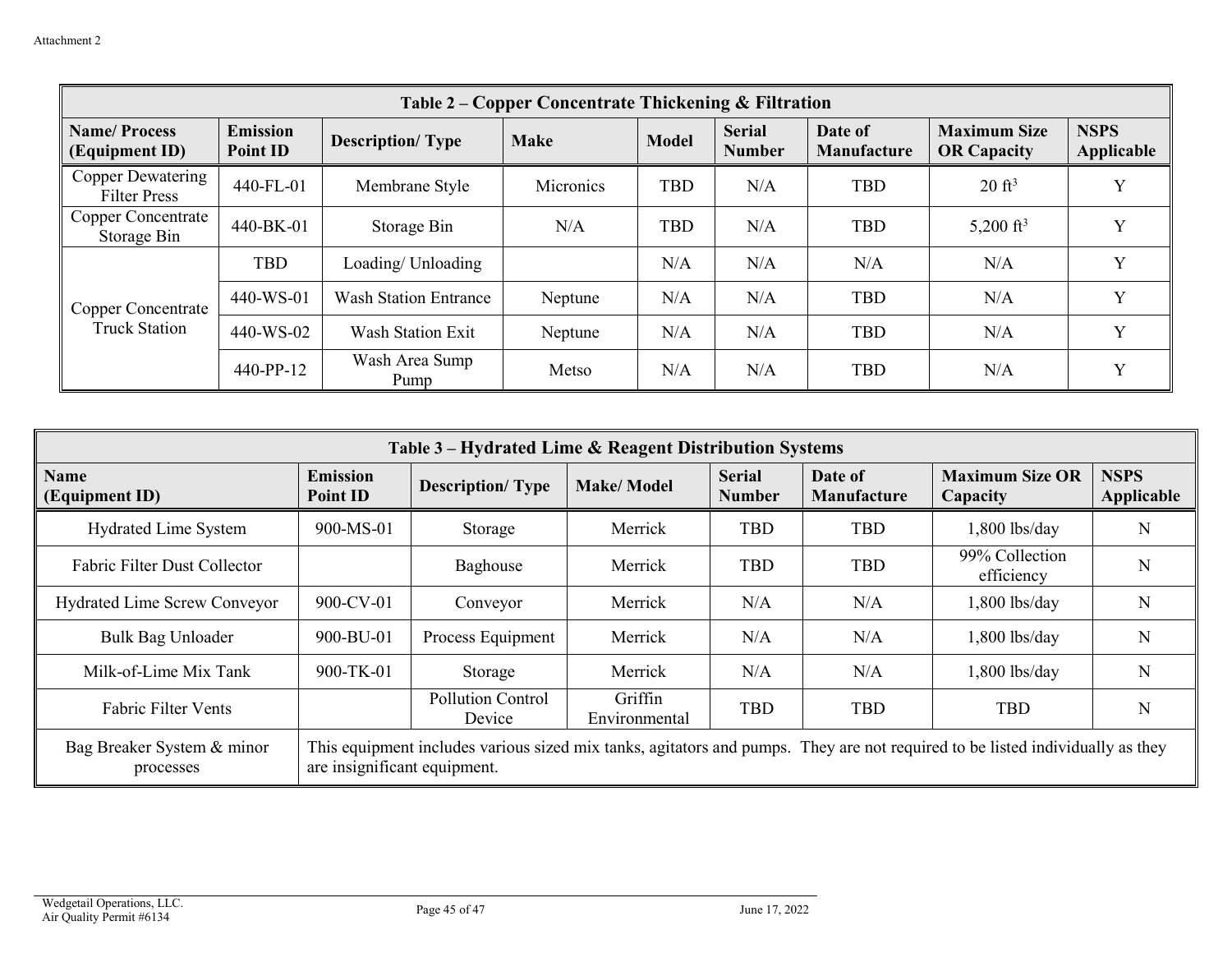| <b>Table 5 – Combustion Processes</b> |                            |                            |             |              |                                |                        |                            |                           |  |  |
|---------------------------------------|----------------------------|----------------------------|-------------|--------------|--------------------------------|------------------------|----------------------------|---------------------------|--|--|
| <b>Name</b><br>(Equipment ID)         | <b>Emission</b><br>Unit ID | <b>Description</b><br>Type | <b>Make</b> | <b>Model</b> | <b>Serial</b><br><b>Number</b> | Date of<br>Manufacture | <b>Maximum</b><br>Capacity | <b>NSPS</b><br>Applicable |  |  |
| Diesel Generator                      | 170-GE-01                  | Emergency                  | Caterpillar | 3512C        | <b>TBD</b>                     | <b>TBD</b>             | .500 kW                    |                           |  |  |
| Fire Pump<br>Diesel Generator         | 800-PP-07                  | Emergency                  | Clarke      | JU4H-UF34    | TBD                            | <b>TBD</b>             | 86 kW                      |                           |  |  |

| Table 7 – Storage Tanks                                     |           |                             |                               |                         |                           |  |  |  |  |
|-------------------------------------------------------------|-----------|-----------------------------|-------------------------------|-------------------------|---------------------------|--|--|--|--|
| <b>Emission</b><br><b>Name</b><br>(Equipment ID)<br>Unit ID |           | Description/<br><b>Type</b> | Date of<br><b>Manufacture</b> | <b>Maximum Capacity</b> | <b>NSPS</b><br>Applicable |  |  |  |  |
| Gasoline Fuel Tank                                          | 800-TK-01 | Storage                     | <b>TBD</b>                    | $10,000$ gallons        | v                         |  |  |  |  |
| Diesel Fuel Tank                                            | 800-TK-02 | Storage                     | <b>TBD</b>                    | $10,000$ gallons        | No                        |  |  |  |  |